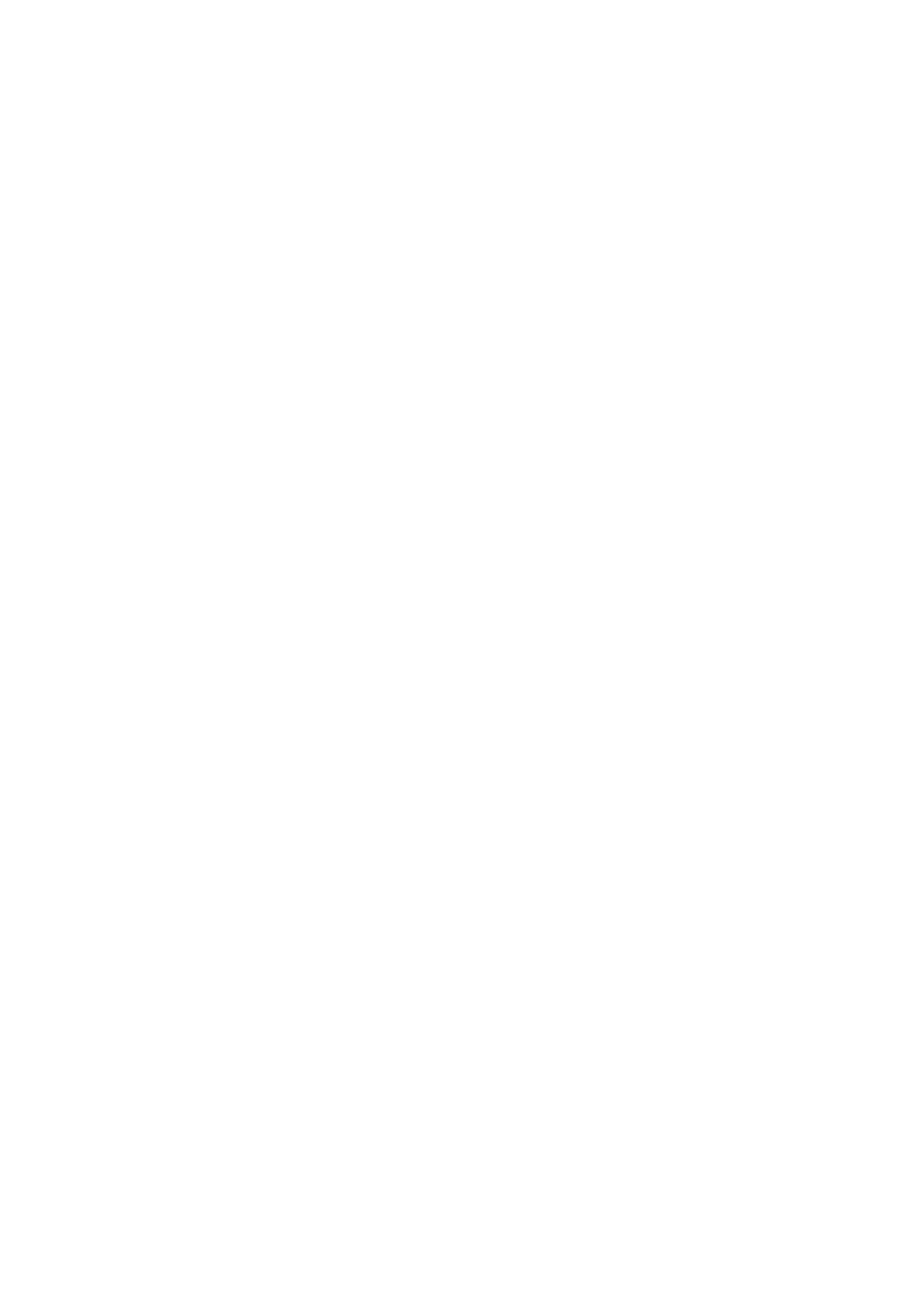# **CONTENTS**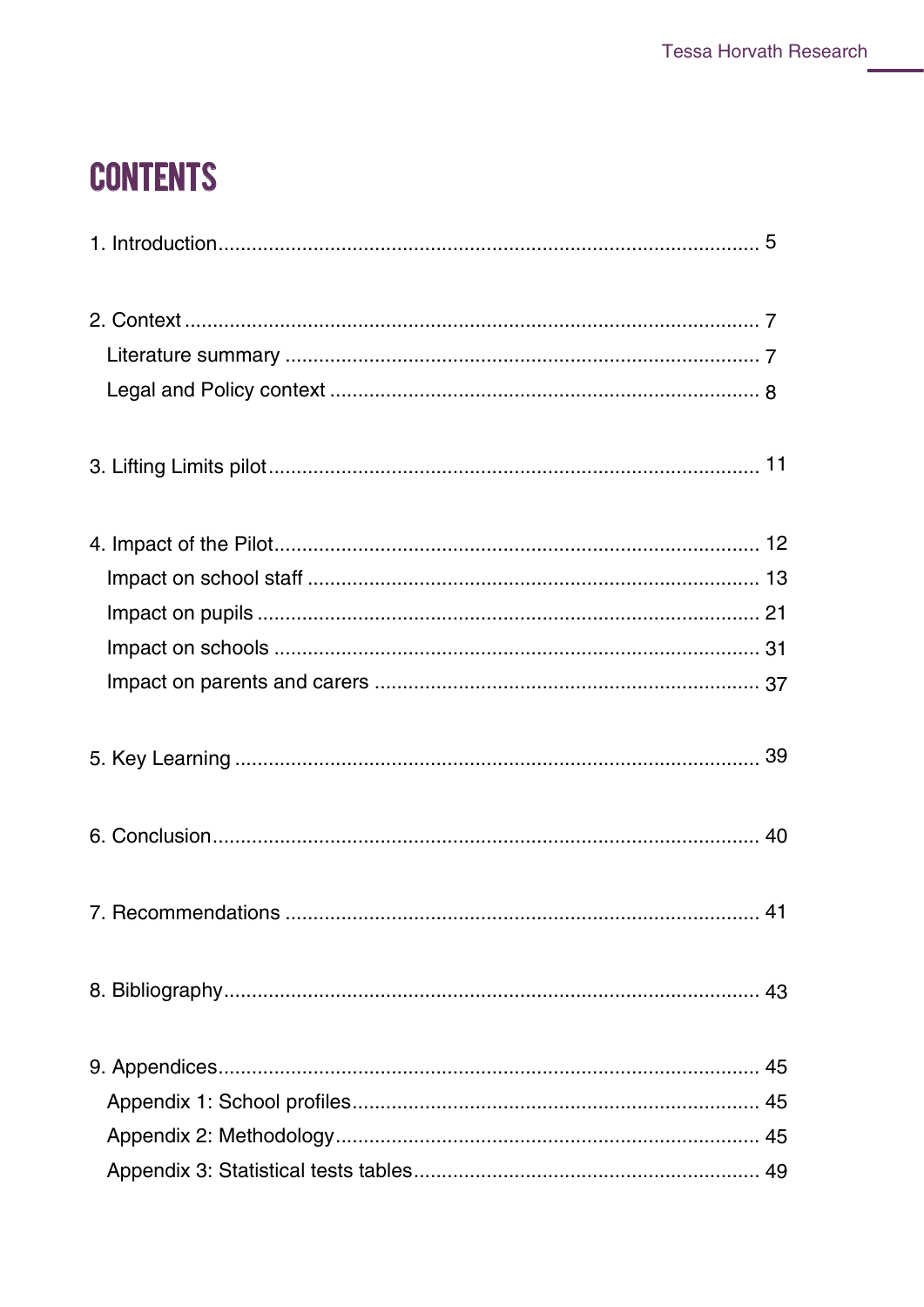Lifting Limits Pilot Impact Evaluation Report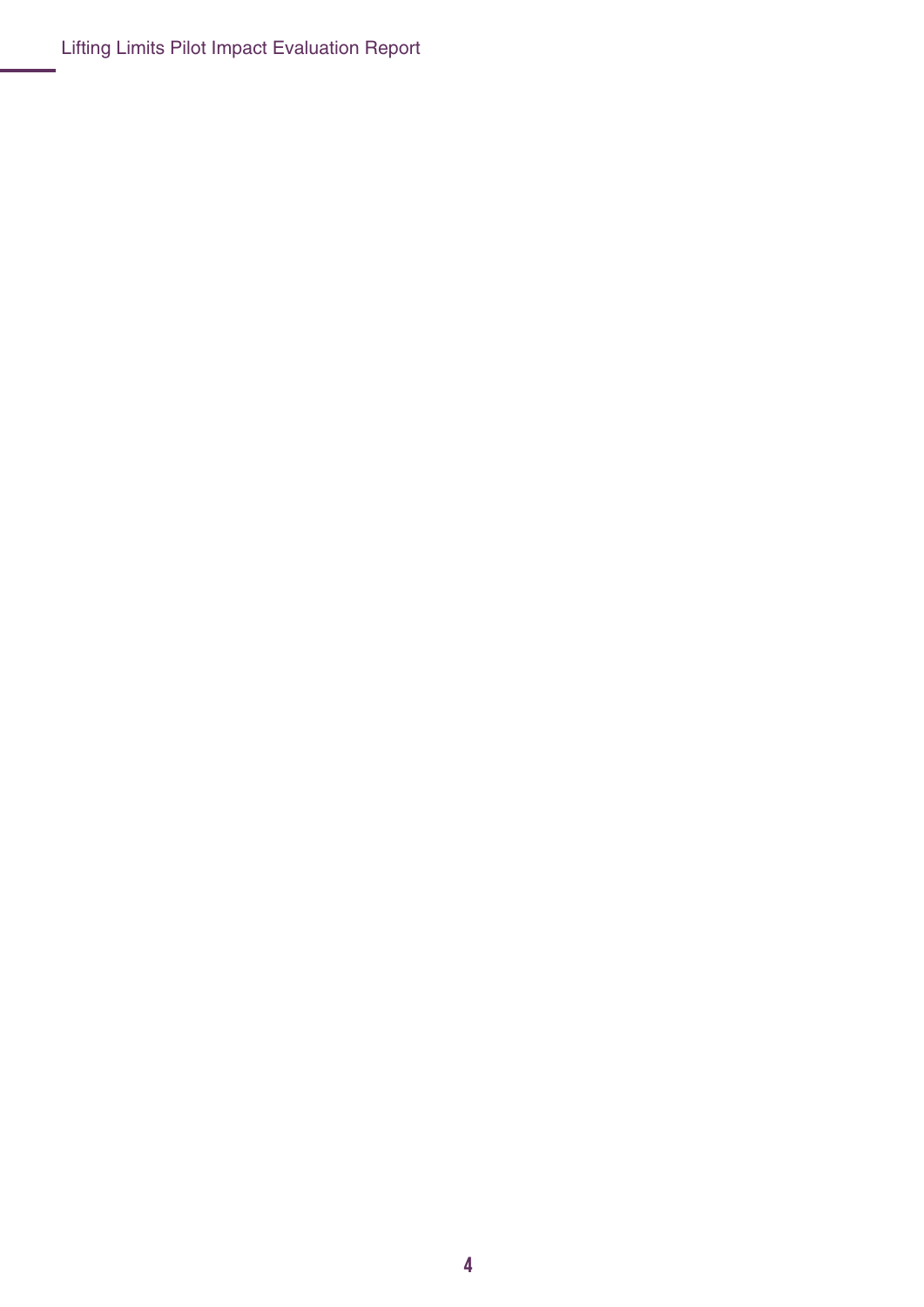# 1. Introduction

Lifting Limits is a non-profit organisation with a mission to deliver gender equality through education.

This report sets out findings from the evaluation of the Lifting Limits pilot which was implemented in five primary schools in the London Borough of Camden throughout the school year running from September 2018 – July 2019.

# 1.1Aims

Lifting Limits aims to support schools to embed a whole school approach to challenging gender stereotyping and promoting gender equality, specifically to help schools to:

- Recognise and correct unintentional gender bias that can go unnoticed in the school environment, curriculum and routines; and
- Equip pupils to identify and challenge gender inequalities in the wider world, developing important critical skills through questioning and discussion.

# 1.2 About the pilot

The Lifting Limits model is based on literature evidencing the need for a whole school early intervention approach to addressing gender stereotyping in order to head off its harmful effects, which may not manifest until later in life but can take root from a young age<sup>1</sup>.

Lifting Limits' whole school approach includes the following elements in each school:

- Appointment of a Gender Champion to drive the programme in the school. The Gender Champion is supported by Lifting Limits to carry out the role
- An initial gender audit to identify and support areas of development in the school
- Delivery of an initial INSET presentation to all school staff
- Delivery of workshops for parents and carers
- A comprehensive package of resources for schools (including National Curriculum compliant lesson plans for each year group (years 1-6) for each of 12 subjects and for Early Years, assemblies, language guide for staff, discussion cards). Resources are designed to raise awareness of and challenge gender stereotyping, engender discussion amongst staff and pupils and to make visible women and men in nontraditional areas.

# 1.3 About the participating schools

The five Camden Primary schools that took part in the pilot year are all in the north of the borough and within 1.5 miles of each other. All are maintained schools under the authority of Camden Council and are members of Camden Learning, a local partnership between schools and Camden. Despite their proximity, there is variation in terms of their pupil characteristics. Four of the schools are two form entry and one is one form entry. One is a Church of England

 $1$  Culhane, L. & Bazeley, A. (2019); Women and Equalities Committee (2016); DCSF (2009); NEU and UK Feminsta (2017); Kings college London (2013)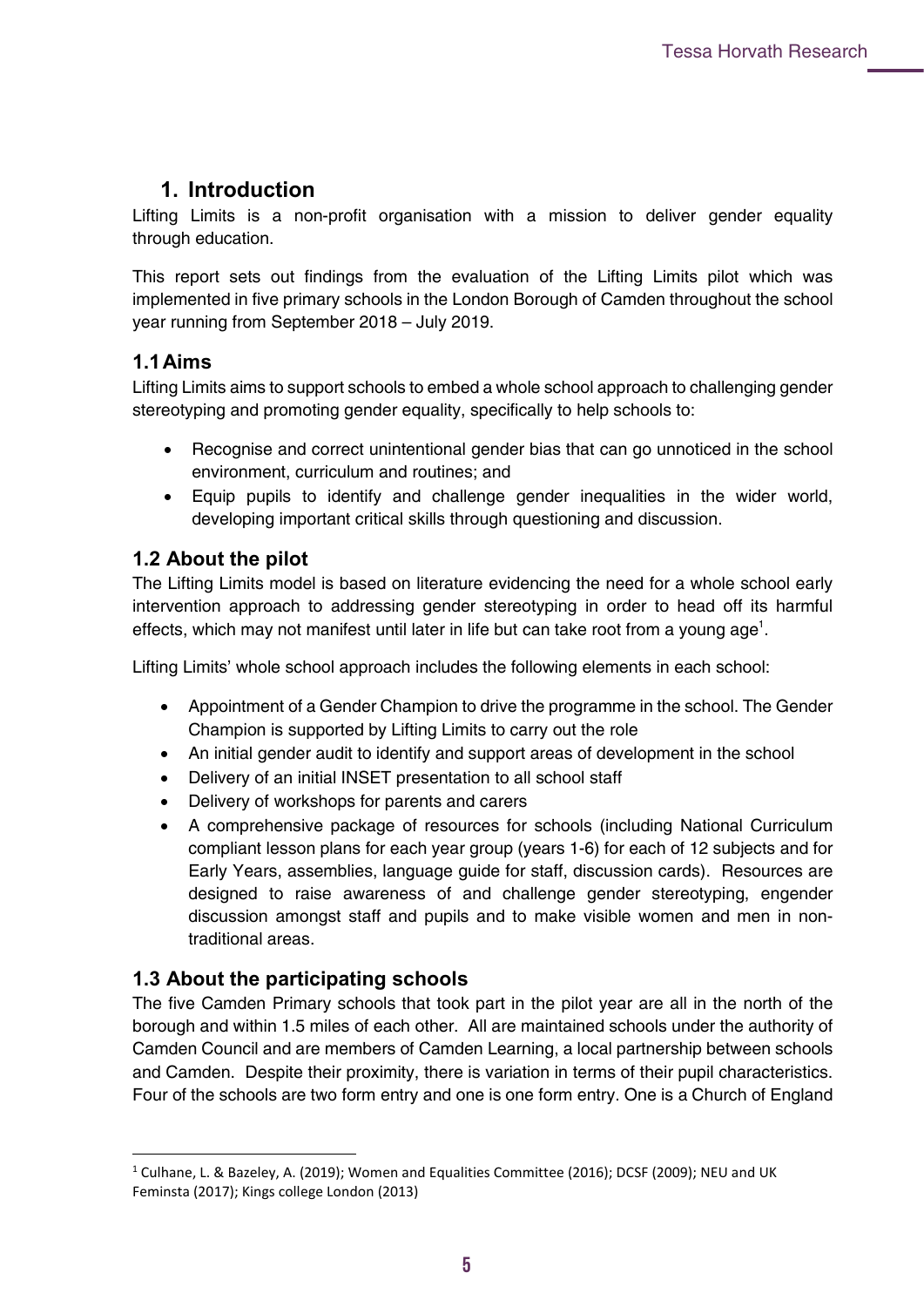Lifting Limits Pilot Impact Evaluation Report

school. For further information on the demographics of pupils attending the schools, please see Appendix 1.

# 1.4 Methodology of the evaluation

The evaluation was conducted and compiled by an independent researcher, Tessa Horvath, who specialises in research and evaluation related to advancing gender equality. The evaluation used a mixed methods approach combining the following methods:

- A literature review to contextualise the pilot and inform evaluation methods
- A survey with staff members prior to the start of the pilot and at the end of the pilot to explore changes in staff views, confidence and practice
- A survey with pupils at the start and end of the pilot to explore changes in pupils' level of endorsement of gender stereotyping. This was divided into three separate surveys: Early Years (ages 3 - 5); years  $1 - 2$  (ages  $5 - 7)^2$ ; and years  $3 - 6$  (ages  $7 - 11)^3$
- Questionnaires with staff members and parents following specific presentations delivered by Lifting Limits
- Qualitative semi-structured interviews with 23 staff members across the five schools (including senior leaders, teachers and support staff)
- Qualitative semi-structured interviews with 20 pupils across the five pilot schools
- Qualitative interviews with Lifting Limits staff
- The evaluation also includes findings from gender audits carried out by Lifting Limits in each school at the start and end of the pilot.

A detailed methodology is available as Appendix 2, including information on data quality.

# 1.5 Report structure

The next section of the report provides the context to the Lifting limits pilot, setting out an overview of the relevant literature and policy. Section three provides a brief summary of the activities that were delivered over the pilot year. Section four is the main body of the report and brings together qualitative and quantitative data showing evidence of the impact of the pilot on school staff, pupils, parents and schools as a whole. Section five provides some key learning points from the year which Lifting Limits can build upon to develop the model. Section six draws together conclusions from the evidence base and section seven makes recommendations for schools, policy makers and others. A detailed methodology, data tables and further information on the participating schools is provided in the appendices.

 <sup>2</sup> Key Stage One

<sup>&</sup>lt;sup>3</sup> Key Stage Two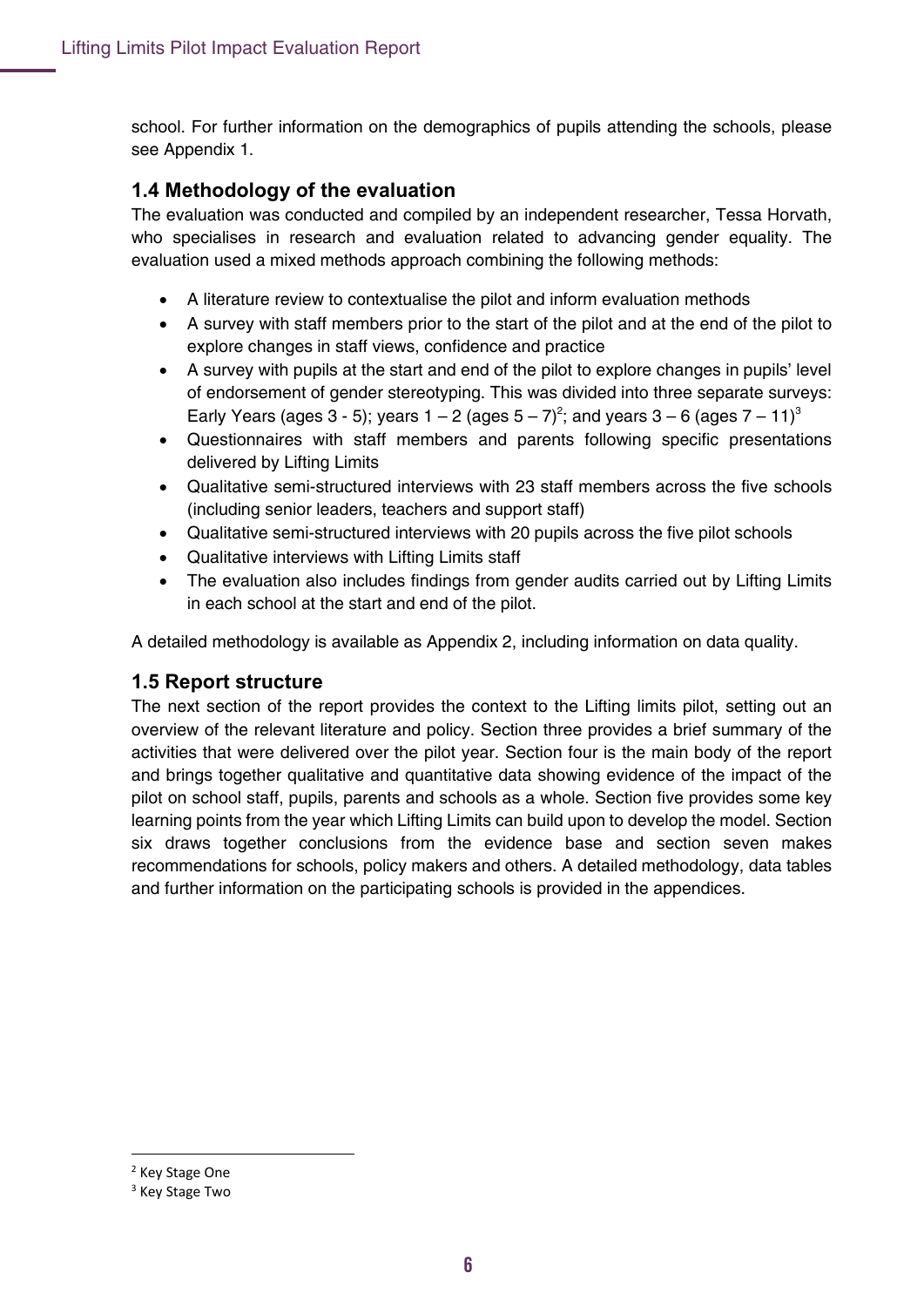# 2. Context

This section provides a brief summary of the literature which underpins the Lifting Limits model and the policy context.

# 2.1 Literature summary

# 2.1.1 Defining gender stereotyping

Gender Stereotyping refers to preconceived ideas about a person's characteristics, roles, behaviours and preferences due to their biological sex. <sup>4</sup> Gender stereotyping is based on a preconception that gender identities are biologically determined and 'natural'<sup>5</sup>. Common gender stereotypes include that boys will be strong, adventurous, practical, rough, leaders, non-emotional 'boys don't cry', dominant, decisive, logical and that girls will be sensitive, caring, gentle, weak, dependant, passive, kind, intuitive, submissive, emotional, giving, quiet.<sup>6</sup>

# 2.1.2 Learning gender from a young age

Research suggests that our behaviour, traits and characteristics in relation to gender are learnt through interactions with the environment we are exposed to<sup>7</sup>. By the time children reach the end of infant school, they have already developed a clear sense of what is expected of boys and girls and how they are supposed to behave<sup>8</sup>. By the time they are seven, most children will be highly aware of gender and use it as a 'schema' through which they learn and come to understand their place in the world.<sup>9</sup> Children's attitudes about paid work, social relations, gender, race and class are being dynamically and actively formed even in the early years of  $e$ ducation<sup>10</sup>.

# 2.1.3 Impacts of gender stereotyping and inequality

Gender stereotyping puts pressure on boys and girls to conform to certain notions of 'masculinity' and 'femininity' which can limit and restrict children.<sup>11</sup> The impacts of gender stereotyping include: segregated subject choices at schools and career aspirations, leading to segregated career choices which compound the gender pay gap<sup>12</sup>; low levels of wellbeing associated with pressure to conform to stereotypes<sup>13</sup>; and a stronger belief in gender stereotypes is correlated with being both a victim and a perpetrator of sexual violence<sup>14</sup>. Research also shows that gender inequality is embedded from a young age with sexism being common in primary and secondary schools<sup>15</sup>, limiting children's life chances.

 <sup>4</sup> Definition drawn from European Institute for Gender Equality:

https://eige.europa.eu/thesaurus/terms/1222

<sup>5</sup> Connell (2003)

<sup>6</sup> Care Inspectorate & Zero Tolerance (2018)

 $<sup>7</sup>$  Rippon (2019)</sup>

<sup>8</sup> Bian, Leslie, and Cimpian, (2017)

<sup>9</sup> Martin & Ruble (2013), from Miller et al (2014)

<sup>10</sup> Martinez (1998), DeWitt et al (2014), Ofsted (2011)

<sup>11</sup> Culhane & Bazeley (2019)

<sup>&</sup>lt;sup>12</sup> E.g. Kings College London (2013), Institute of Physics (2017)<br><sup>13</sup> E.g. The Children's Society (2018)

<sup>14</sup> Women and Equalities Commission (2016) & Reyes et al (2016)

<sup>15</sup> NEU and UK Feminista (2017)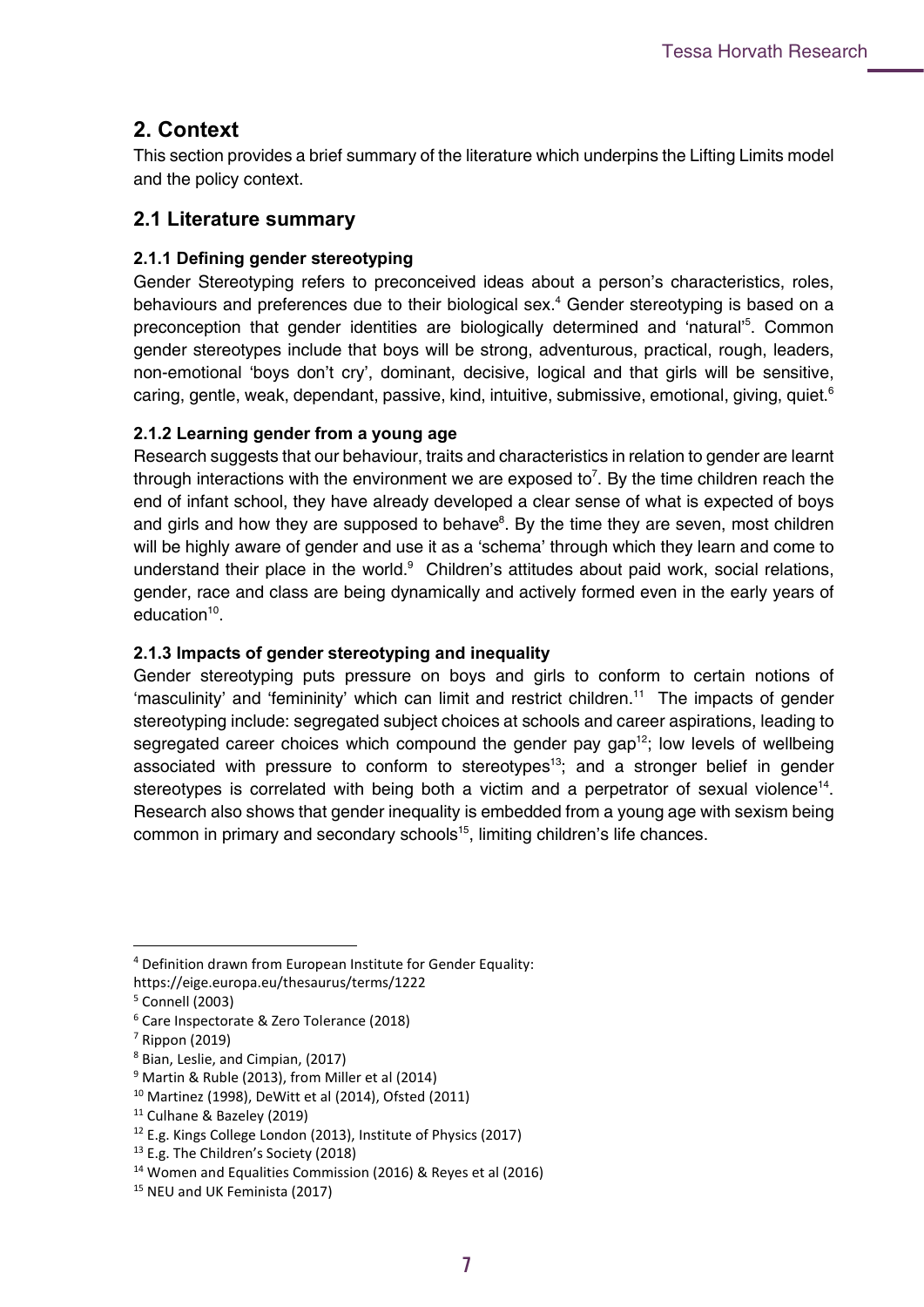## 2.1.4 Addressing gender stereotyping in childhood

Breaking down gender stereotypes from a young age helps to stop the negative consequences of inequality and discrimination<sup>16</sup>. Gender stereotypes are pervasive and children are influenced by a range of factors including the family and the media<sup>17</sup>. Gender stereotypes are frequently inadvertently reinforced in schools<sup>18</sup> and, far from being gender-neutral environments, schools can be active agents in the gendering process<sup>19</sup>. The school environment can however provide a space to encourage non-gendered norms and expectations, enabling children to feel more accepted and celebrated for their individuality and broadening children's aspirations and opportunities.<sup>20</sup>

The Lifting Limits model builds on evidence based approaches to addressing gender stereotyping in schools. The evidence<sup>21</sup> highlights the importance of whole school approaches to challenge gender stereotyping and inequality involving students, teachers, senior leaders, parents and governors and covering school ethos, organisation and practices. Other aspects considered important are a strong focus on staff development to overcome unconscious bias among staff which reinforce stereotypes<sup>22</sup>; staff empowerment through support from good practice guidance<sup>23</sup>; a range of specific school and class-based strategies<sup>24</sup>; mixed groups activities to encourage cross-gender friendships<sup>25</sup>; and embedding approaches which take account of how ethnicity and social class intersect with gender to inform identity development and disadvantage<sup>26</sup>.

# 2.2 Legal and Policy context

The evidence summarised above shows clearly the harmful effects of gendered stereotypes across a number of areas, as well as the benefits to be gained from addressing them. Lifting Limits suggests that this evidence must be kept in mind by schools and others in considering their legal obligations towards pupils and in working towards best practice in safeguarding their pupils, promoting their wellbeing and healthy relationships, supporting their personal development and ensuring that a full range of opportunities are truly open to them.

#### 2.2.1 Equality legislation

The Equality Act 2010 protects children, young people and adults against discrimination on the basis of aspects of a person's identity known as 'protected characteristics' – race; religion or belief; sexual orientation; sex; disability; gender reassignment; pregnancy and maternity; marriage and civil partnership; and  $aq e^{27}$ . Under the Equality Act, the Public Sector Equality Duty requires any organisation carrying out a public function (including government

 <sup>16</sup> Care Inspectorate & Zero Tolerance (2018)

 $17$  NUT (2013)

<sup>18</sup> Chambers et al (2018)

<sup>19</sup> Lee et al (1994), Connell (1989)

<sup>20</sup> Care Inspectorate & Zero Tolerance (2018)

<sup>&</sup>lt;sup>21</sup> Institute of Physics (2017), DSCF (2009), Women and Equalities Commission (2016), NUT (2013)

<sup>22</sup> Campbell (2015), NASWUT (2014)

<sup>23</sup> Scottish Executive (2007))

<sup>24</sup> Skelton et al (2002)

 $25$  Ibid

 $26$  Ibid

<sup>&</sup>lt;sup>27</sup> Marriage and civil partnership and age apply to schools in relation to staff but not pupils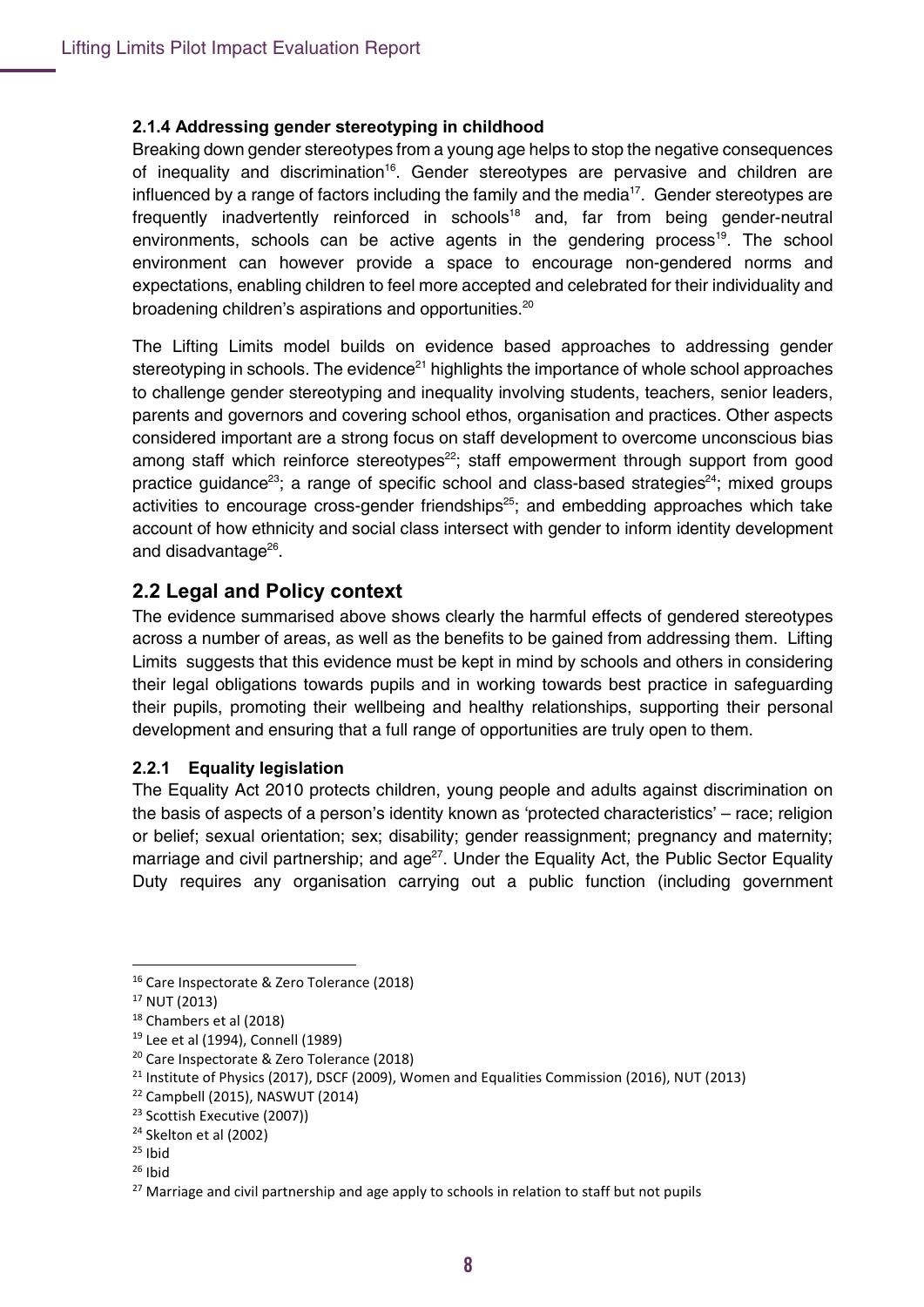departments, local authorities and maintained schools) to show 'due regard' when making decisions and developing policies to the need to:

- Eliminate discrimination, victimisation and harassment;
- Advance equality of opportunity between persons who share a protected characteristic and those who do not (for example girls and boys); and
- Foster good relations between persons who share a protected characteristic and those who do not (for example girls and boys).

Having 'due regard' means having due regard to the need to:

- Remove or minimise disadvantages;
- Take steps to meet different needs;
- Encourage participation when it is disproportionately low.

In addition, schools have the following specific duties:

- To publish information to demonstrate how they are complying with the equality duty; and
- To prepare and publish one or more specific and measurable equality objectives.

# 2.2.2 Compulsory relationships education

From September 2020 it will become compulsory for all primary schools to teach Relationships Education, under The Relationships Education, Relationships and Sex Education and Health Education (England) Regulations 2019 (made under sections 34 and 35 of the Children and Social Work Act 2017).

Statutory guidance<sup>28</sup> requires that children be taught the fundamental building blocks and characteristics of positive relationships, with particular reference to friendships, family relationships, relationships with other children and with adults. By the end of primary school, pupils should specifically know, in the context of respectful relationships, "what a stereotype is, and how stereotypes can be unfair, negative or destructive".

## 2.2.3 Safeguarding

Various legal requirements relating to a school's safeguarding obligations are brought together in Keeping Children Safe in Education<sup>29</sup>, the Department for Education's statutory guidance, covering sexual violence and sexual harassment – what they are, how to reduce risks and how to respond when incidents are alleged.

The Department for Education's Sexual Violence and Sexual Harassment Between Children in Schools and Colleges $30$  also provides (non-statutory) advice, making clear that sexual harassment or sexual violence must not be dismissed or tolerated as 'banter' or 'boys being boys', that everyday sexist stereotypes and language can be factors in driving this behaviour

<sup>&</sup>lt;sup>28</sup> Guidance available at: https://www.gov.uk/government/publications/relationships-education-relationshipsand-sex-education-rse-and-health-education

<sup>29</sup> Guidance available at: https://www.gov.uk/government/publications/keeping-children-safe-in-education--2 <sup>30</sup> Guidance available at:

https://assets.publishing.service.gov.uk/government/uploads/system/uploads/attachment\_data/file/719902/ Sexual violence and sexual harassment between children in schools and colleges.pdf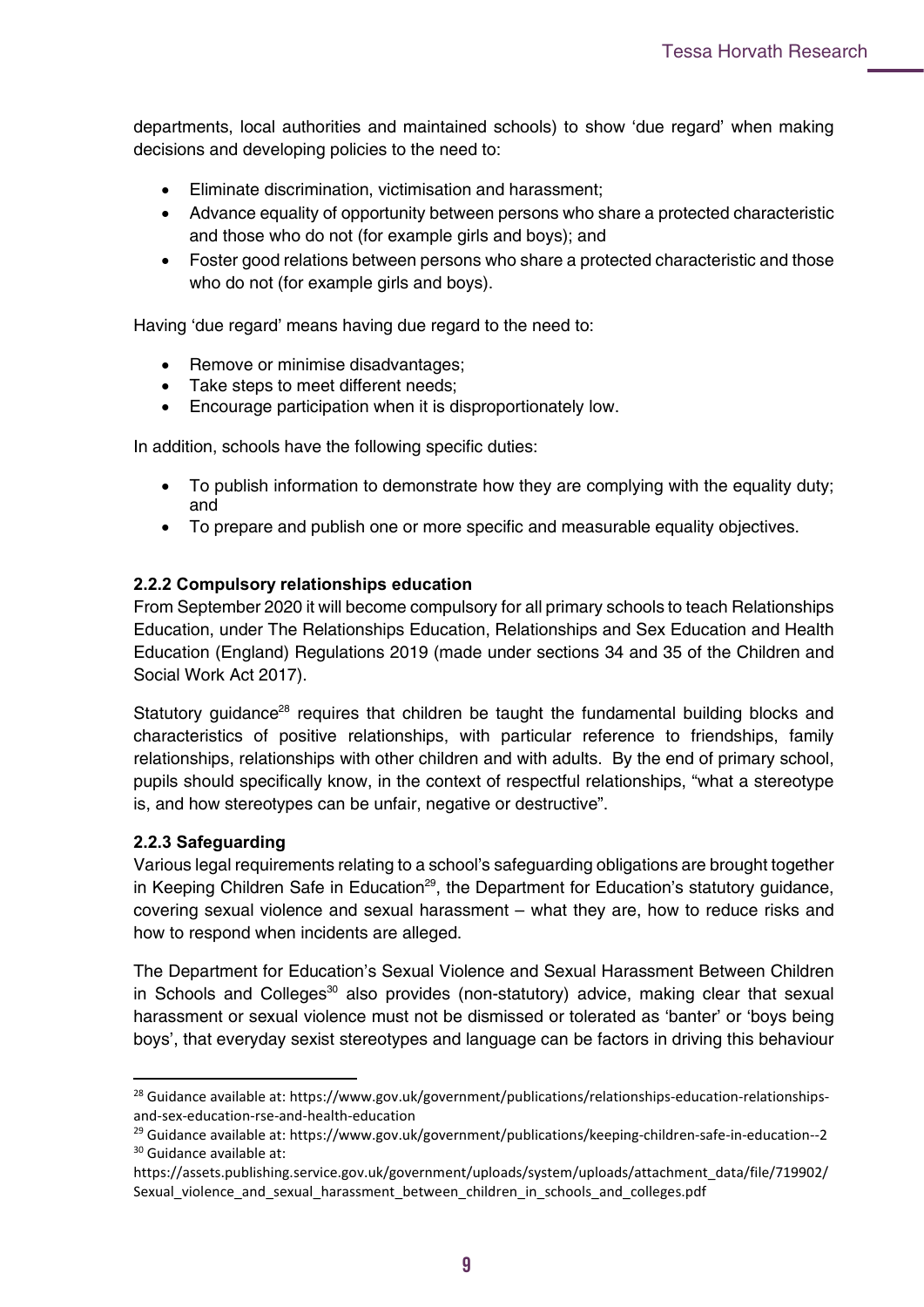and that 'harmful sexual behaviour' exists on a wide continuum. A whole school / college approach (especially preventative education) is recognised as important, incorporating a curriculum that prepares pupils for life in modern Britain and tackling issues such as gender roles, stereotyping and equality.

# 2.2.4 Ofsted framework

Under Ofsted's new education inspection framework $31$ , inspectors must assess the extent to which a school complies with its legal duties under the Equality Act 2010, including the Public Sector Equality Duty, and there are significant overlaps for schools between fulfilling their obligations under the PSED and meeting the requirements of the school inspection framework.

Ofsted's criteria for judgement $32$  include:

- Pupils' personal development, significant dimensions being promoting equality of opportunity and an inclusive environment that meets the needs of all pupils, irrespective of sex or other protected characteristics; and
- The effectiveness of provision for pupils' spiritual, moral, social and cultural development.

Evidence as to how equality and diversity are promoted in a school, and pupils' understanding of the protected characteristics, will be used as evidence to evaluate personal development.

 <sup>31</sup> Available at:

https://assets.publishing.service.gov.uk/government/uploads/system/uploads/attachment\_data/file/801429/ Education\_inspection\_framework.pdf

<sup>&</sup>lt;sup>32</sup> set out in the school inspection handbook

https://assets.publishing.service.gov.uk/government/uploads/system/uploads/attachment\_data/file/828469/ School inspection handbook - section 5.pdf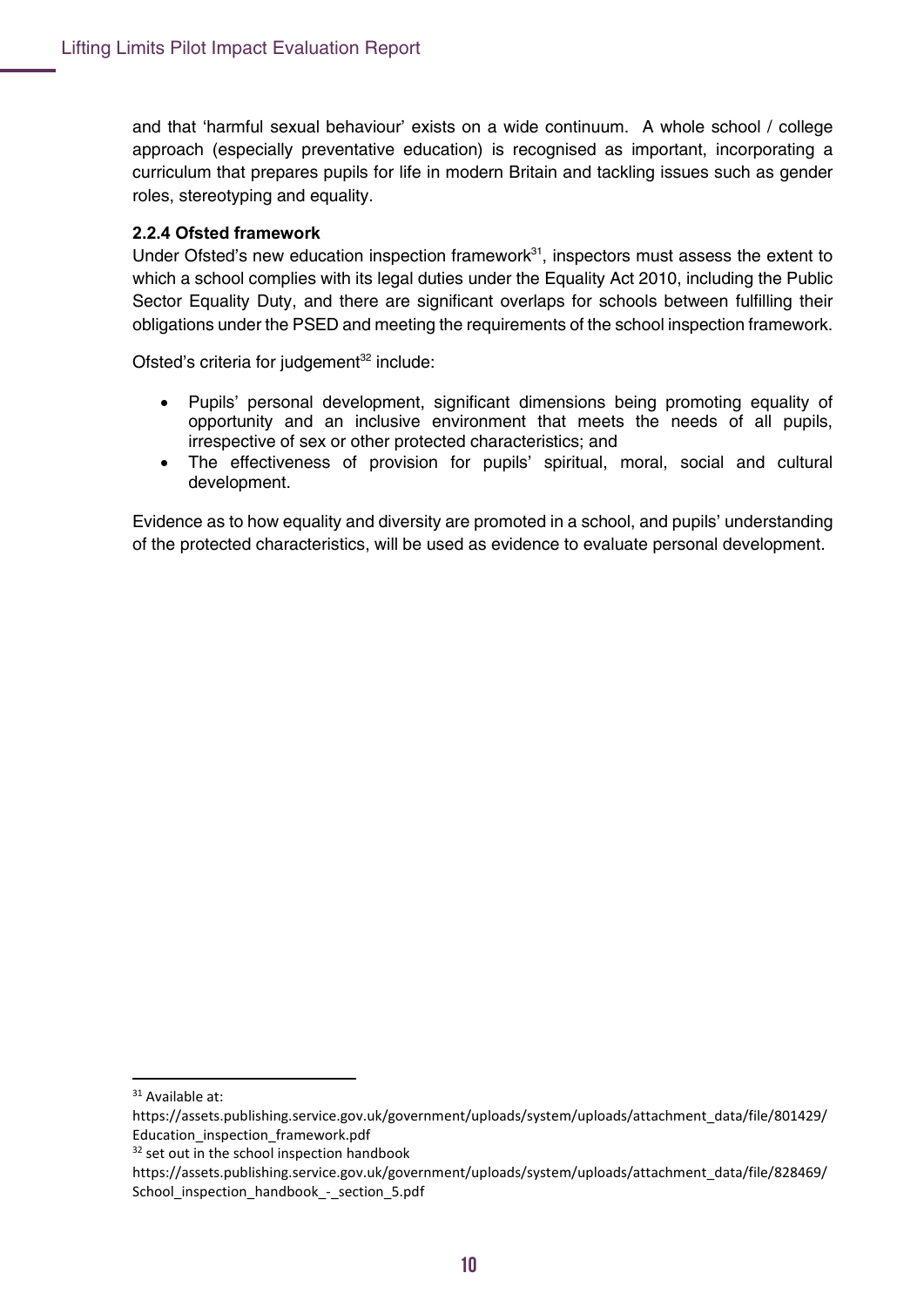# 3. Lifting Limits pilot

Over the pilot year, the following elements of the Lifting Limits programme were implemented in the pilot schools:

- All schools received an INSET presentation to all staff at the start of the academic year to introduce the pilot and key concepts.
- All schools delivered Lifting Limits assemblies to pupils to introduce them to the concept of gender stereotyping and reinforce learning over the year through themes. Schools also delivered their own assemblies inspired by the Lifting Limits focus over the year.
- Workshops for parents and carers were delivered in each school to raise awareness of issues relating to gender stereotyping and its impacts on children. These were delivered by Lifting Limits staff, sometimes in partnership with a school's Gender Champion.
- Four of the five schools implemented visual displays related to Lifting Limits. In one school this was in the form of an interactive display to which pupils could add examples of gender stereotyping; another school implemented working walls in each classroom; and other schools had a range of displays in corridors showing areas of Lifting Limits work over the year.
- All schools taught some of the lesson plans produced by Lifting Limits. According to the end of pilot staff survey, 61% of staff delivered 3 – 5 Lifting Limits lesson plans over the course of the year and 20% delivered 6 or more.
- A range of additional resources were provided to schools, some aimed at informing staff and others for use with children, including a language guide; discussion cards; philosophy guidance; gender detective activities; and resources to highlight female artists, composers, explores and scientists.
- Ongoing advice was provided by Lifting Limits staff on an ad hoc basis to Gender Champions and Head Teachers where particular issues arose.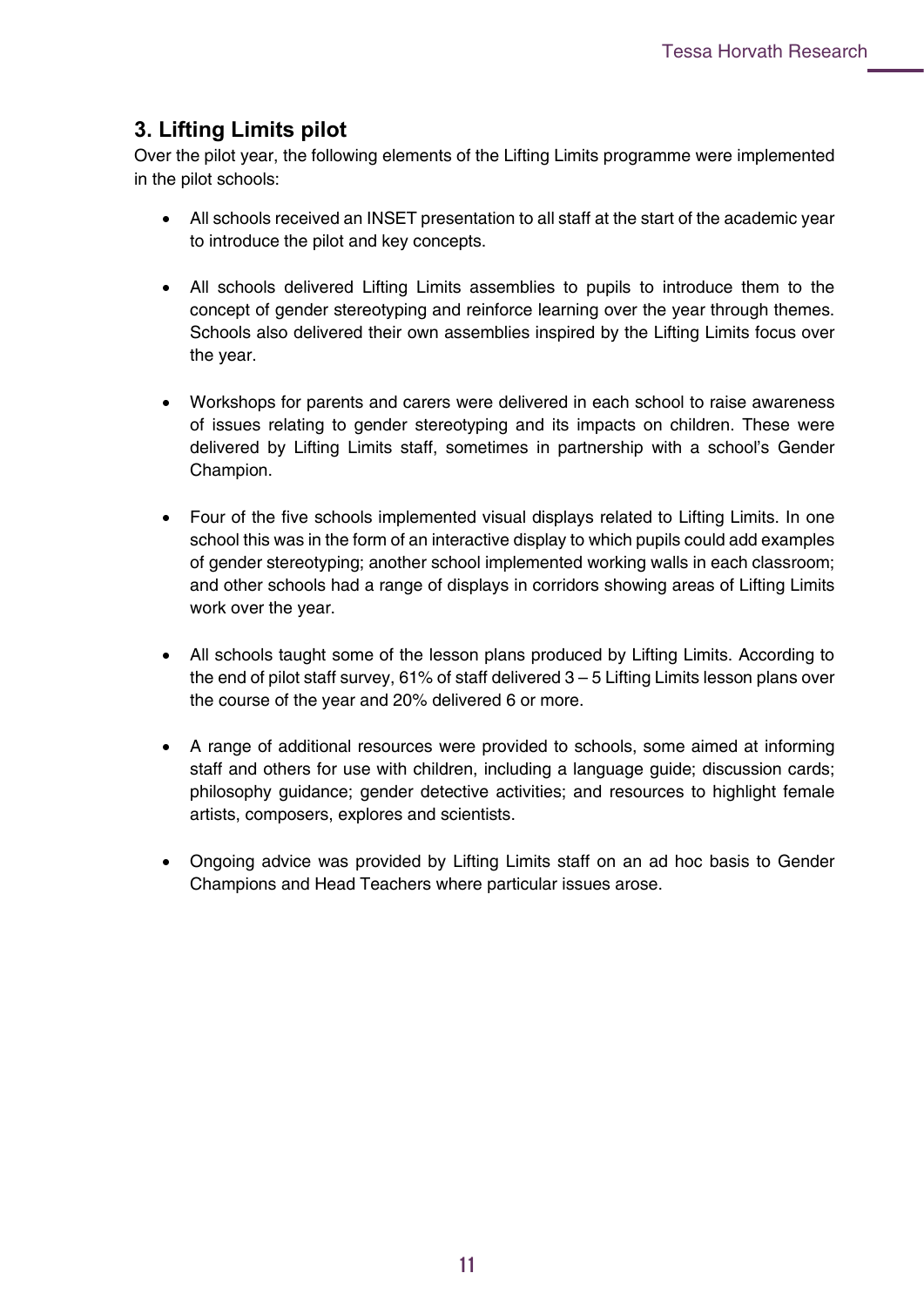# 4. Impact of the Pilot

The purpose of the pilot, and external evaluation of it, were for Lifting Limits to test the impact of its programme against a set of intended outcomes, to seek detailed feedback on individual elements of the programme and to learn from pilot schools what works well, or not, to embed gender equality work in schools.

The baseline data collected for the evaluation adds to the existing evidence base demonstrating a need for interventions in primary schools to address gender stereotyping. The baseline data found that pupils' aspirations were highly gendered. Data also showed high levels of endorsement of gender stereotypes in relation to occupations, activities and objects, especially in Early Years. Similarly, the baseline data highlighted some level of agreement among staff that girls and boys have different natural tendencies, suggesting conformity to gender stereotyping, as well as a lack of confidence, particularly among support staff, to discuss and address gender stereotyping. It also showed that only 56% of staff were familiar with school equality policies and the extent to which it requires them to address gender stereotyping in schools, and only a third of staff had received previous training on gender stereotyping and inequality at the school and/or job role training.

This section of the report sets out the available evidence collated over the pilot year which illustrates where and how the pilot has had an impact in schools, comparing the post pilot data with these baseline findings. The evidence is explored in relation to the following intended outcomes of the pilot for staff, pupils, schools and parents:

# Outcomes for school staff

- School staff have increased understanding of gender inequality and stereotyping and the importance of addressing it with pupils
- School staff have increased confidence and ability to address gender stereotyping and inequality with pupils and throughout their practice
- Staff practice throughout the school promotes gender equality.

## Outcomes for pupils

- Pupils have increased awareness and acceptance of a more diverse range of roles and possibilities for women/girls and men/boys.
- Pupils are more able to question and challenge gender norms (for themselves and others).

## Outcomes for the school

- Gender equality is promoted and gender stereotyping reduced across school systems, structures and materials.
- Gender awareness and addressing inequality is embedded throughout the school ethos and approach.

## Outcomes for parents

 Parents and carers have increased understanding of gender inequality and stereotyping and confidence to discuss and address it with their children.

The data shows meaningful impact across each of these outcomes, as set out below.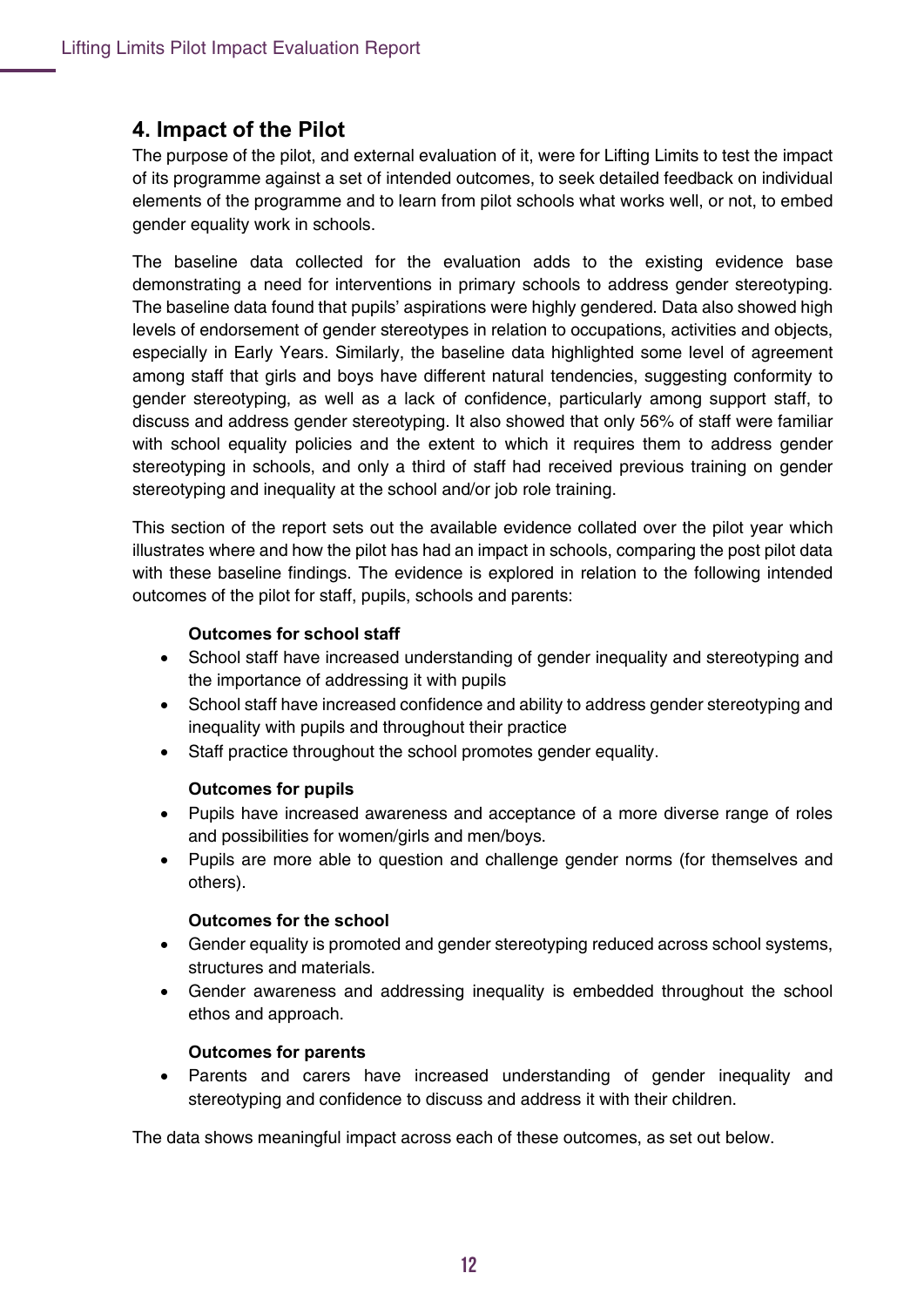# 4.1 Impact on school staff

This section presents an overview of the extent to which the intended outcomes related to school staff have been achieved. It draws on the qualitative evidence gathered from interviews and quantitative data gathered through baseline and post pilot surveys with staff members as well as questionnaires following the INSET presentation.

# Summary of impact on staff

Data gathered provides compelling evidence to support the following changes for school staff:

- Increased reflection by staff on their own unconscious bias, the messages they give children about what boys and girls can do, language use and the impact of their practices on children. For example, half of the respondents in the post pilot survey (50%) said they reflect on the messages they give boys and girls about what they can do a lot, up from one third of respondents (29%) in the baseline survey.
- Greatly increased staff confidence to address gender stereotyping and inequality with pupils, colleagues and parents. For example, there was a  $60\%$  increase<sup>33</sup> in staff confidence to explain the impacts of gender stereotyping to colleagues (48% in the baseline survey compared with 77% in the post pilot survey).
- A 22% increase in staff perceiving that they have the tools, resources and support they need to be able to address any sexism among pupils (with 74% agreeing with this statement in the baseline compared with 90% in the post pilot survey).
- Changes in attitudes, with staff holding less stereotypical views about gender at the end of the pilot. For example, 78% of staff disagreed with the statement 'boys and girls are naturally better at different things' in the post pilot survey, up from 66% in the baseline, an increase of 18%.
- Staff perceive the INSET presentation and the whole school approach to have been the key aspects of the model which have supported changes in awareness, confidence, reflection and practice.

# Strength of the data

Quantitative data shows shifts across all relevant indicators, giving clear and consistent results to suggest changes over the pilot year for staff. Statistical tests also found changes to be statistically significant, suggesting that the changes are not due to chance. The survey data is supported by the qualitative responses which attribute these changes to participation in the pilot, especially the INSET presentation.

# 4.1.1 School staff have increased understanding of gender inequality and stereotyping and the importance of addressing it with pupils.

There is evidence in both the qualitative and quantitative data to suggest changes in staff attitudes in relation to gender stereotyping and increased awareness of the importance of addressing it with pupils.

Across two indicators staff disagreed more strongly with statements suggesting that differences between girls and boys are natural in the post pilot survey compared with the

 $33$  Throughout the report data is reported in terms of percentage change rather than percentage point increase. Percentage change is the relative change between an original (in this case the baseline percentage) value and its new value (in this case the post pilot percentage), expressed as a percentage of the original value.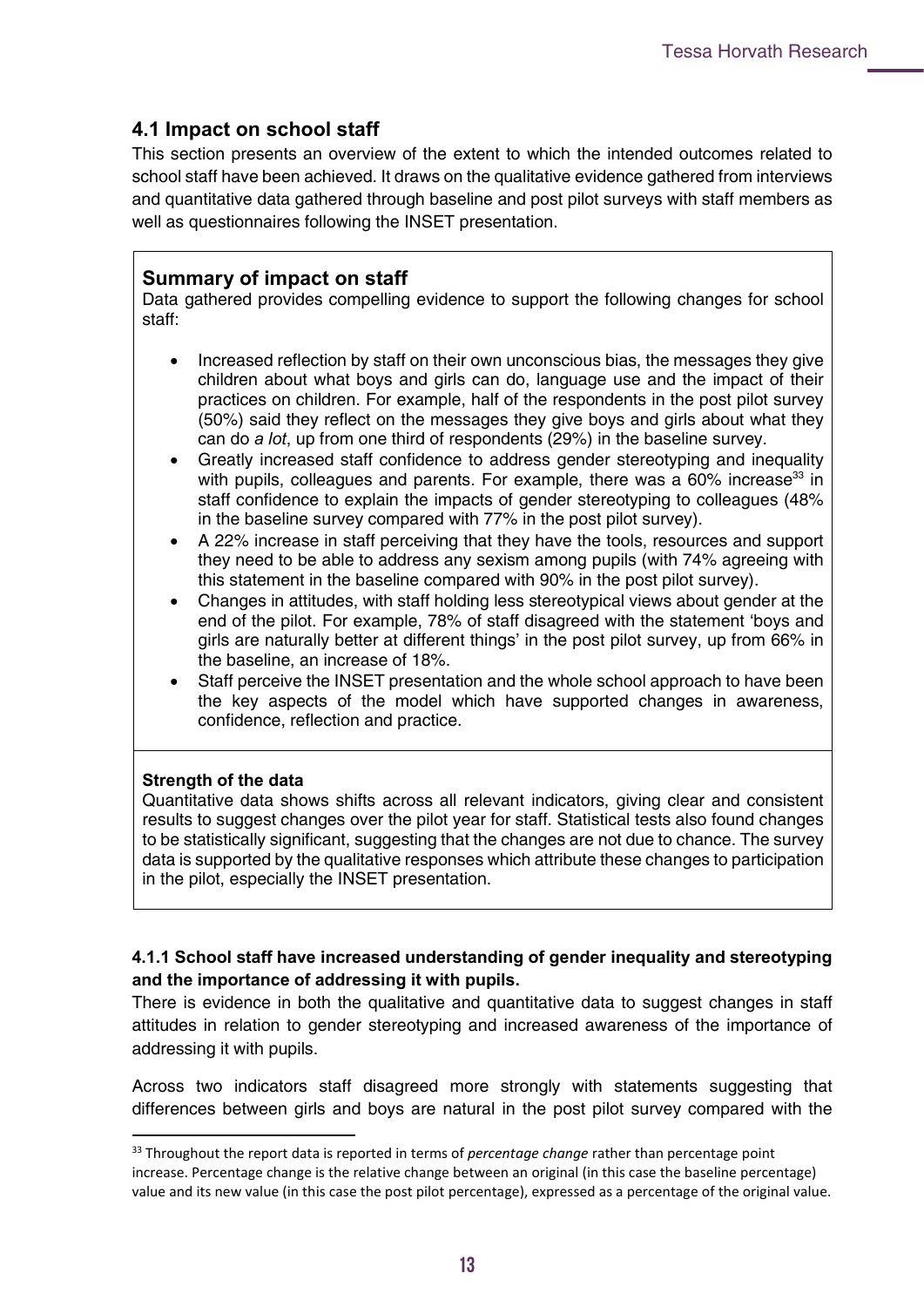baseline survey. For example, 78% of staff disagreed with the statement 'boys and girls are naturally better at different things' in the post pilot survey, up from 66% in the baseline, an increase of 18%. The difference in the average (mean) scores for these questions were found to be statistically significant $34$ , suggesting that the changes are unlikely to be due to chance. The results for these questions are presented in the graph below.<sup>35</sup>



#### Figure 1: Extent to which staff perceive natural gender differences in baseline and post pilot surveys

Qualitative evidence also illustrates the way that the pilot has raised staff awareness of gender stereotyping and inequality and supports these quantitative findings. Teaching and support staff commented that being a part of the pilot opened their eyes to the extent and effects of gender stereotyping on children and illustrated the socialised nature of gender differences. They noted that the pilot has helped them to become more aware of their own unconscious bias in relation to gender stereotyping and the ways in which gender norms limit children.

"I was shocked about how many things were putting limits on children without us even noticing them. I would say our school – as a person in general – has quite a good approach but there have been all these hidden things happening which have been quite good to challenge this year" (Teacher, Year 4)

In particular staff highlighted the initial INSET presentation as an aspect of the pilot that they found influenced their understanding and awareness of gender inequality and stereotyping and the impact it has on children's future choices and opportunities. One teacher, for example, noted that the presentation made her more aware of the relationship between the toys children play with and their future career choices:

<sup>&</sup>lt;sup>34</sup> The results were tested using a T-test. Average (mean) scores are based on numerical coding of the data where 1 = strongly disagree, 2 = disagree, 3 = agree and 4 = strongly agree. Average (mean) scores and pvalues are available in Appendix 3

<sup>&</sup>lt;sup>35</sup> The graph shows the proportion of staff that selected either 'strongly agree' or 'agree' and the proportion that selected 'disagree' and strongly disagree'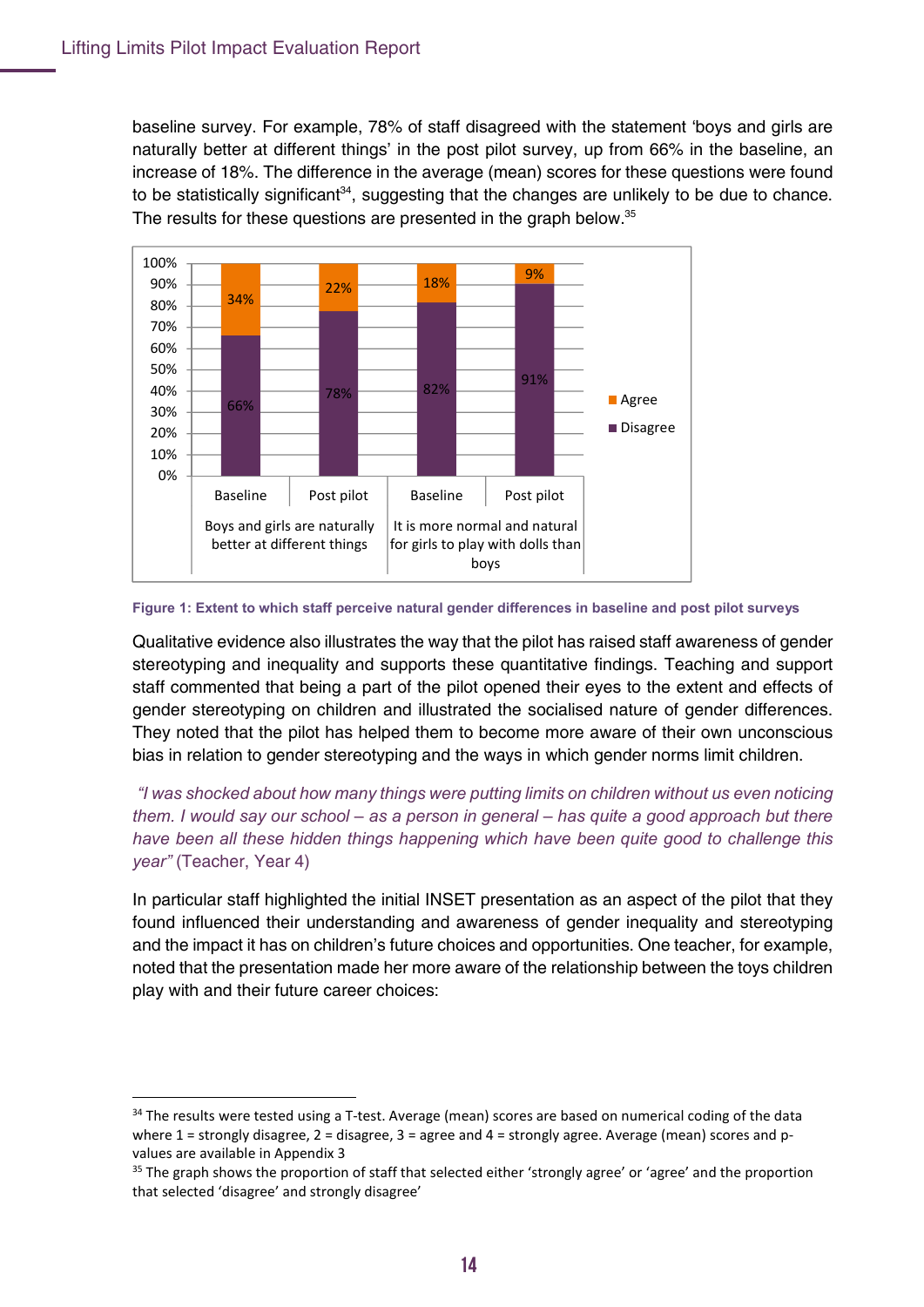"The BBC documentary<sup>36</sup> was really powerful: looking at computers and those stats around if girls aren't playing with the right things as young children then they lose the confidence to go into certain avenues. It can have a really big impact on the careers they go into…I found that really enlightening." (Teacher, Year 4).

This was also reflected in the inset presentation questionnaire results: 94% agreed 'this presentation has encouraged me to want to reflect on gender stereotyping in my own practice' and 95% agreed 'this presentation has left me engaged in thinking about gender stereotypes'.

Alongside the presentation, staff members noted that engaging in the lessons and assemblies with pupils and having regular discussion with staff, added to their understanding and awareness of gender stereotyping and inequality over the course of the year. For example, one staff member reflected that it was through looking more closely at the books at school that she became more aware of the messages given to pupils and the effect she has in her role:

"When it was first introduced I thought I was pretty on top of it but when you do look at books and things in the school and how they do portray boys and girls in certain roles and colours - I didn't realise that it was probably having quite a strong effect on them and it made me reflect on my role teaching children" (Teaching support staff)

There is evidence to suggest that there remained pockets of staff who were not convinced about the harmful impacts of gender stereotyping, however even in these instances, it was notable that the Lifting Limits pilot had led staff to consider and discuss the issues more.

"I thought we were looking for problems that weren't there…I'm still not 100% convinced" (Teaching support staff)

# OUTCOME SUMMARY

In summary, both qualitative and quantitative findings suggest that for the vast majority of staff, the pilot has increased awareness of gender stereotyping and inequality and its impacts, suggesting that this outcome has been achieved.

# 4.1.2 School staff have increased confidence and ability to address gender stereotyping and inequality with pupils and throughout their practice

The evidence to support this outcome includes quantitative data showing changes in staff confidence levels to identify and address gender inequality and stereotyping with colleagues, pupils and parents, alongside qualitative evidence providing examples of increased confidence.

In relation to identifying and addressing sexism among pupils, the results show an increase in confidence for each indicator with approximately 80% of the respondents reporting that they feel confident in each area after participation in the pilot (up from 61 – 66%). The difference in

<sup>&</sup>lt;sup>36</sup> Clip shown during Inset presentation from the BBC documentary No More Boys and Girls: Can Our Kids Go Gender Free? https://www.bbc.co.uk/programmes/b09202jz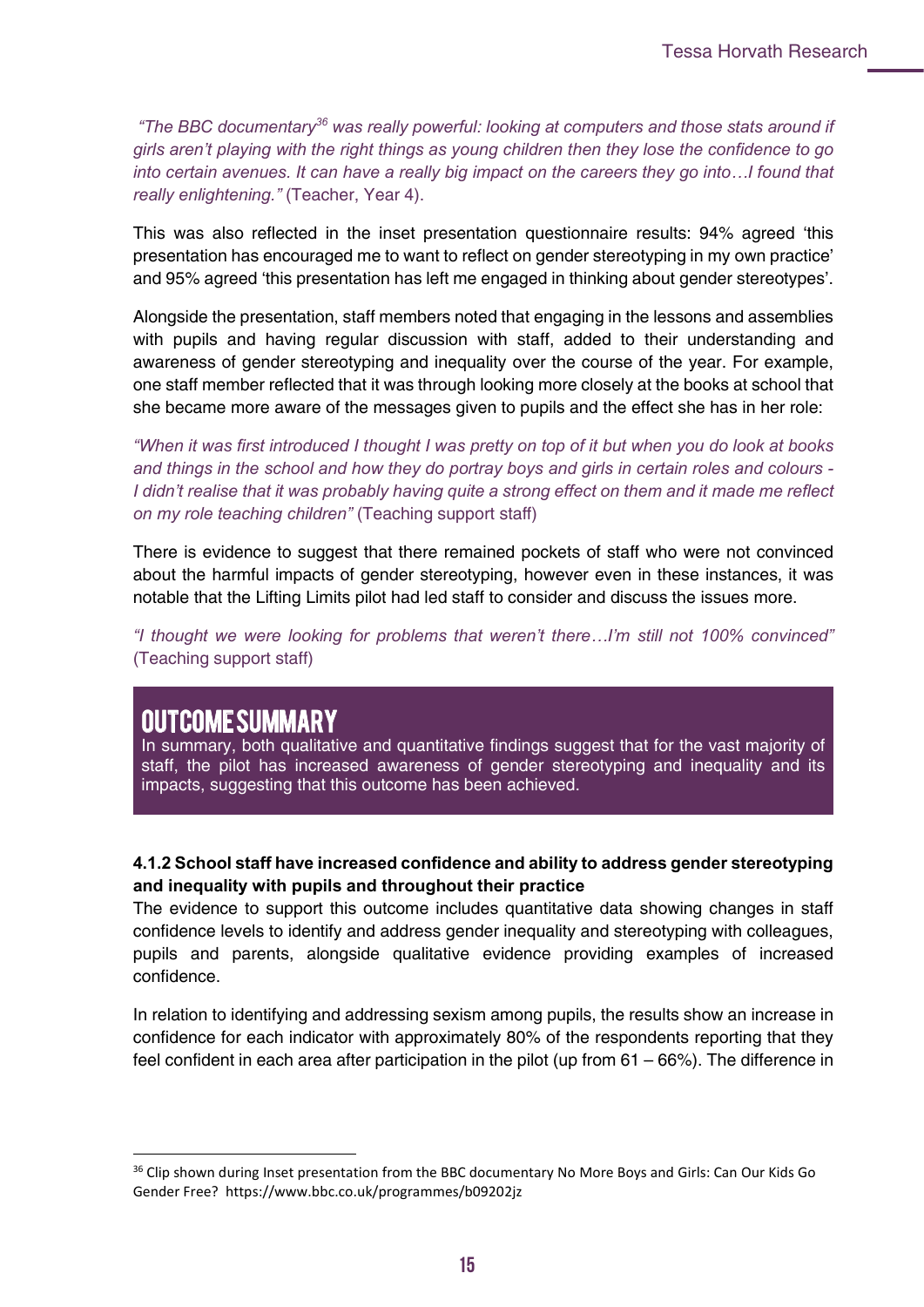the average (mean) score was also found to be statistically significant<sup>37</sup>, suggesting that the change is unlikely to be due to chance. The results are presented in the graph below:



Figure 2: Percentage of staff who feel confident addressing sexism with pupils in baseline and post pilot surveys

Supporting these changes, staff also provided examples in the survey of ways that they have addressed sexism, inequality and stereotyping with pupils over the year through conversations in class. For example, one staff member gave an example of challenging the use of 'crying like a girl' as an insult: "Children used the phrase you cry like a girl. Children were asked to describe the processes involved in crying, where tears come from, similarities/differences in male/female eyes etc. and where they think the phrase may have originated and why." (Survey participant)

Whilst overall an increase in confidence is being observed, there are disparities by job role. In both the baseline and post pilot data there are consistently lower levels of confidence among support staff compared with teachers and senior leaders. This was supported by qualitative findings which show awareness among gender champions of a need for specific approaches to build the confidence of teaching assistants (TAs). For example, when asked about confidence to challenge pupils, one Gender Champion responded:

"On the whole teachers are [more confident] and some teaching assistants are but it's something that we need to continue to really work at: particularly supporting TAs on the playground…But I think many staff are having conversations with pupils that they weren't having before." (Gender Champion)

In relation to discussing and addressing sexism and gender stereotyping with colleagues and parents, changes are evident across five indicators. The results are displayed in the table below showing changes in responses across all five indicators. The differences in average (mean) scores were found to be statistically significant for all but 'addressing any sexist

 $37$  The results were tested using a T-test. Mean scores are based on numerical coding of the data where  $1 = Not$ at all confident, 2 = somewhat confident, 3 = confident, 4 = very confident. Mean scores and p-values are available in the appendices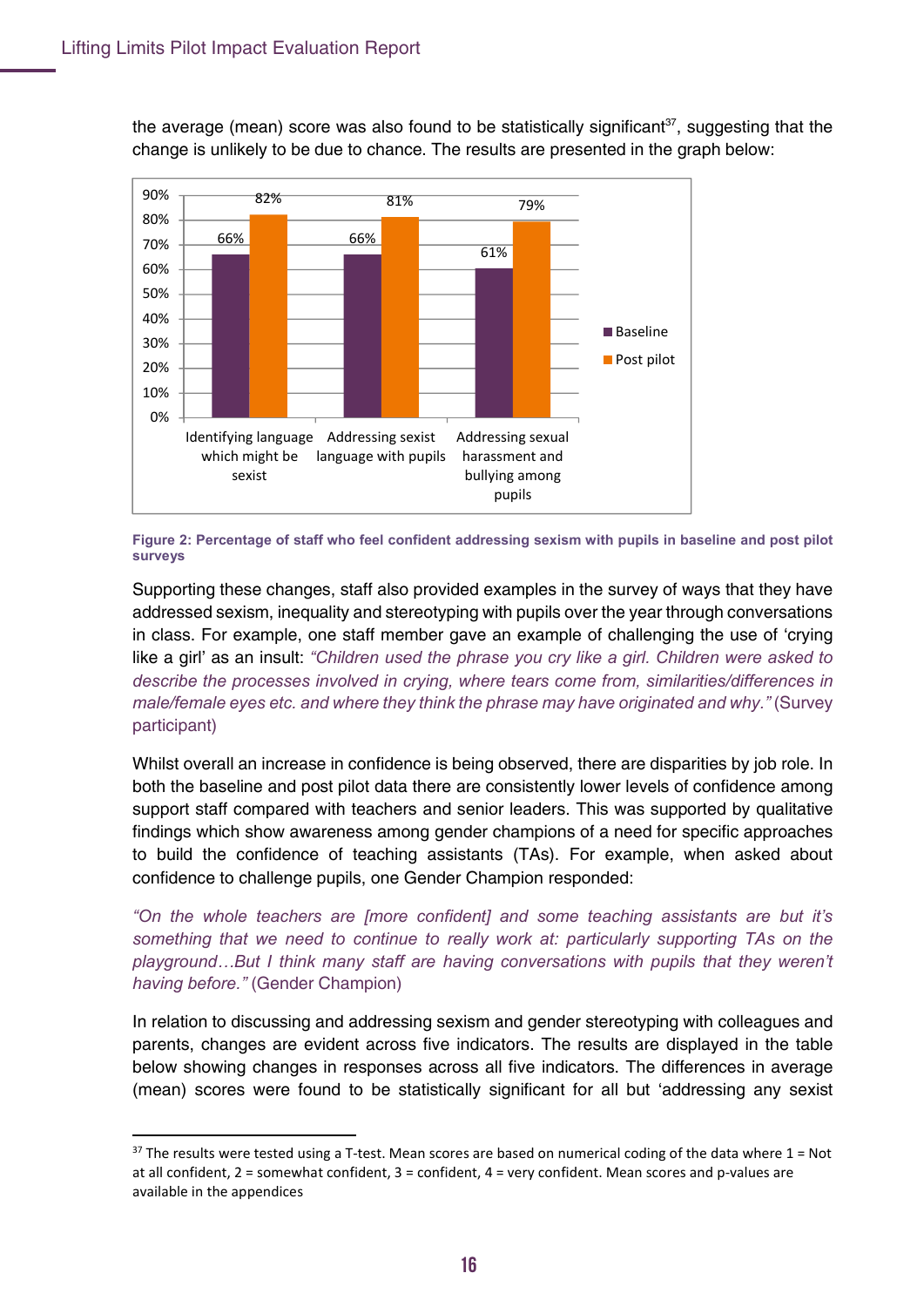

language you may hear from colleagues', suggesting that the changes for the remaining indicators are unlikely to be due to chance.

Figure 3: Percentage of staff who feel confident in explaining and addressing issues related to gender with colleagues and parents in baseline and post pilot surveys

In relation to colleagues, the largest change is for the statement: explaining the impacts of gender stereotyping on children's lives/education to colleagues. There was a 60% increase for this indicator (48% in the baseline survey compared with 77% in the post pilot survey). This reflects the increased awareness of the impacts of gender stereotyping on children's lives through the INSET presentation (as described above).

Changes in confidence to discuss the issues were also reflected in some qualitative comments provided in the survey demonstrating that staff are thinking more about the issues and are more confident to discuss and address them: "It has been a very positive aspect to our year. The children have taken on board the messages, as have staff. It makes me think as a practitioner about the language I use. I feel much more confident to discuss these issues with my colleagues" (Survey participant)

Overall the area where staff report lowest levels of confidence is in discussing issues related to gender stereotyping and sexism with parents with parents of a different religious or cultural background to them. Despite this challenge, staff reported higher levels of confidence in the post pilot survey (48%) compared with the baseline survey (30%) in discussing the issues with parents of a different background.

Alongside confidence data, the survey also shows a 22% increase in the extent to which staff agree with the statement: 'I have the tools, resources and support I need to be able to address any sexism among pupils': 74% in the baseline compared with 90% in the post pilot survey.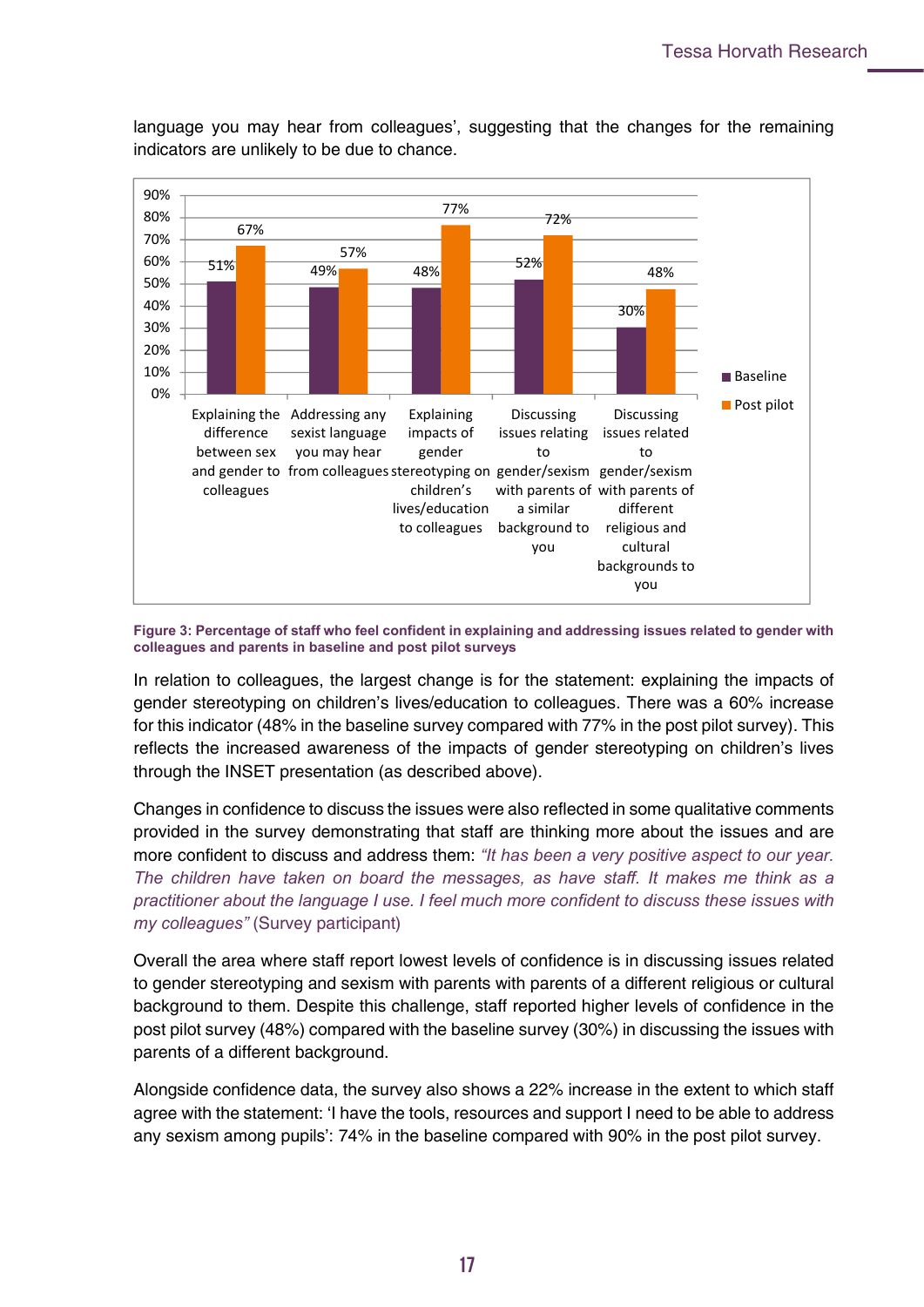Lifting Limits Pilot Impact Evaluation Report

Staff highlighted that the whole school approach and the perception from staff that it is a priority for the school has given them confidence, ability and permission to actively identify, challenge and address issues related to gender stereotyping in the school. It was noted that this also gave staff confidence to bring along other staff members who were more resistant to the pilot.

"It's definitely been seen as a big priority this year. So you feel like you can really get into it. I think if it would have been a sort of token effort we wouldn't have…without the support of [senior staff] and some of the parents and staff. I think it had everything come together to drive it." (Teacher, Early Years)

# OUTCOME SUMMARY

In summary, there is strong evidence to support this outcome, with large changes in staff levels of confidence across seven indicators alongside qualitative evidence showing the whole school approach has driven staff confidence and ability to address gender stereotyping and inequality with pupils and throughout their practice.

# 4.1.3 Staff practice throughout the school promotes gender equality

The evidence to support this outcome includes quantitative and qualitative data showing changes in staff levels of reflection and consideration of language use and messages they give pupils in relation to gender; findings from the gender audit; and qualitative findings suggesting a reduction in staff members separating pupils by gender for activities.

# Reflection on messages and language use

The post pilot survey shows notable increase in the levels of reflection reported by staff in relation to gender, compared with the baseline survey – an increase from under a third (29%) to half (50%) said they reflect on the messages they give boys and girls about what they can do a lot. Furthermore 59% of staff in the post pilot survey said they reflect a lot on the inclusivity of their language in relation to gender, up from 38% in the baseline.

This was noted by a teacher who said they were becoming more conscious of the words used to refer to pupils and the need for inclusive, non-gendered terms.

"We've been thinking about the language we use. You sort of use words to refer to children sometimes and you might say 'guys' or you might say 'lovely'. We're trying to think about how we refer to children and the words we use around them and not necessarily specifying by gender." (Teacher, Year 2)

Another teacher described the way that increased awareness for both staff and pupils has led to considering gender messages throughout the class, in this example in relation to actions for le and la in French classes:

"We've even changed some of our actions in French! We realised our actions for le and la were very gender stereotyped! It was so embarrassing. I started it and the children literally looked at me horrified… So we're focused on the sounds of the words rather than assigning them gender actions now." (Teacher, Year 4)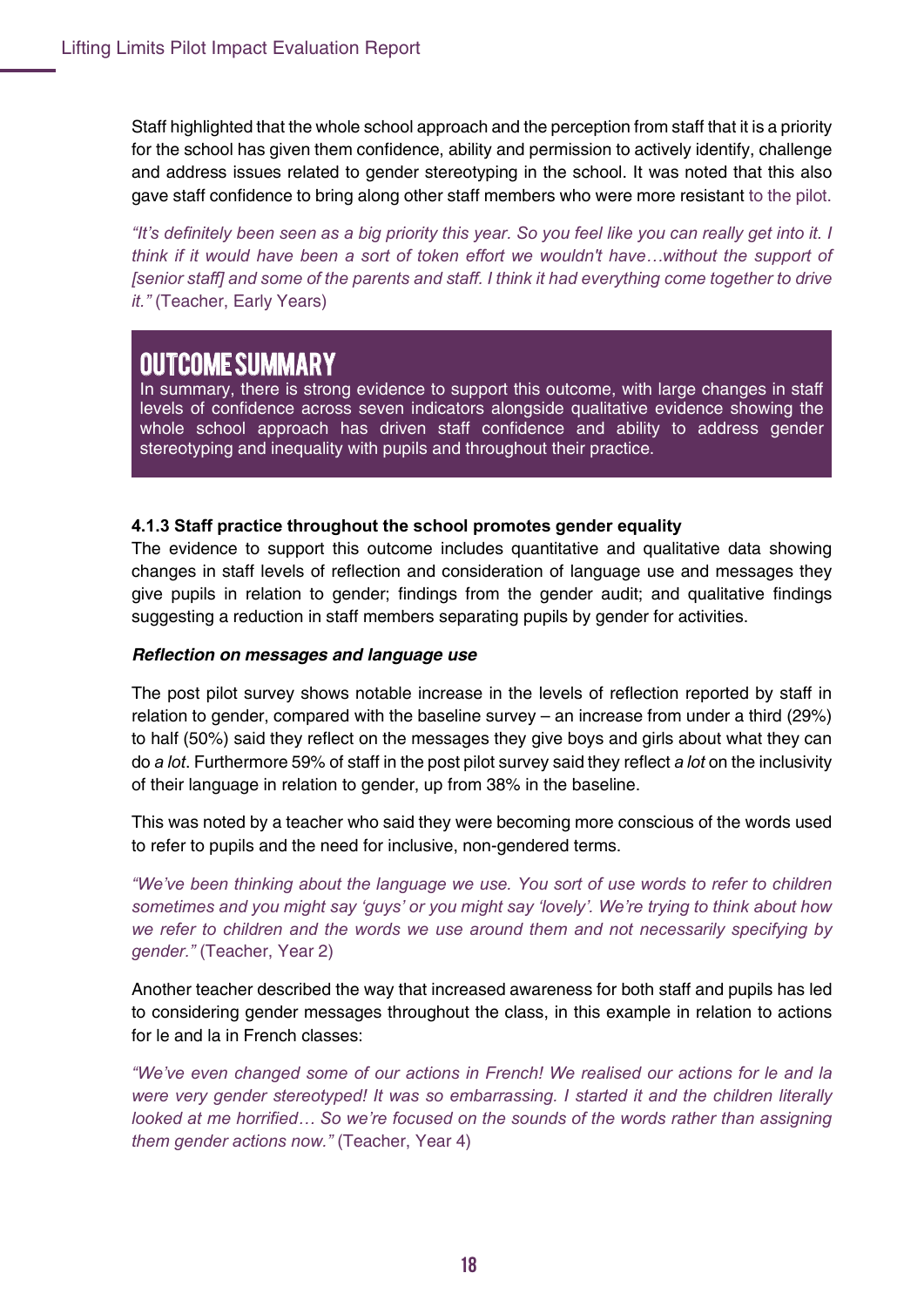# Considering gender in planning

All teachers who responded to the post pilot survey said they deliberately try to present men and women in diverse roles to children to some extent compared with 93% in the baseline survey. Similarly, 100% of respondents in the post survey said they deliberately try to include examples of men and women when exploring influential people from history compared with 95% in the baseline survey. Although the baseline data here shows a large proportion of teachers reporting that they do already consider diverse role representation, the baseline gender audit showed that gender representations in schools were often male dominated and stereotypical across a range of fields. The closing audits showed much more equal and diverse representation of women and men. These findings, together with qualitative findings, suggest that participation in the pilot made staff more aware of unconscious bias in relation to gender representation.

Increased consideration of gender balance in planning was also illustrated by a Gender Champion who commented:

"As part of our Inventions and Progress topic we were aware of ensuring there are female artists…. I think previously possibly there might have been lessons where there was an art project where there wouldn't have been a woman included as well. That representation is definitely there now." (Gender Champion)

Some examples were also provided of the ways in which subject leads were taking more of a strategic approach to equal representation through curriculum planning:

"The art coordinator – she went through and looked at all the artists and made sure there were some females. She's really gone for it...so there's an equal match of artists. She's actually found them for us so we don't need to be doing that hard work. So I think people have taken the idea of it and have tried to embed it as much as possible." (Teacher, Year 6)

## Reduced separation of pupils by gender

There is evidence from the qualitative data to suggest that participation in the pilot has led some staff to stop organising pupils by gender for activities and instead to encourage mixing for activities:

"There were occasions where I would say 'girls over here and boys over there' and it would probably be in a competitive way…we've stopped all that" (Teaching support staff)

# Outcomesummary

In summary, there is strong evidence to suggest that this outcome has been achieved. There are large changes in the extent to which staff report reflecting on language use and the messages they give pupils in relation to gender and changes in the extent to which staff report considering diverse and non-stereotyped gender representation in their planning. These findings are supported by qualitative evidence showing examples of changes in practice across these indicators.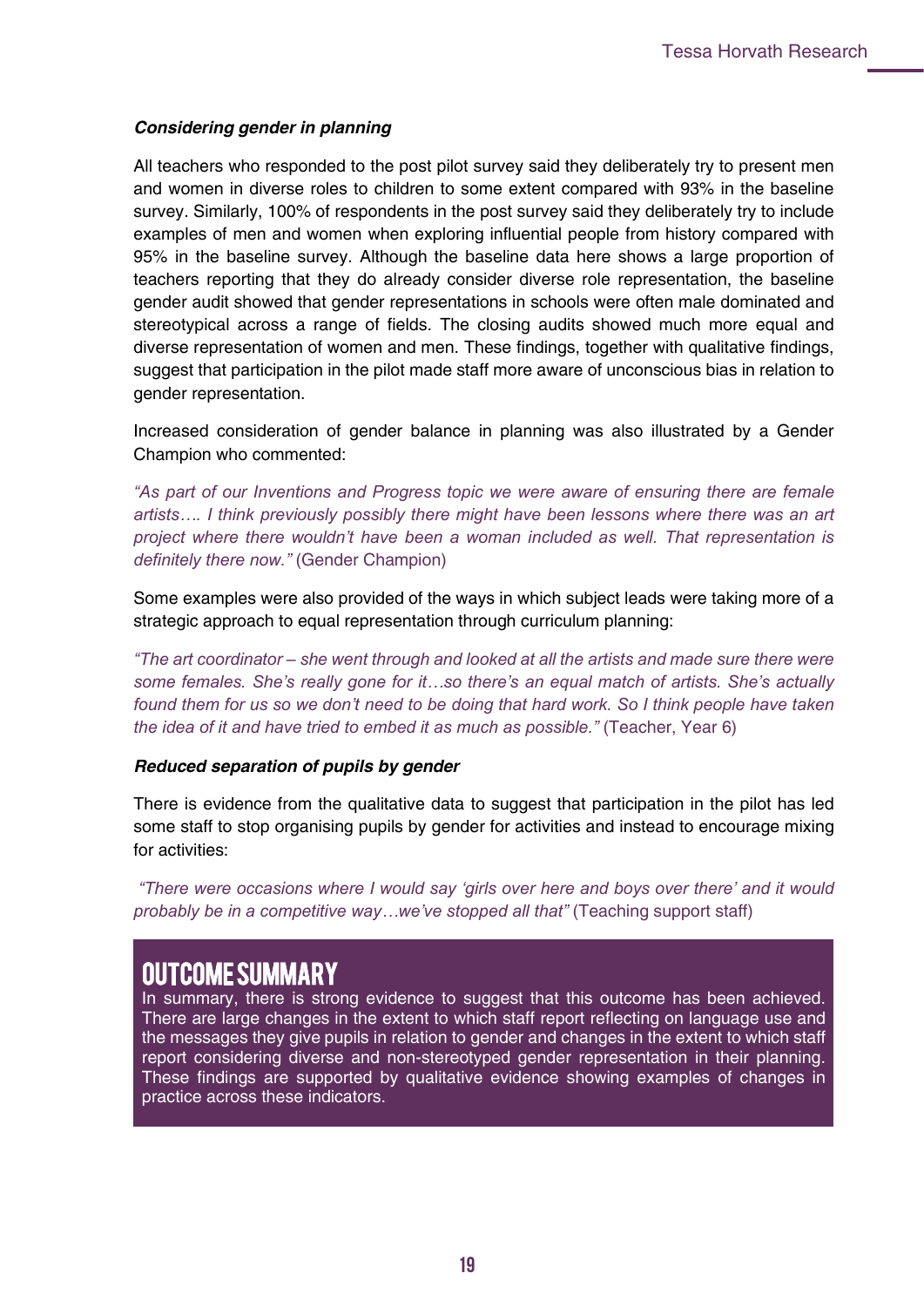#### 4.1.4 Staff case studies

The case studies below show how two staff members engaged with the pilot and the impact it has had on their thinking and practice.<sup>38</sup>

#### Laila's Lifting Limits Year

Laila is a Year 4 teacher. When she first found out that the school was going to be a part of the Lifting Limits pilot she was worried that the project may conflict with her own identity and choices:

"I had a slightly negative knee jerk reaction at the beginning because I feel like I'm quite a girly girl and I was worried it was getting a bit ridiculous where you couldn't like pink"

However, she found the INSET presentation and literature informative and she became aware of the limitations of gender stereotyping, particularly in relation to occupations. As a result of this awareness, she became an advocate for the project:

"All the things about language that you don't notice how gendered it is – policeman, fireman – the language we use is already setting which gender would take those roles. So the more I got into the project the more I feel like I've done a 360 and now I'm such an advocate."

Over the pilot year Laila implemented a number of the Lifting Limits lessons alongside the Gender Detective activities with her class. She reports that engaging in the Lifting Limits pilot has made her much more aware of everyday gender stereotyping and the messages children are exposed to. This has encouraged her to question stereotyping with both her daughter and her class:

"Actually it's made me challenge all the small things that creep in when they start to go to nursery...[My daughter] she loves dresses and that's fine but if she says to me 'pink is just for girls' I'll say to her 'what do you mean? Pink is just a colour – it's for everyone. Daddy loves pink - he's got a pink shirt'. I'm doing that with her but similarly in class."

## Ben's Lifting Limits Year

Ben is a teaching assistant and PPA cover teacher. When he first found out that the school was going to be implementing Lifting Limits he was really pleased as he already believed in the need to challenge gender stereotyping among pupils:

"I thought it was a great thing when it was suggested…It's something that I believe in"

He has taught a number of the lessons in his class and most enjoys engaging with the material when he can have an open conversation with pupils:

"For me, it's like teaching Year 6, where they already know what I'm talking about and it's being able to have an open conversation…it's having that discussion that means that the kids who aren't exposed to it, then they're exposed to it."

Ben describes how the whole school has taken on Lifting Limits, noticing that gender is much more embedded in conversation among staff and giving examples of how staff have worked together to address unequal representation:

"Last year, when it first got started…we were thinking about doing displays and stuff, and thinking there were no female composers on this display, things like that. Then we did some research and now there is an equal split of male and female composers."

<sup>&</sup>lt;sup>38</sup> Participants' names have been replaced with pseudonyms.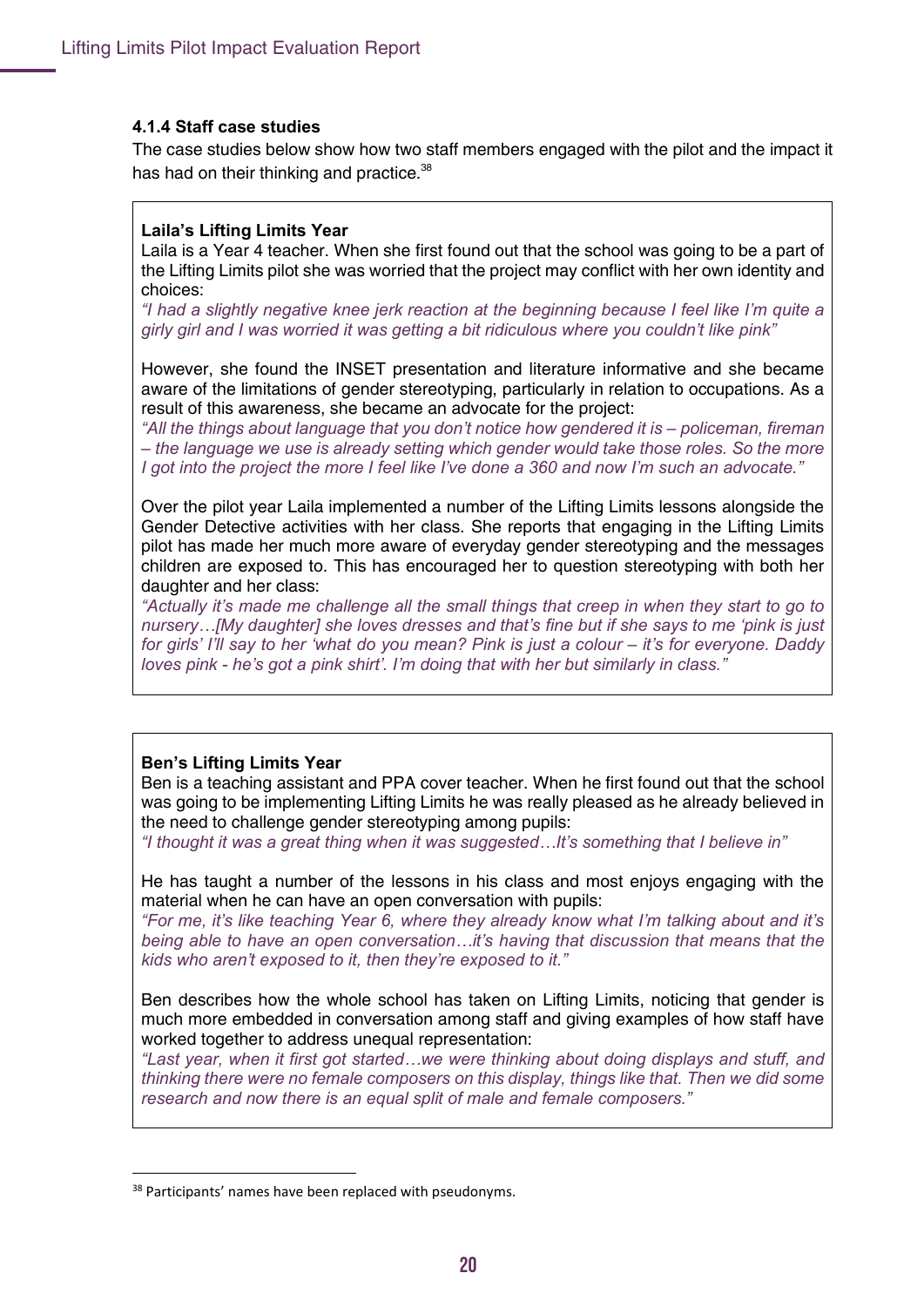Through the pilot, Ben has become more aware of small everyday ways he can challenge gender stereotyping such as avoiding organising pupils according to gender: "Simple things when I teach, since I've had that presentation and it's been implemented in the school, I never split up into boys and girls, and things like that."

# 4.2 Impact on pupils

This section presents an overview of the extent to which the intended outcomes related to pupils have been achieved, using the qualitative evidence gathered from interviews and quantitative data gathered through baseline and post pilot surveys with pupils.

# Summary of impact on pupils

Data gathered provides compelling evidence to support the following changes for pupils:

- Notable reduction of gender stereotypical attitudes in relation to occupations across year groups. For example, Early Years pupils were approximately twice as likely to say a nurse, cleaner, builder and doctor are 'for everyone' after the pilot.
- An increase in the proportion of girls (relative to the proportion of boys) aspiring to be a scientist when they grow up.
- An increase in pupils stating they could achieve gender a-typical job roles when they grow up. For example, the proportion of boys saying that they could be a teacher increased by 75% (from 24% to 42%) and the proportion of girls who selected they could be a footballer increased by 31% (from 36% to 47%).
- Notable reduction of gender stereotypical attitudes in relation to objects and activities across year groups. For example, more than three times as many Early Years children said that football is 'for everyone' and nearly twice as many children in years 1-2 said that dolls were 'for everyone' at the end of the pilot.
- Increased awareness of the negative impacts of gender stereotyping and inequality on girls/women and boys/men. For example, when asked what is hard about being a girl/woman, 8% of year 3-6 children referred to aspects related to gender inequality compared with 21% in the post pilot survey.
- Increased ability and confidence to discuss issues related to gender stereotyping and inequality, think critically and to challenge stereotyping in conversation.
- Some evidence suggests a reduction in polarisation between girls and boys at school, evidenced through increased mixing and examples of improved relationships and friendships between girls and boys based on respect and equality. For example, a larger proportion of pupils perceived there to be 'more similarities' (rather than 'more differences') between girls and boys at the end of the pilot compared with in the baseline surveys: a swing of 10% amongst year 1 – 2 children (from 53% to 57%) and a swing of 22% amongst year 3 – 6 children (from 58% to 69%).

# Strength of the data

Quantitative data shows shifts across all relevant indicators, giving clear and consistent results to suggest changes over the pilot year for pupils. Statistical tests used on four point scale questions also found changes between mean scores to be statistically significant, suggesting that the changes are not due to chance. The survey data is supported by the qualitative responses which attribute these changes to participation in the pilot, especially the whole school approach to empowering teachers and implementing a wide range of activities for pupils. Findings related to improved relationships and critical thinking among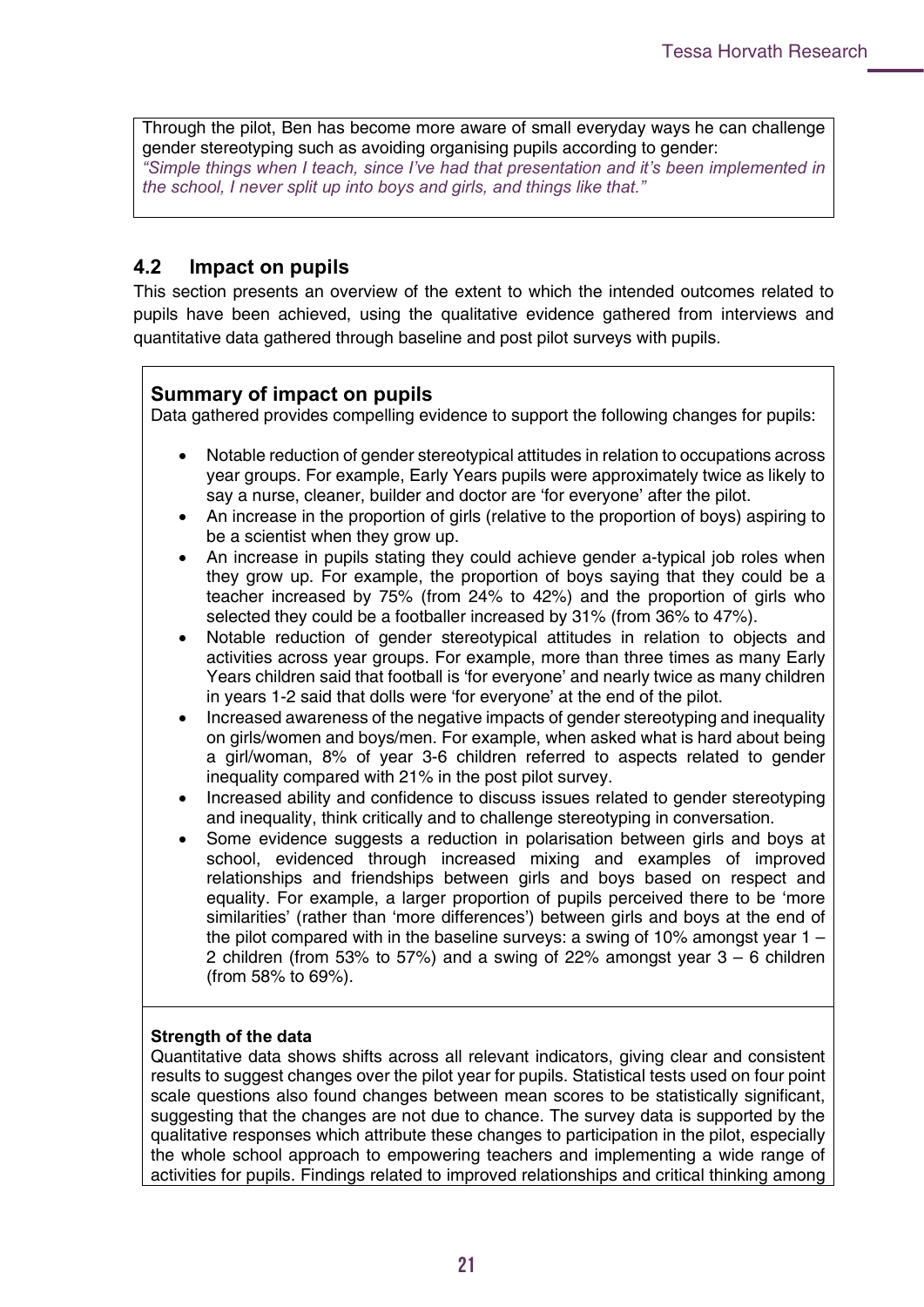pupils are based on qualitative methods and extent of impact is not known, however enhanced critical thinking was highlighted as a key outcome by many staff members as well as pupils themselves.

# 4.2.1 Pupils have increased awareness and acceptance of a more diverse range of roles and possibilities for women/girls and men/boys.

There is strong quantitative data to support this outcome from pupil surveys, alongside data from qualitative interviews with 20 pupils. This outcome is broken down into three areas: evidence relating to reduced job role gender stereotyping; broadening of personal aspirations and possibilities; and reduced gender stereotyping in relation to activities, objects and traits.

# Reduced job role stereotyping

Evidence shows reduced job role stereotyping across year groups. For each survey there are changes across all indicators designed to understand if pupils perceive occupations as being for a particular gender or available to anyone. For example, amongst Early Years children, 71% organised an image of a cleaner into the 'for everyone' bowl (rather than 'for boys' or 'for girls') in the post pilot activity, up from 40% in the baseline (an increase of  $77\%$ ). In years  $1 -$ 2, 82% of pupils said that being a builder is a job 'for everyone' at the end of the pilot compared with 55% in the baseline survey (an increase of 49%).





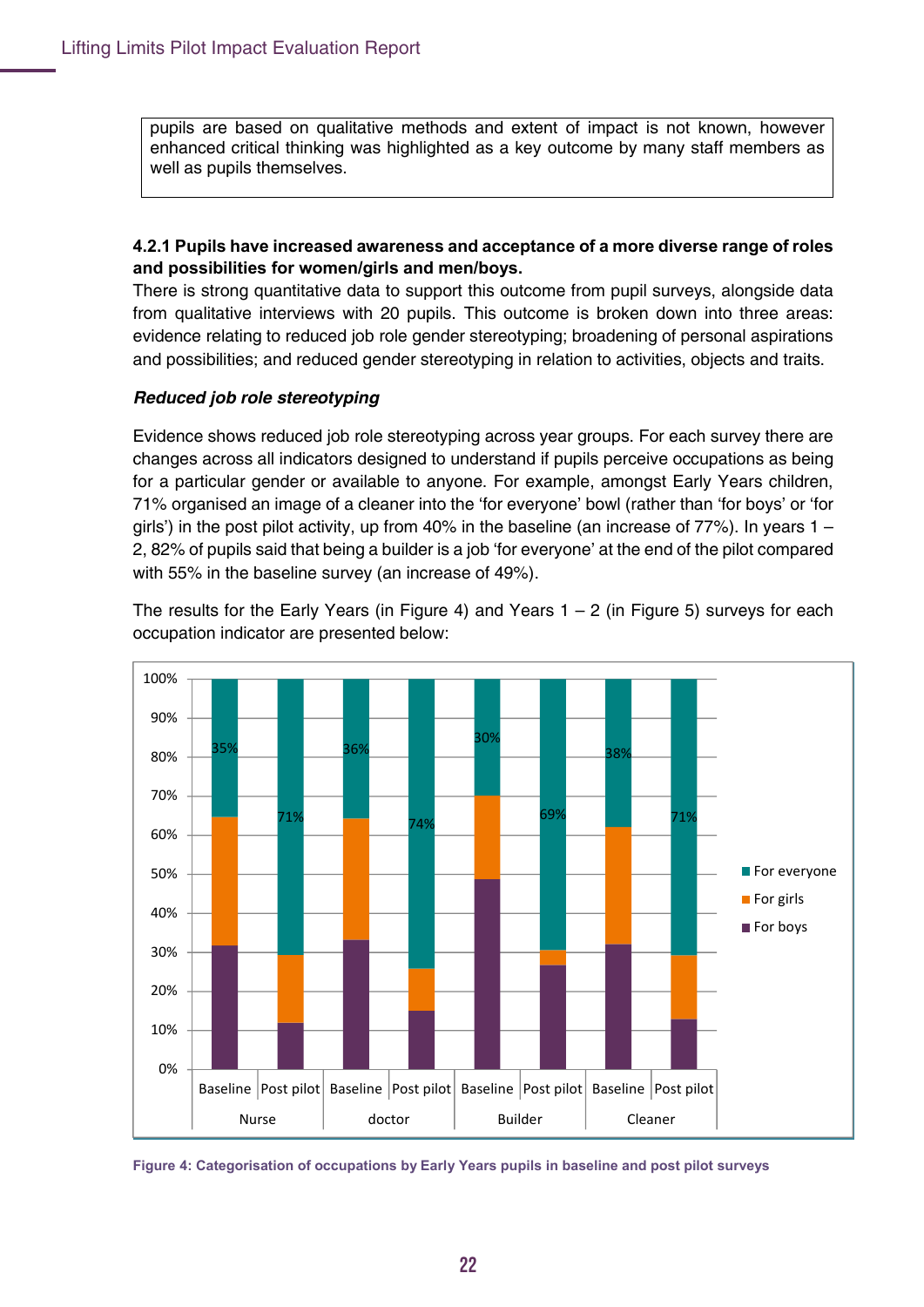



In the Years 3 – 6 survey, 93% disagreed with the statement 'nursing is a job for women' in the post pilot survey, up from 86% in the baseline. Similarly, 95% disagreed with the statement 'being the boss is a job for men' in the post pilot survey, up from 87% in the baseline. The difference in the average (mean) scores for these questions were found to be statistically significant $39$ , suggesting that the change is likely not due to chance.

Given that older children have often internalised unconscious gender stereotypes, yet have learnt not to explicitly endorse gender stereotyping, the survey sought to test unconscious associations to gain a more accurate picture of pupils' gender biases. Results in the years 3 – 6 survey suggest changes in pupils' unconscious occupation gender associations. For example, when asked to choose from a list of names to ascribe to a firefighter, 43% chose women's names in the post pilot survey, up from 29% in the baseline survey.

Findings suggest that for all three key stages pupils endorsed a wider range of occupations for women and men at the end of the pilot than at the outset.

# Personal aspirations and possibilities

Survey findings suggest an increase in pupils considering job roles not stereotypically associated with their gender after the pilot, with a particular change apparent in relation to the proportion of boys and girls expressing science aspirations. In the baseline surveys around two-thirds of those choosing science related jobs were boys for each age group. However in the post pilot survey this disparity was not apparent: of those wanting to be a scientist, 53% in the year  $1 - 2$  survey and 43% in the year  $3 - 6$  survey were girls.

 $39$  The results were tested using a T-test. Mean scores are based on numerical coding of the data where  $1 =$ strongly disagree, 2 = disagree, 3 = agree and 4 = strongly agree. Mean scores and p-values are available in Appendix 3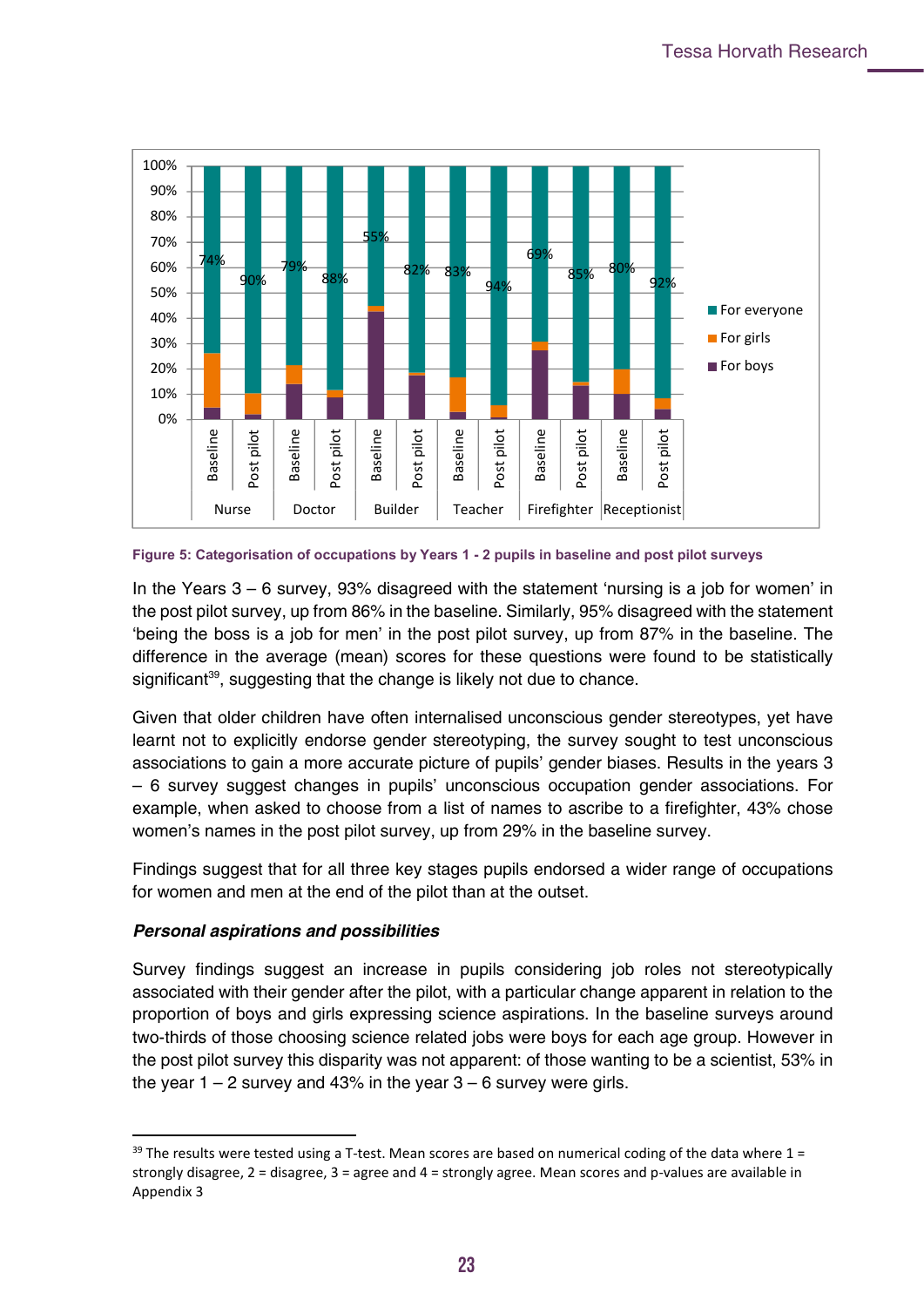In addition, there are changes in the job roles that year  $3 - 6$  pupils believe they could achieve when they are adults if they work hard. The results show increases for most occupations in the proportion of both boys and girls who think they could achieve them with some notable changes by gender. The proportion of boys who selected that they could be a teacher increased by 75% (from 24% to 42%) and those that said they could a nurse increased by 56% (from 18% to 28%). The proportion of girls who selected they could be a footballer increased by 31% (from 36% to 47%) and those that said they could be a lawyer increased by 42% (from 31% to 44%).

These findings appear to fit with the interventions of the pilot which have had a strong focus on challenging gender stereotypes in relation to occupations. For example, the more equal distribution of pupils selecting they want to be scientists may be related to the role of schools in emphasising female scientists over the course of the pilot year, supported by high usage reported of the Lifting Limits 'Female Scientists' resource (51% of staff survey respondents) and various Lifting Limits lesson plans profiling the work of female scientists. Furthermore one school in particular instigated a whole school area of work dedicated to raising the profile of female scientists.

"There have been a lot more references to women scientists and engineers and we had so many different people [visitors] here. We had Ada Lovelace Day…We did a lot on Ada and everyone - all of the children through the school - studied her...what she stood for and the impact of her work" (Head Teacher).

Further examples from the qualitative data show activities schools implemented to address gender stereotyping in relation to job roles which may have influenced pupils' aspirations and the job roles they perceive to be possible for them. Gender Champions highlighted the efforts made to promote sports participation and jobs for girls through raising the profile of events in school such as the Women's World Cup and inviting female guest role models to the school.

"We had an opportunity to have a team GB athlete in school and [the P.E. coach] made a specific decision to request a female athlete and again it's another way of sending the message through to the whole school community" (Gender Champion)

# Outcomesummary

In summary, evidence suggests that pupils have a broader view on the job roles available to both themselves and others which is less influenced by gender stereotypes. This is evident both in reduced levels of job role stereotyping by gender in the surveys as well as in findings showing that pupils perceive a wider range of job roles to be available to them personally. Qualitative and quantitative evidence shows a strong focus on dispelling gender stereotyping in relation to occupations by schools (especially related to science and sports), suggesting a possible relationship between an active approach to challenge gender stereotyping in relation to occupations and a broadening of pupils' views on what roles are possible for them.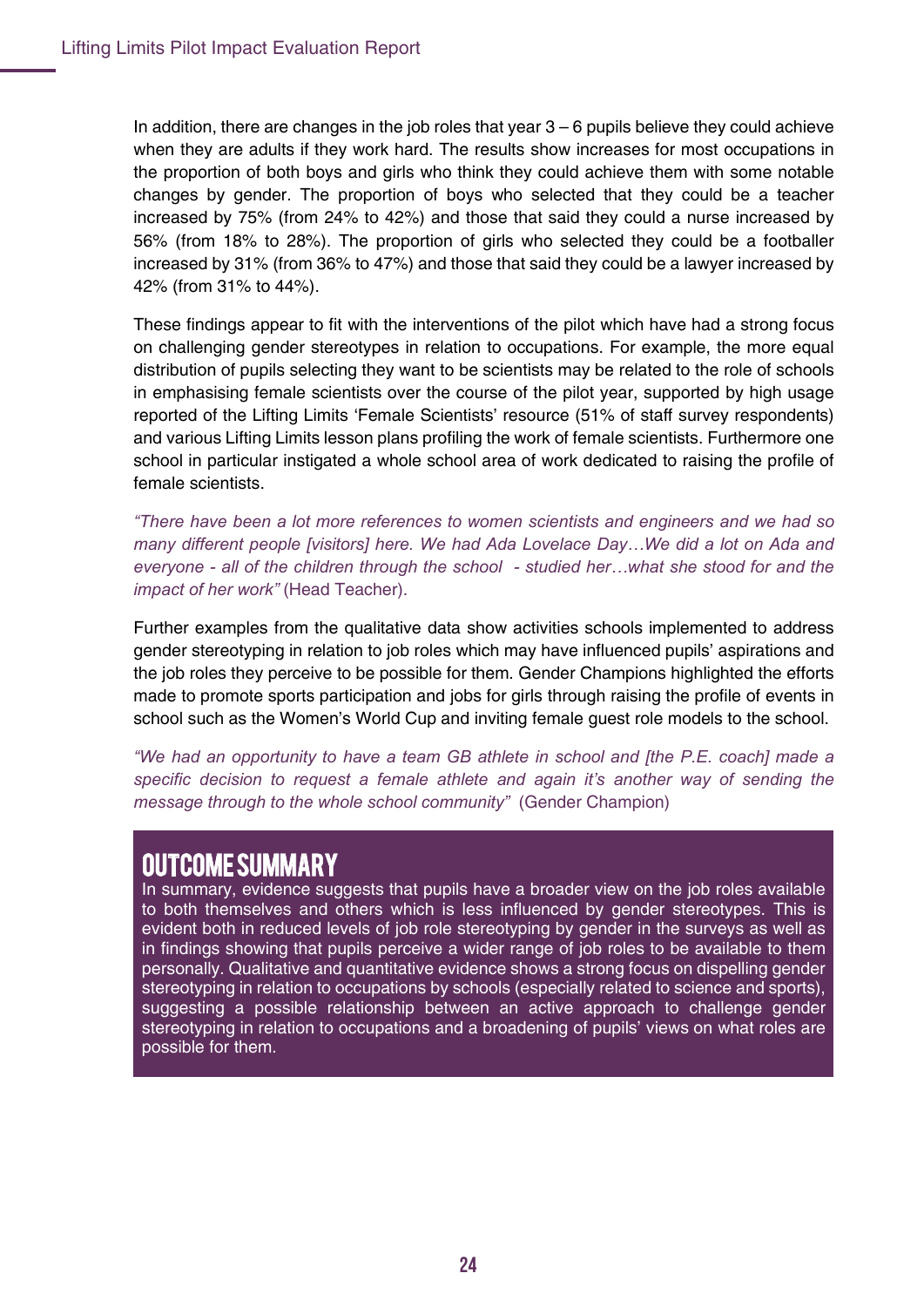# Reduced stereotyping of activities, objects and traits

Across year groups, survey results show that pupils endorsed a considerably wider range of objects, activities and traits for boys/men and girls/women after the pilot, with changes particularly marked for younger children. For each survey there are changes across all indicators designed to understand if pupils perceive objects, activities and traits as being for a particular gender or available to everyone. For example, amongst Early Years children, the percentage organising an image of a football into the 'for everyone' bowl, more than tripled (from 22% in the baseline to 70% in the post pilot activity) and in the Years  $1 - 2$  survey, the percentage of children saying that the doll is 'for everyone' nearly doubled (from 30% to 59%).

The results for the Early Years (in Figure 6) and Years  $1 - 2$  (in Figure 7) surveys for each object/activity indicator are presented below:



Figure 6: Categorisation of objects by Early Years pupils in baseline and post pilot surveys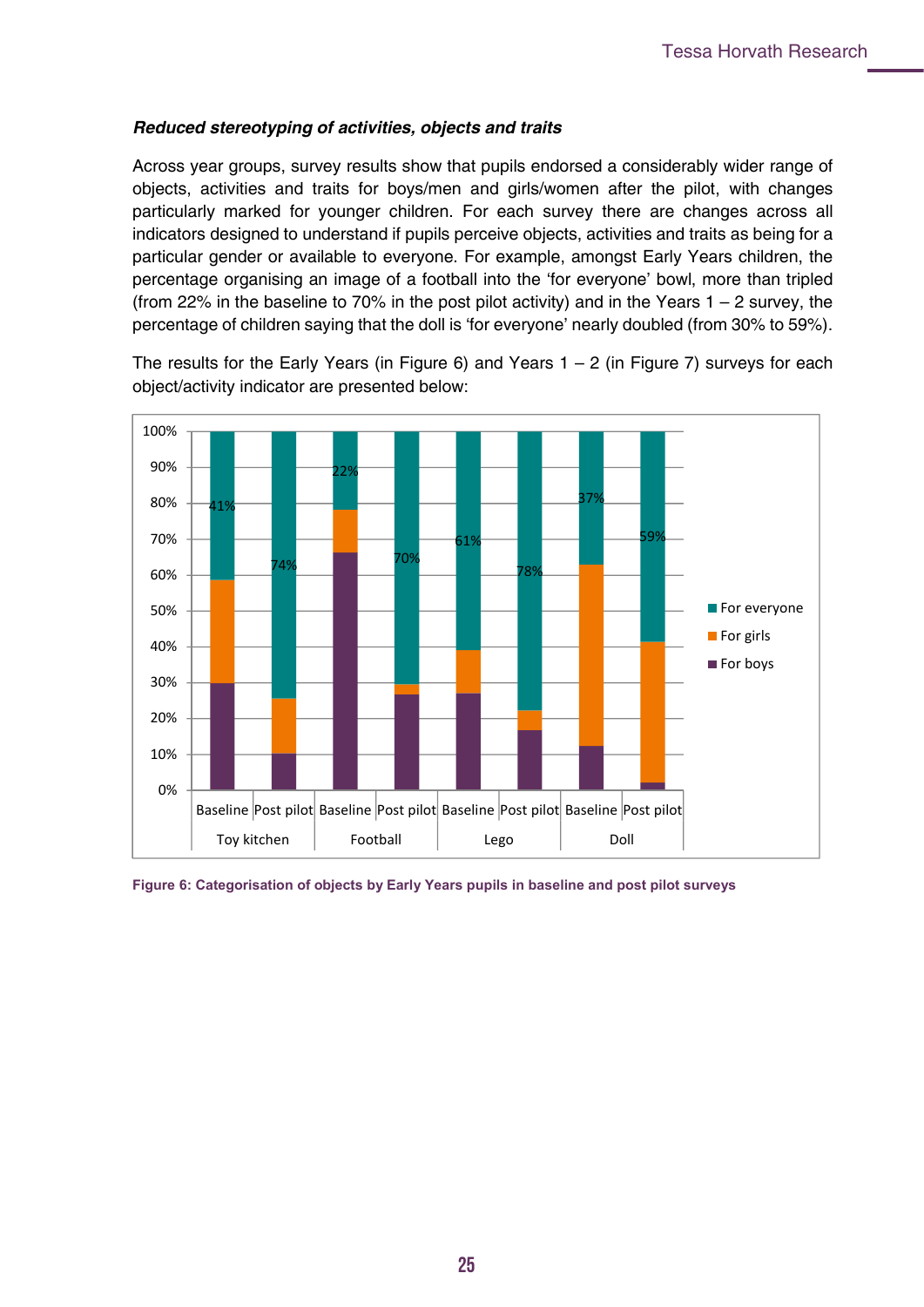

Figure 7: categorisation of objects by Year 1 - 2 pupils in baseline and post pilot surveys

In the years 3 – 6 survey, 95% of pupils disagreed with the statement 'pink is for girls' in the post pilot survey (compared with 84% in the baseline) and 96% disagreed with the statement 'Lego is for boys' in the post pilot survey (compared with 88% in the baseline). The difference in the average (mean) scores for these questions was found to be statistically significant<sup>40</sup>, suggesting that the change is unlikely to be due to chance.

When comparing the baseline findings for Early Years with Years 3 – 6 pupils, it is evident that children in the Early Years were more likely to explicitly perceive objects and activities to relate to a specific gender. These findings suggest that, to some degree, children learn to unpick explicit gender stereotypes as they get older. However, findings showing the large changes in perceptions among Early Years pupils' level of endorsement of gender stereotyping post pilot shows the potential to change these associations at a young age, preventing the internalisation of implicit gender stereotyping as children grow older.

Staff and pupils noted particular Lifting Limits lessons that encouraged them to become more aware of gender stereotyping in relation to toys, clothes and traits and to broaden their view. One teacher described a lesson on advertising for toys which they perceived to be impactful for pupils:

"In year 4 we looked a lot at advertising for toys geared towards boys or girls and then making our own adverts that were gender neutral – because that's around them a lot. They're

 $40$  The results were tested using a T-test. Mean scores are based on numerical coding of the data where  $1 =$ strongly disagree, 2 – disagree, 3 = agree and 4 = strongly agree. Mean scores and p-values are available in Appendix 3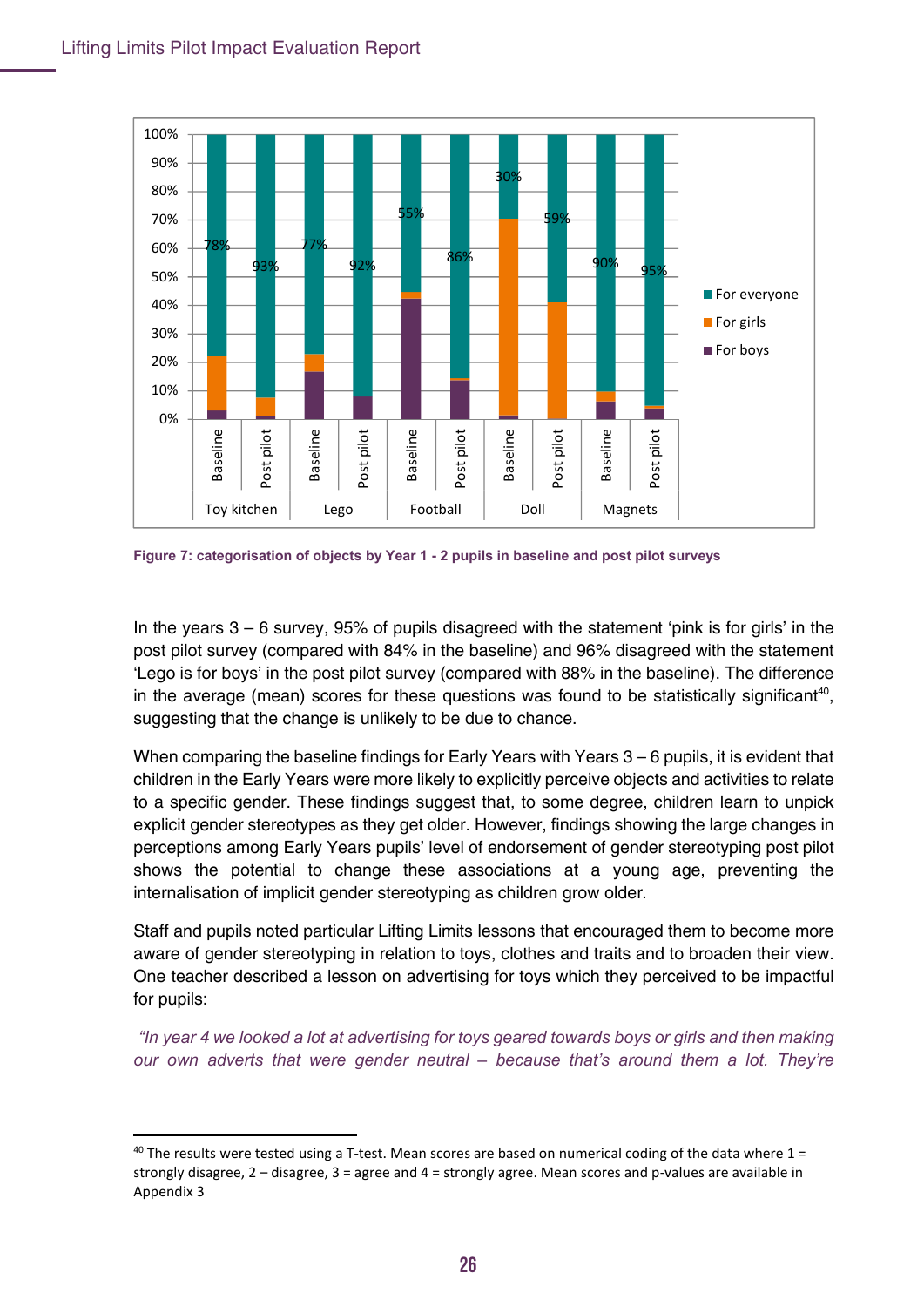surrounded with it. So I think those sort of lessons have made a really big impact." (Teacher, Year 4)

Another teacher gave an example of pupils becoming more aware of limitations for women and men in relation to trait stereotypes around strength and weakness through a Lifting Limit art lesson activity.

"The art lesson was quite interesting. We looked at really sexist 40s or 50s pictures…and how men and women are presented in that…We had a really interesting discussion…Some of them wanted to find pictures of men crying and being emotional." (Teacher, Year 6)

In one school, there was evidence of lots of discussion related to gender and examples of pupils deliberately choosing gender atypical clothing and activities in response to taking part in the gender detective activities:

"One year 4 boy bought some sunglasses that were in the girls section of the shop and he thought actually 'Why? These are great, they go with my hat!'" (Gender Champion)

In another school, there was a concerted effort to address gender stereotyping in Early Years and this included efforts to ensure equal participation in activities, equal use of toys and the opportunity to take part in a play in gender atypical roles. The accumulative impact has been an observed change in the activities and objects that pupils engage with and more acceptance among pupils of boys and girls taking part in a broader range of activities.

"Actually there's been none of that stuff that there was at the beginning: 'Oh you're [a] boy you can't wear a dress'. They're sort of accepting it more. So I think that is huge progress…And actually we've made a real concerted effort to make sure that when they're playing like the boys don't dominate the bikes or the girls don't dominate the writing table." (Teacher, Early Years)

# OUTCOME SUMMARY

Overall therefore, evidence from the survey and qualitative findings suggests that pupils have a broader view on the objects, activities and traits available to both themselves and others which is less informed by gender stereotypes. This is evident both in reduced levels of stereotyping by gender in the surveys in relation to a range of objects, activities and traits as well as qualitative findings showing a strong focus on dispelling gender stereotyping through class and whole school activities.

# 4.2.2 Pupils are more able to question and challenge gender norms (for themselves and others)

The evidence to support this outcome includes quantitative and qualitative data showing changes in pupils' awareness of gender inequality and stereotyping; and qualitative data showing pupils' ability to discuss, think critically, and challenge others on the issues.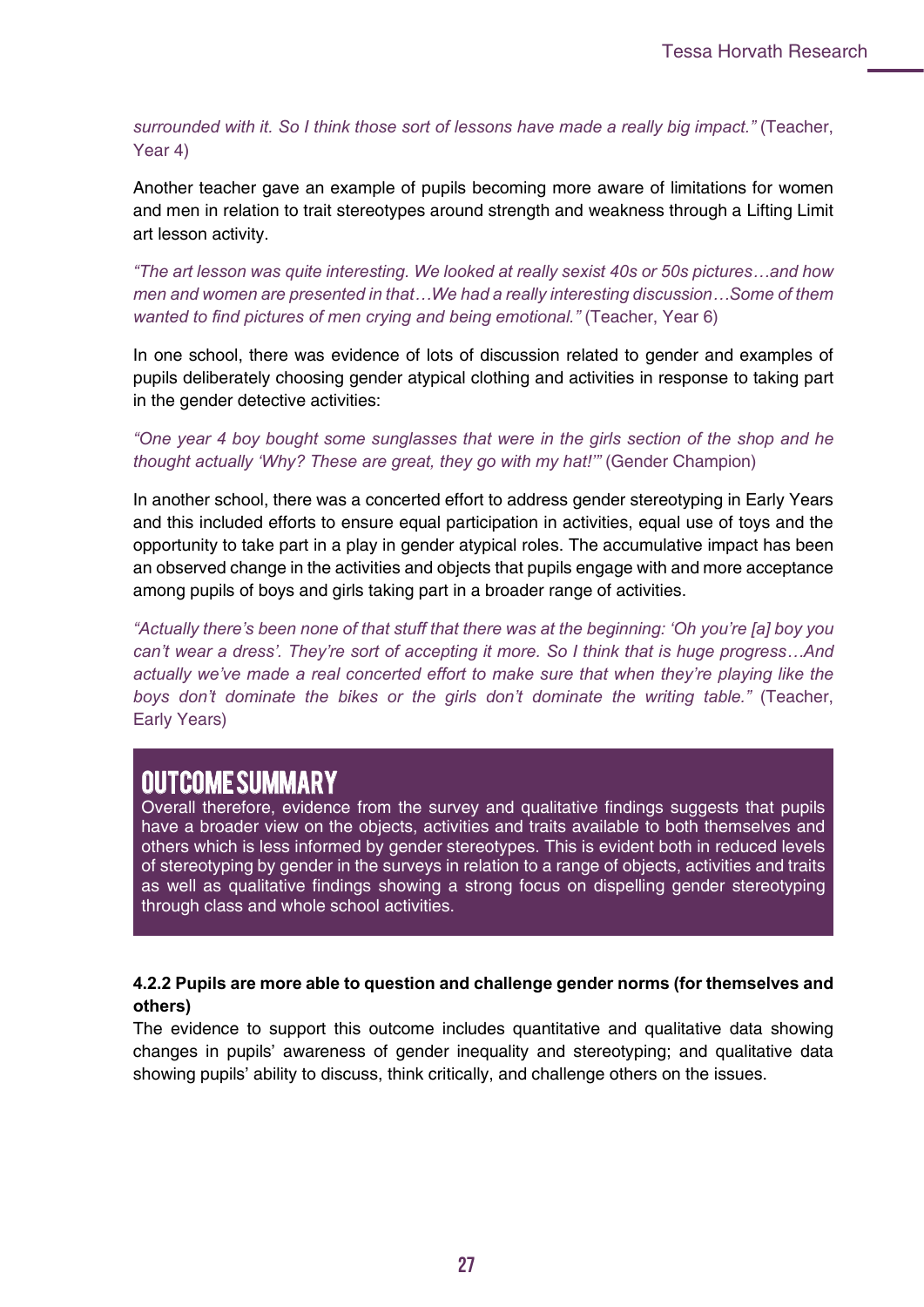## Awareness of gender stereotyping

When asked what is hard and good about being a boy/man or being a girl/woman (years 3 – 6 pupils), answers reflected greater awareness of gender stereotyping in the post pilot surveys.

For example, 16% of answers in the baseline survey referred to pressure to conform to masculine stereotypes as something hard about being a boy/man<sup>41</sup>, increasing to 26% of all responses in the post pilot survey. A positive aspect of being a boy or man was considered to be having fewer expectations in relation to appearance in both the baseline and post pilot surveys.

When asked what is hard about being a girl/woman, 8% referred to aspects of gender inequality in the baseline<sup>42</sup>, increasing to 21% in the post pilot survey. Similarly, 7% of answers in the baseline survey referred to negative impacts of gender stereotyping compared with 11% in the post pilot survey. When asked what is good about being a girl/woman, a slightly higher proportion of pupils in the post pilot survey highlighted being free from masculine stereotypes such as having more freedom than men/boys to express emotions and be yourself. These findings suggest that pupils have a higher level of consciousness of gender stereotyping, inequality and the limitations and challenges it presents for both boys/men and girls/women.

This is supported by qualitative data showing pupils' ability to define gender stereotyping, name the challenges with it, as well as a heightened awareness of gender inequality.

"We've learnt a lot more about it this year. So before I thought it doesn't happen anymore now everyone's equal. But then this year I realised we're not." (Girl, Year 5)

Pupils gave examples of how particular lessons had encouraged them to be aware of gender stereotyping. For example, one pupil noted that a lesson focused on film posters made him aware of how men and women are represented in films and this had led him to pay more attention to gender stereotypes and to question them.

"Before I wasn't really paying attention [to gender stereotypes]. I'd just look at a [film] cover and say 'yes this is good' or 'no this is bad'. And now I pay attention to it" (Boy, Year 5)

#### Enhanced critical thinking and confidence to challenge gender stereotyping

As a result of increased knowledge and awareness, pupils and staff also noted that pupils have developed more sophisticated language to be able to talk about gender stereotyping and inequality as well as enhanced confidence to discuss and challenge it.

"They jump on it when it happens and now they have the language to talk about it  $-$  they say 'Look, Lifting Limits'. I think they know how to discuss it a bit more now rather than just [saying] "that's not fair"." (Teacher)

 $41$  These included not playing with dolls, not showing emotion, liking sport, having a good job and being good at maths

<sup>&</sup>lt;sup>42</sup> These included the gender pay gap, having fewer opportunities to men, experiencing sexism, experiencing abuse, awareness of wide inequalities in other countries, the history of women's oppression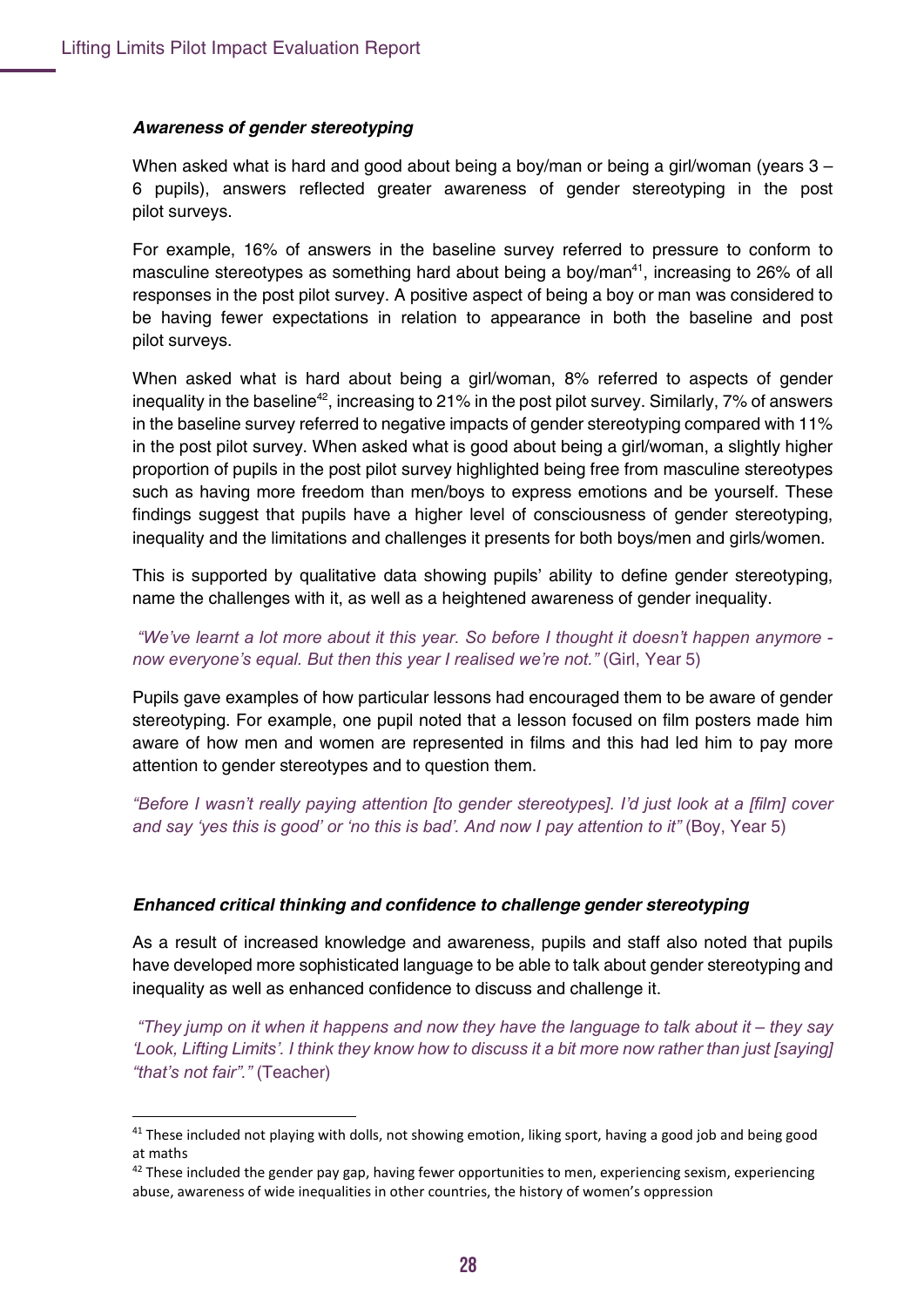Qualitative findings highlight that the critical thinking element of the pilot, encouraged through the lesson plans, philosophy guidance, discussion cards and other resources, has empowered pupils to reflect on society's gender norms, giving them tools to overcome their limitations. A comment from one member of staff encapsulates how children's acquisition of knowledge and critical thinking skills can empower them to bring about change:

"The Lifting Limits pilot challenged and broadened children's ideas about sex and gender. This resulted in more children being able to reflect on the past and think critically about the present. This gives them the means to change the future" (Teaching support staff)

In turn, pupils also report feeling more confident to challenge gender stereotyping in conversation as they have the awareness and the language to be able to do so.

"I feel confident to speak about gender stereotypes because you shouldn't be ashamed of it. There's nothing to be ashamed of. We just want this world to be a fairer and a nicer place to live in so you should speak out and stop people and make sure they don't do it again because it's wrong" (Girl, Year 6)

"When someone said it last year I sort of said 'that's not right' and they said 'why? why? why?' and I couldn't think about it my mind would go blank, but now I have things to say" (Girl, Year 5)

# OUTCOME SUMMARY

In summary, quantitative and qualitative evidence demonstrates that pupils have increased awareness and understanding of gender stereotyping and inequality through the activities they have taken part in at school over the pilot year, resulting in pupils having a more sophisticated vocabulary and enhanced critical thinking skills to discuss the issues as well as increased confidence to promote equality and challenge stereotyping in conversation.

## 4.2.3 Additional outcome: improved relationships between girls and boys

Although not defined as an intended outcome for the purposes of the pilot, qualitative findings suggest that particular interventions have encouraged an improvement in the relationships between girls and boys in the school. For example, a teacher noted that due to actively encouraging collaborative play they have observed that pupils no longer organise themselves according to gender divisions during play time.

"And when they're playing they do play a lot together. I think that's because we've done a lot of work of developing friendships and developing interests and collaborative play. So you'll find boys and girls all sat at the writing table drawing together and boys and girls on the climbing frame. And there's not a division. I've had other reception classes where the girls were always in the home corner and the boys always in the sand pit. And the boys never touch the writing table because that's what the girls do." (Teacher, Early Years)

At another school which has emphasised equal participation in P.E., pupils interviewed noted that they have developed better mixed gender relationships in this context:

"It's very fun with the sports as both the boys and the girls go and I think that makes a better relationship between the boys and the girls. For example, me and some other girls now we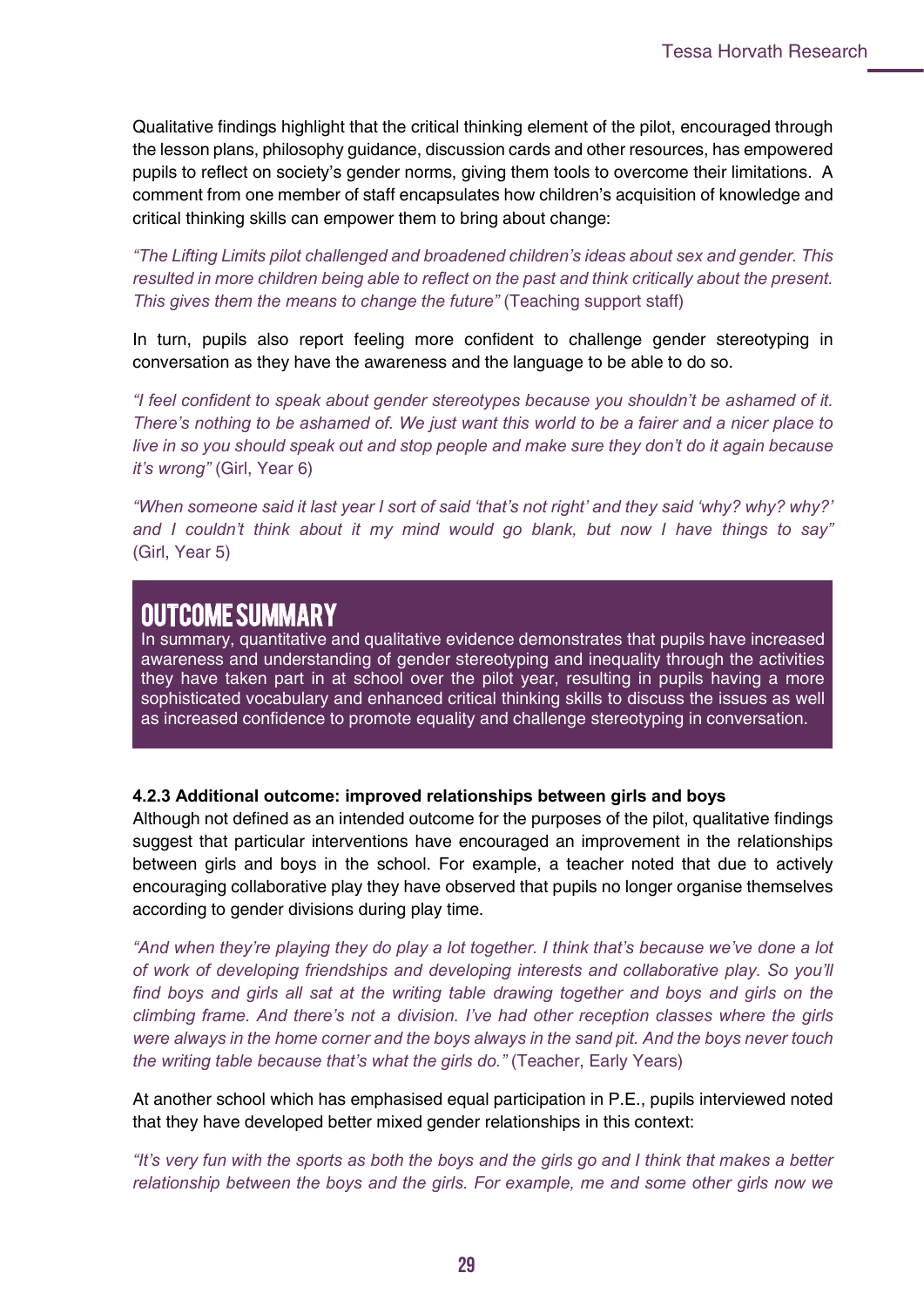play with the boys sometimes and I don't think we used to and it actually feels very fun. We used to play by ourselves but now we've made a better relationship – we treat each other better." (Girl, Year 4)

Pupils also noted that through learning about the impacts of gender inequality and understanding the effects of sexism there have been some changes in how boys relate to girls, suggesting enhanced understanding and respect:

## "Now I'm probably treating girls a bit better than I was before" (Boy, Year 4)

These findings on improved relationships are supported by quantitative data suggesting that pupils are less polarised in their views of gender. A larger proportion of pupils perceived there to be 'more similarities' (rather than 'more differences') between girls and boys at the end of the pilot compared with the baseline surveys: a swing of 10% amongst year  $1 - 2$  children (with 'more similarities' increasing from 53% to 57% and 'more differences' reducing from 47% to 43%) and a swing of 22% amongst year 3 – 6 children (with 'more similarities' increasing from 58% to 69% and 'more differences' reducing from 42% to 31%).

# OUTCOME SUMMARY

In summary, findings suggests links between a concerted focus on challenging gender stereotyping in schools and the creation of some more positive relationships between girls and boys. This is also supported by evidence suggesting a reduction in the extent to which pupils polarise each other by gender, reflected in higher proportions of pupils perceiving there to be more similarities between boys and girls, rather than differences, after the pilot.

## 4.2.4 Pupil case studies

The case studies below show how two pupils from different schools experienced the Lifting Limits pilot year and what they learnt from  $it^{43}$ .

## Amira's Lifting Limits year

Amira is in year 5. She has been very aware of the various Lifting Limits activities that have happened in the school over the year and feels that the focus has been important for her education.

"I think our school has been thinking about it a lot. It's helped our education to go a bit further and think about what's happening"

In particular she remembers being shown a video in class which showed how people treat boys and girls differently. This helped her to become more aware of gender stereotyping and notice it in her daily life and to understand the limitations it places on boys and girls. "Now I notice it more as I know what's happening more and I take more notice and it's bad that it's happening. It seems so wrong. Why should they be treated differently?"

A key area of learning for Amira over the year has been gender inequality in relation to race and global injustice, as highlighted in a homework activity she was set:

<sup>43</sup> Participants' names have been replaced with pseudonyms.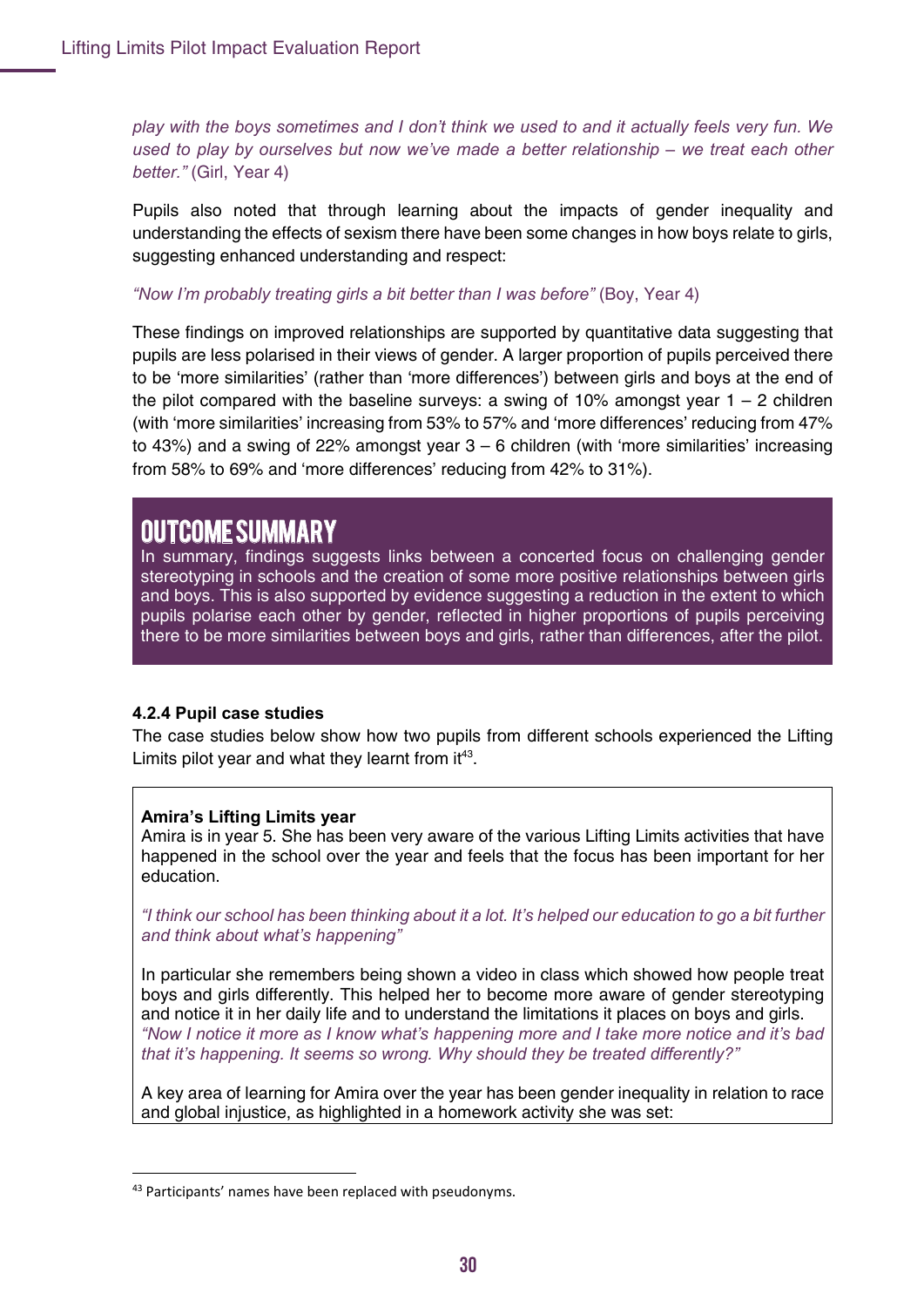"We did homework about black women especially and how in this country we are very privileged and in other places it's not good."

She also noted that she has joined the girls' football team at school and is pleased that more people are talking about the women's world cup.

"Well we do a lot about it at school. We do about it in P.E. sometimes. You have what are to be considered 'boys sports'. So I joined the girls' football team and lots of people are talking about the women's world cup. For a long time it was just for men and barely anyone talked about it"

#### Jack's Lifting Limits year

Jack is in year 6. He was already very passionate about equal rights prior to the pilot and feels that the focus on gender over the year has enhanced his knowledge and ability to talk about the issues.

"I was very passionate about equal rights for both genders and I think learning about more of this definitely helped me to understand it a bit more. And I think added to my knowledge about gender stereotyping"

Jack has been aware of lots of activities happening in his class related to gender stereotyping over the year, including general conversations with the class teacher and learning about stereotyping through looking at statistics, images and videos.

"We talk about it a lot and we get educated about this kind of subject…We learnt about the statistics about boys and girls, and common stereotypes and then we did some things where we looked at photos – saying boys don't cry and then we looked at a picture of a boy crying. Trying to make sure that gender stereotypes don't affect us"

Jack feels very confident to point out gender stereotyping when he notices it and to articulate to others the problems with it. He also discusses the issues with his friend and notes that they can have more in-depth conversations about it as a result of the learning over the year. "We notice [gender stereotyping] me and my friend…we have a discussion. We can say more now because we've been educated about it and we can use common examples that we've learnt about"

# 4.3 Impact on schools

This section explores the impact of the pilot on the participating schools as a whole. It looks at the extent to which gender stereotyping and inequality is reduced across school systems, structures and materials; and the extent to which gender awareness can be said to be embedded within the schools, drawing on observations in schools from gender audits and interviews with school staff.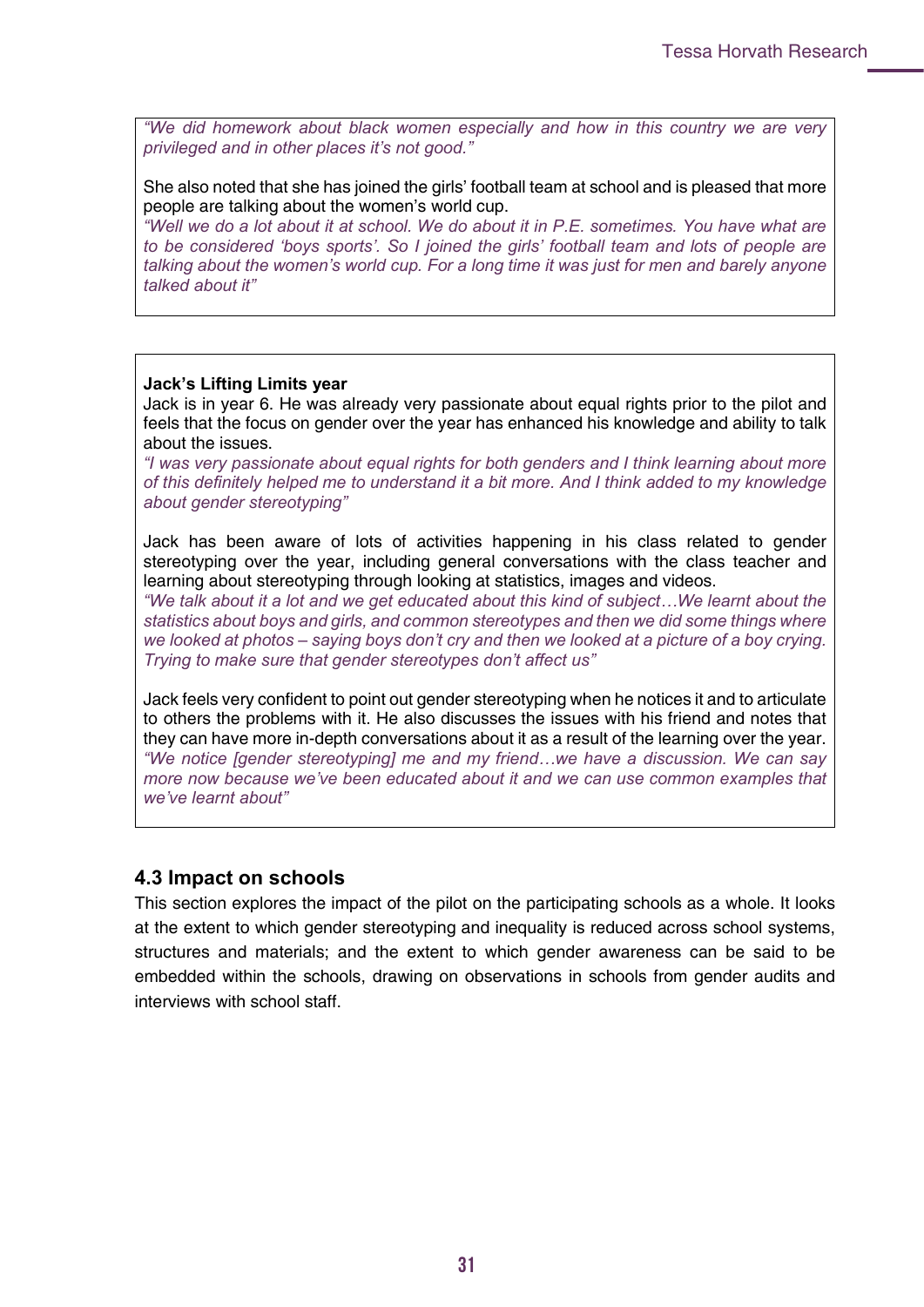Lifting Limits Pilot Impact Evaluation Report

# Summary of impact on schools

Data gathered provides evidence to support the following changes in schools:

- Curriculum changes are starting to be seen which bring a 'gender lens' and increased gender balance across pupils' learning
- More diverse and equal representation in relation to gender is apparent in school displays and materials
- Enhanced collective awareness and lateral thinking about issues relating to gender stereotyping and inequality across staff teams
- Long term commitment from senior leadership in schools to continue to embed a gender aware approach throughout the schools
- Gender champions and school staff were explicit about the value of a whole school approach

#### Strength of the data

It is difficult to quantify the impact on school systems, structures and gender consciousness, so data has been collected through observations and qualitative interviews. These methods are sufficient, however, to illustrate changes in the desired areas and findings suggest these changes are likely to be related to taking part in the pilot.

# 4.3.1 Gender equality is promoted and gender stereotyping reduced across school systems, structures and materials.

For this outcome indicators were explored in relation to whether gender awareness is embedded in the school curriculum, displays and books, and in staff meeting and forums.

## The curriculum

All schools expressed intention to review the school curriculum to embed gender awareness and equal representation across pupil learning in time for the next academic year and perceived this to be crucial for embedding the approach.

"I think the curriculum is a key thing. Ofsted have changed their focus onto curriculum and it seems like a good opportunity to look at our curriculum and see that's challenging gender stereotyping." (Head Teacher)

At the time of the gender audits one of the five schools had already completed a full curriculum review which provided evidence of greater awareness of gender balance across every year group and topic, explicitly introducing women into areas of the curriculum which opening audits had shown to be male-dominated.

## Displays and books

Interviews with Gender Champions and Head Teachers suggested that most schools had implemented specific Lifting Limits displays and/or ensured more diverse and equal representation in relation to gender. This was evident in the end of year gender audits which showed a range of displays in schools including: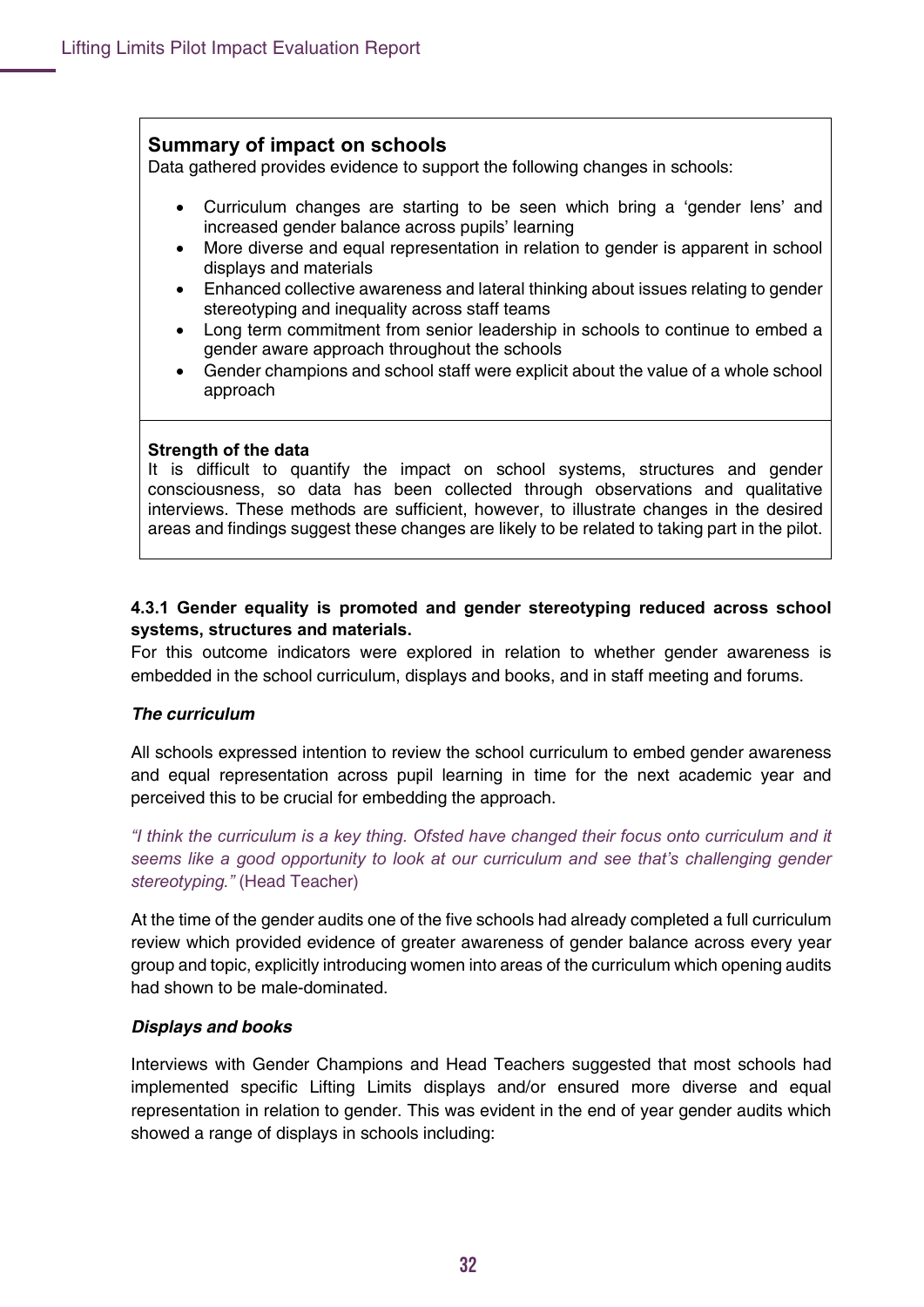- Displays of female scientists and composers to raise profile of influential women in traditionally male-dominated fields
- Female role models and historical figures included alongside male examples (for example in classroom timelines)
- Corridor displays promoting engagement and interaction from pupils including a gender detectives display that pupils could add to
- Classroom and corridor displays relating to specific Lifting Limits lessons taught
- One school implemented working walls in each classroom to display ongoing work related to gender stereotyping and equality over the year and to link gendered messaging across different areas

In addition, participating in the pilot has encouraged schools to review their book stocks. Several school staff reported the book list provided by Lifting Limits to be useful and found literature to be an effective method to generate discussion. In some schools this led to staff reviewing their books and purchasing new books that did not reflect gender stereotypes. In other cases, where schools did not have the resource to purchase new books, they concentrated on challenging messages related to gender stereotyping in the existing books.

# Meetings and staff forums

There is some evidence to suggest that challenging gender stereotyping and promoting equality has become a routine part of staff meetings and forums. Qualitative findings suggest that gender awareness has permeated staff meetings and INSET sessions, both as an explicit item and as an intrinsic part of the questioning that takes place in these forums.

"I think we've just had this complete open conversation all year that we're all responsible for it. And so, it's permeated assemblies, curriculum planning, lots of Insets, there's always something that's brought to our attention through that." (Head Teacher)

Staff also noted that calling each other out in relation to gendered language and stereotyping has become a normative aspect of their interactions.

"A lot of people talk about it a lot more in conversation…There'll be something said in the staffroom and there will be something as simple as someone saying, 'that wasn't very Lifting Limits'." (Teaching support staff)

"If we hear something that we want to challenge it's like 'hashtag lifting limits': that person shouldn't have said that." (Gender Champion)

# Outcomesummary

In summary, these findings show that gender equality is being promoted through some key structural aspects of schools, including the school curriculums, visual displays around school, materials used and through the meetings and forums that staff participate in.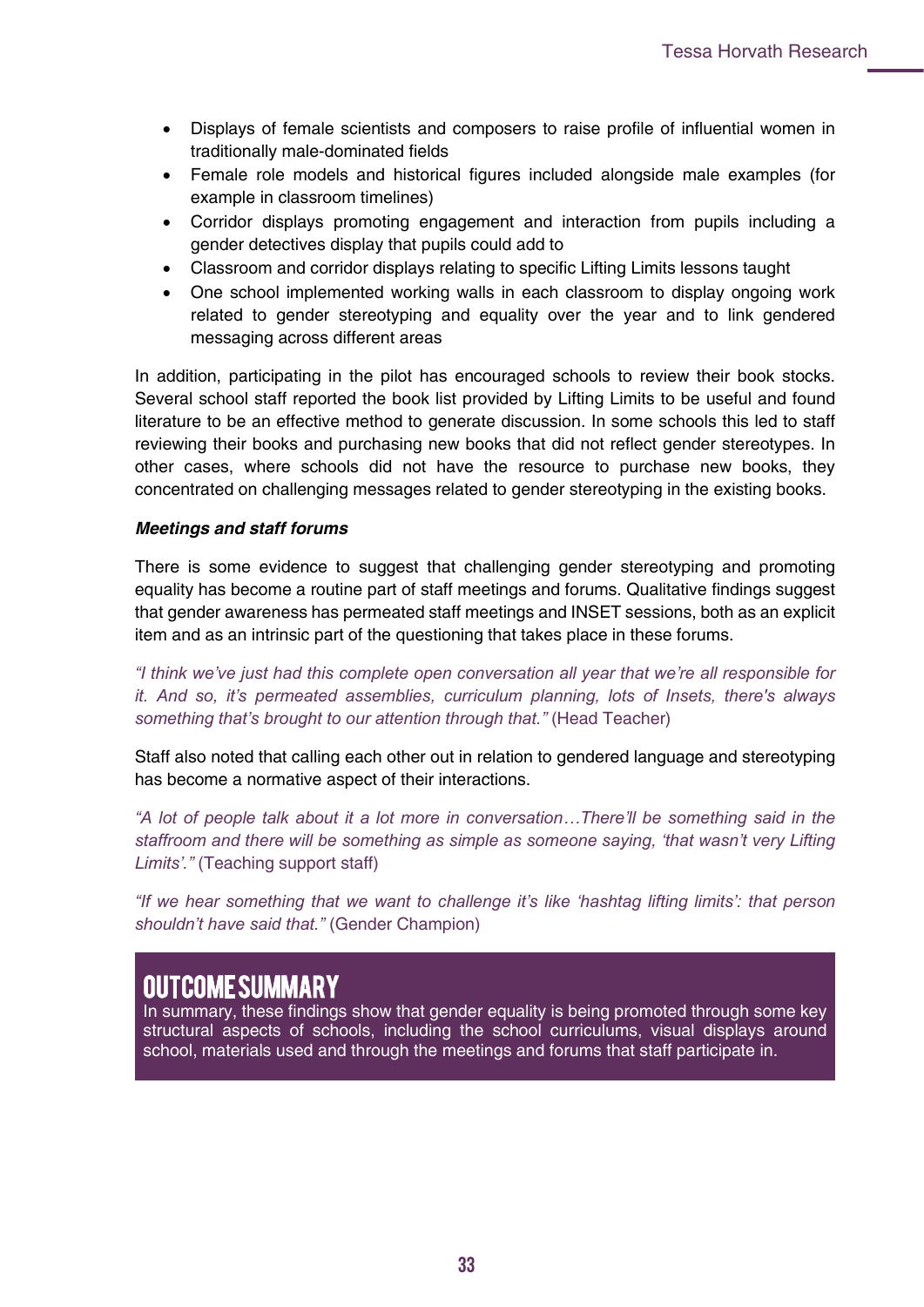# 4.3.2 Gender awareness and addressing inequality is embedded throughout the school ethos and approach.

Qualitative findings suggest that an embedded approach means that gender stereotyping and awareness is routinely considered throughout all aspects of the school, with both an explicit focus on challenging stereotyping and an implicit focus in the messages the school and its staff give pupils and one another in relation to gender.

"You don't want it to feel like it's this isolated thing that you do. It needs to be embedded in everything that you do." (Gender Champion)

For this to occur staff reflected that it needs to be a whole school approach and reflected that the Lifting Limits pilot has enabled them to take this approach by encouraging schools to consider gender throughout all aspects of the school and engaging all staff members in the process.

"In general, because the staff have been informed of it and aware of it, the children are going to experience more of it all the time. We have displays about it, we have lessons and it's everywhere in the school now, which is good. I think that that is what you need to make it something that is just normalised." (Teaching support staff)

Findings suggest that this approach has led to gender awareness becoming embedded in the collective consciousness of staff teams, with a critical mass of staff in schools championing the approach.

# "I just think, in general, the impact that it's had is that it has made the whole body of staff aware of the concept. I think that it is an idea that is now just in the collective mind of the staff. It's something that now gets talked about a lot more." (Teaching support staff)

There is also evidence of school staff thinking laterally about the issues and embedding a 'gender lens' throughout their practise, independently of the Lifting Limits resources. Examples include staff members encouraging class-based discussion, deliberately exploring gender in their assemblies and researching and implementing gender balance in subject representations.

"There have been quite a few assemblies that have had a Lifting Limits link. Not just Lifting Limits assemblies, but the way that we've made the link there. We did one on identity recently to do with boxing, challenging gender stereotypes. And we did one on the World Cup recently." (Head Teacher)

There are variances in schools in the extent to which they have been able to embed addressing gender stereotyping and inequality in the school over the course of one year, with schools starting from different levels of awareness and taking the pilot at difference paces depending on their circumstances. Nonetheless, all schools noted that they had intentions to continue to embed the approach throughout the school. All Head Teachers reported that they are committed to keeping it a priority for the school, reviewing the curriculum through a gender lens and to building on the work of the pilot, suggesting an ongoing legacy from taking part in the pilot that will continue to develop within each school.

"I think that having done the project this year, we want to make it our own. Think about whether we'd have a series of assemblies or whether it's part of every assembly almost; how it fits into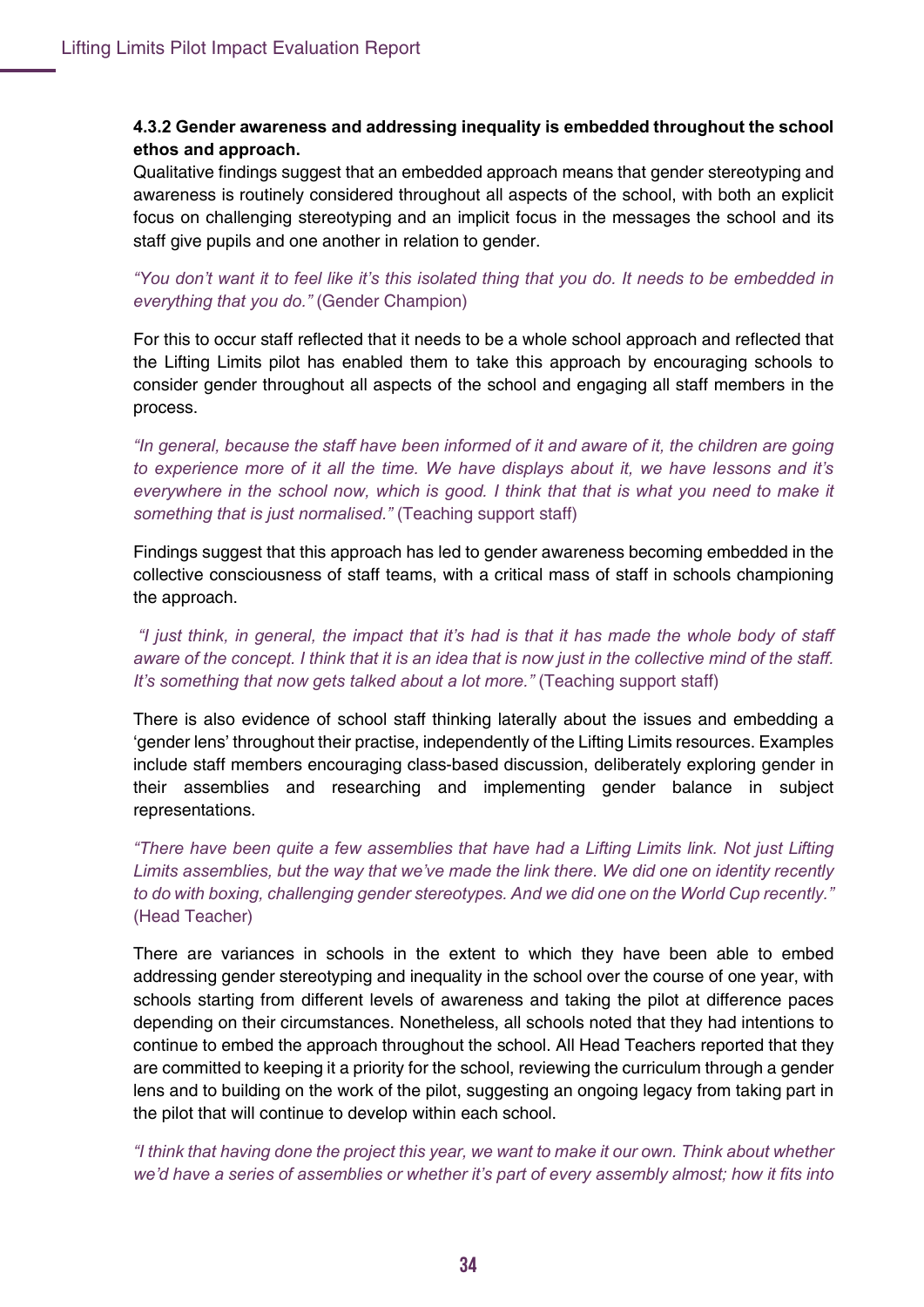our new approach to the curriculum; thinking about the vision and values that we're creating in the autumn term." (Head Teacher)

# OUTCOME SUMMARY

These findings suggest that all schools are well on the way to embedding an approach to promoting gender equality and addressing gender stereotyping throughout the schools. This has been enabled through the whole school approach and is evidenced in the reported heightened awareness across staff teams as well as the ways that staff are independently embedding it in their own practise in a variety of ways alongside the specific Lifting Limit activities and materials.

# 4.3.3 School case studies

This section provides two case studies showing the journeys, approaches and key areas of impact within two of the pilot schools.

# School A

The ethos of school A resonated well with the aims and objectives of Lifting Limits and as such, the Head Teacher was very keen to be a part of the pilot.

"I think that a project that challenges gender stereotyping is very 'us' – it's something that we really believe in." (Head Teacher)

The start of the pilot coincided with the school taking on a lot of new staff and there was some initial reticence to the pilot among staff. In response, the approach in the school has been to take the pilot at a pace that feels manageable for the school.

"We've made a decision because we've got quite a lot of new staff to go quite slowly with it. The initial training day with governors and staff in the autumn term, staff found it really challenging, which is good." (Gender Champion)

The school has fully engaged with the pilot and implemented many activities over the year. Some key successes in the school include:

- Several staff members have delivered additional assemblies inspired by Lifting Limits. These have focused on challenging the role of girls in traditional stories, highlighting female role models and casting pupils in counter-stereotypical roles for school plays
- Parents were engaged in a number of morning and evening workshops in collaboration with Lifting Limits, leading to parental involvement in delivering an assembly on global access to education for girls
- A strong focus on promoting girls' participation in sports through a proactive approach to make sports more accessible for girls by the P.E. lead
- With a strong emphasis on pupil voice in the school, pupils have come forward to suggest their own activities and events, such as a sponsored silence to raise awareness of girls' unequal access to education globally

As a result of taking part in the pilot, there has been much more discussion about gender equality among staff and there are examples of staff reflecting more on their practice and becoming more confident and explicit in challenging gender stereotyping.

"What Lifting Limits has done is highlighted an issue that is always there but it's empowered teachers to be explicit in their challenging of stereotypes" (Gender Champion)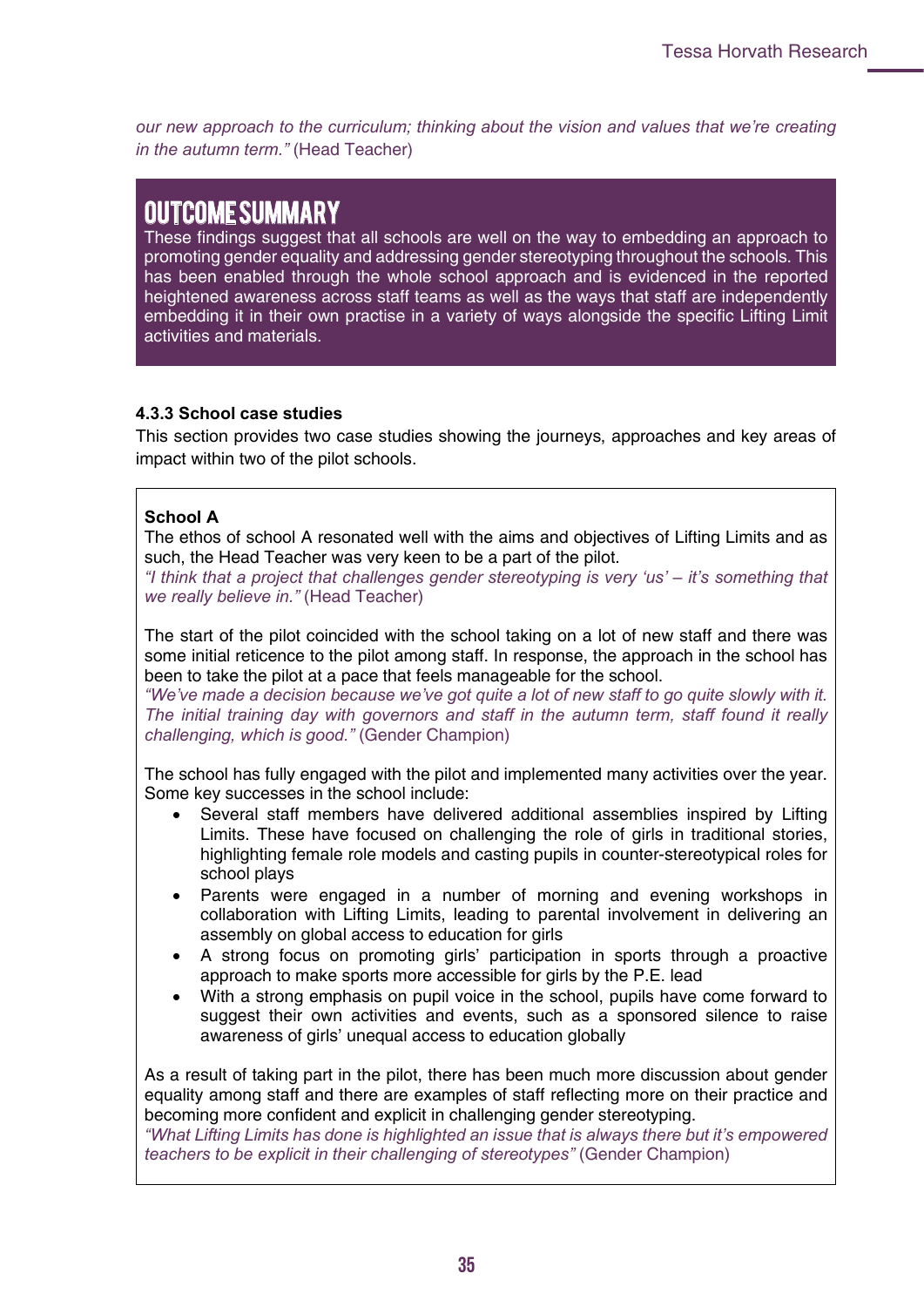A teacher reflected that an area where she has seen most impact is in relation to challenging stereotypes in traditional tales, where they may not have done previously: "Where it's a more traditional tale perhaps historically it might have been a while before we got round to talking about why does this princess need rescuing again, so I think it's impacted there." (Teacher, Early Years)

Pupils highlighted particular areas that influenced them over the year, including learning about gender inequality globally.

"In terms of different countries…we learned about Malala. She got shot in the head because she wanted education for girls. There are some countries where girls can't go to school" (Boy, Year 4)

Future plans include to keep the focus on gender equality as an explicit part of the school development plan; to develop work to address the links between mental ill-health and masculinity; and to support teaching assistants to grow in confidence in promoting gender equality.

# School B

The school had already explored gender inequality through a previous project and they were interested in having an opportunity to reflect more on their practice as a staff body and build on the work they had already done.

"The school wanted to know how far into the journey they were…confirmation of the good work they've done so far but also to look at the future and to see what we could do to improve further" (Gender Champion)

The school has a focus on oracy which has provided a good basis for implementing the pilot as the pupils are developing their skills in articulating themselves.

"And I think the Lifting Limits approach and oracy together is really key because they need to be able to think of what their idea is and then be able to articulate it." (Teacher, Early Years)

The school has implemented a wide variety of activities over the year with a number of key successes:

- A concerted effort to address stereotyping in Early Years, including reviewing and obtaining new books, encouraging collaborative play, talking to pupils about gender stereotypes, weaving messages into the curriculum and encouraging pupils to take on gender atypical roles in a school play.
- Taking a whole school approach to raising the profile of female scientists. Starting with a day event dedicated to Ada Lovelace, and exploring role models throughout the school related to STEAM subjects (Science, Technology, Engineering, Art and Maths).
- Staff implemented the Lifting Limits lesson plans but they have also been focused on how they can adapt their existing curriculum to embed gender awareness in what they are already doing
- The school promoted gender equality through inviting in guest speakers, including gender equality specialists and role models for children to show people in gender atypical job roles.

Engaging in the pilot has raised the level of consciousness of school staff in relation to gender stereotyping and inequality. The Head Teacher reflects that is has encouraged staff to reflect on their role and impact both as teachers and more broadly.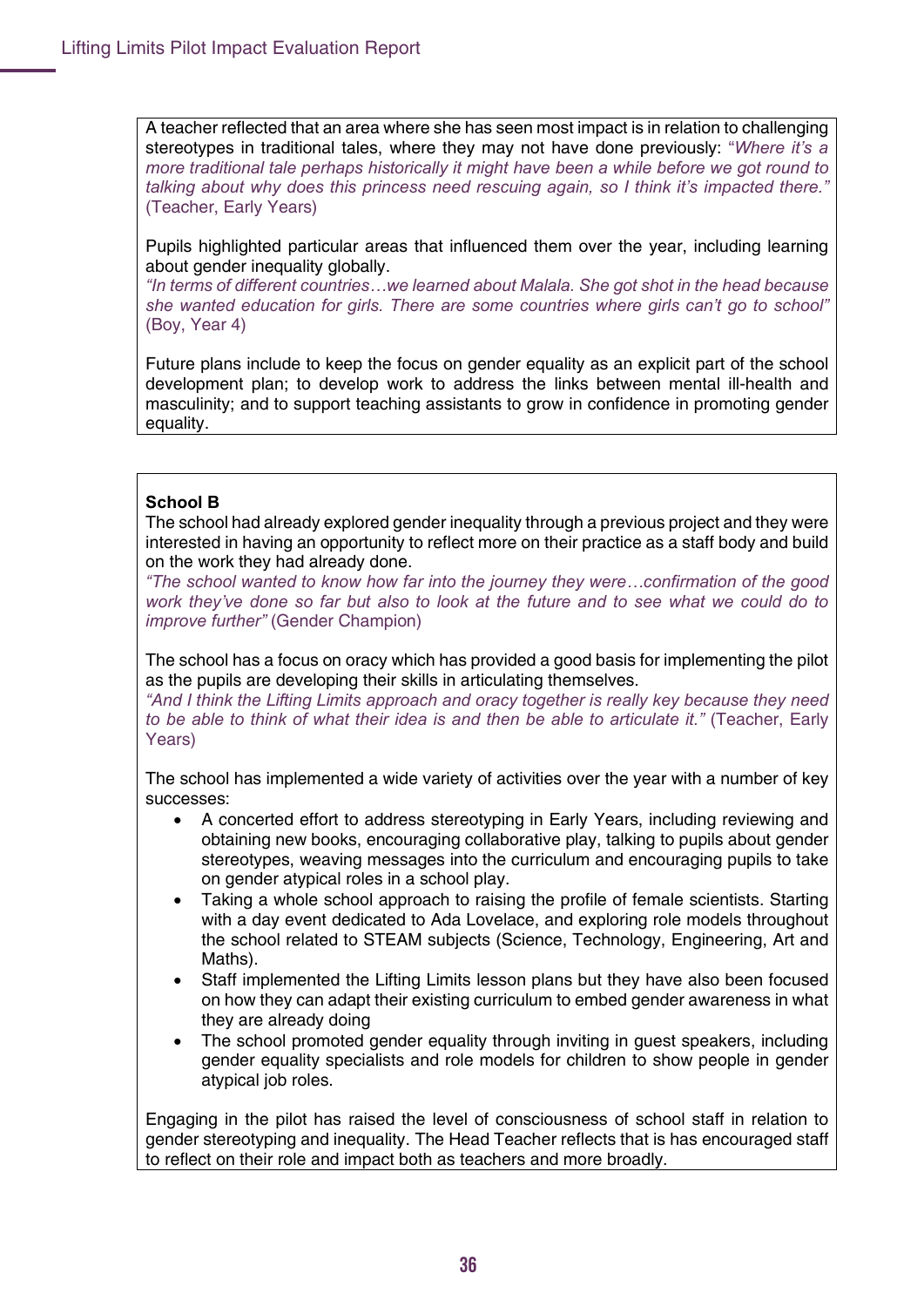"I think it's been really reflective, not just in terms of as a teacher but as a parent or as an employer, as a member of society." (Head Teacher)

Staff perceive there to be a noticeable impact on pupils in Early Years due to the concerted effort made by the school in this area.

"Early years has been a massive impact. So much work has been done in early years, right through from nursery. It's in the classrooms and planning and activities and use of language, working with parents. It's been huge." (Head Teacher)

Pupils noted that the activities they have taken part in over the year have made them more aware of gender inequality, the gender pay gap, the struggles women have face historically, and more aware of female role models.

"I always thought that that was a thing of the past and they were equal but it kind of baffled me to know that it was still going on. When I learnt about the pay gap, I thought it was completely unequal and disgraceful for something like that to be going on." (Boy, Year 5)

# 4.4 Impact on parents and carers

This section presents an overview of the extent to which the intended outcomes related to parents and carers have been achieved using quantitative data gathered from questionnaires administered at the end of workshops for parents and carers, and some reflections from interviews with staff.

# Summary of impact on parents and carers

Data gathered provides evidence to support the following impact on parents and carers:

- Nearly all parents attending Lifting Limits workshops (86 in total, a small proportion of parents across the schools) reported increased understanding of gender inequality and stereotyping and confidence in discussing it with their children. For example, 95% of parents agreed with the statement 'After this presentation, I feel more able to talk about gender stereotyping with my children'.
- Examples of conversations between parents and their children about gender stereotyping and inequality following pupil participation in relevant activities at school.

## Strength of the data

It has not been possible to assess the extent of impact on the parent body as a whole due to challenges in engaging parents in evaluation activities. Findings, therefore, are mostly limited to the impact of the workshops on parents who attended and present a partial understanding of the impact of the pilot on parents and carers.

# 4.4.1 Parents and carers have increased understanding of gender inequality and stereotyping and confidence to discuss and address it with their children.

The primary intervention for parents was through invitation to workshops delivered by Lifting Limits (alongside senior school staff in some cases). Questionnaires completed by parents and carers after the workshops suggest that the workshops led to increased awareness and understanding of the issues as well as giving parents and carers the tools to discuss and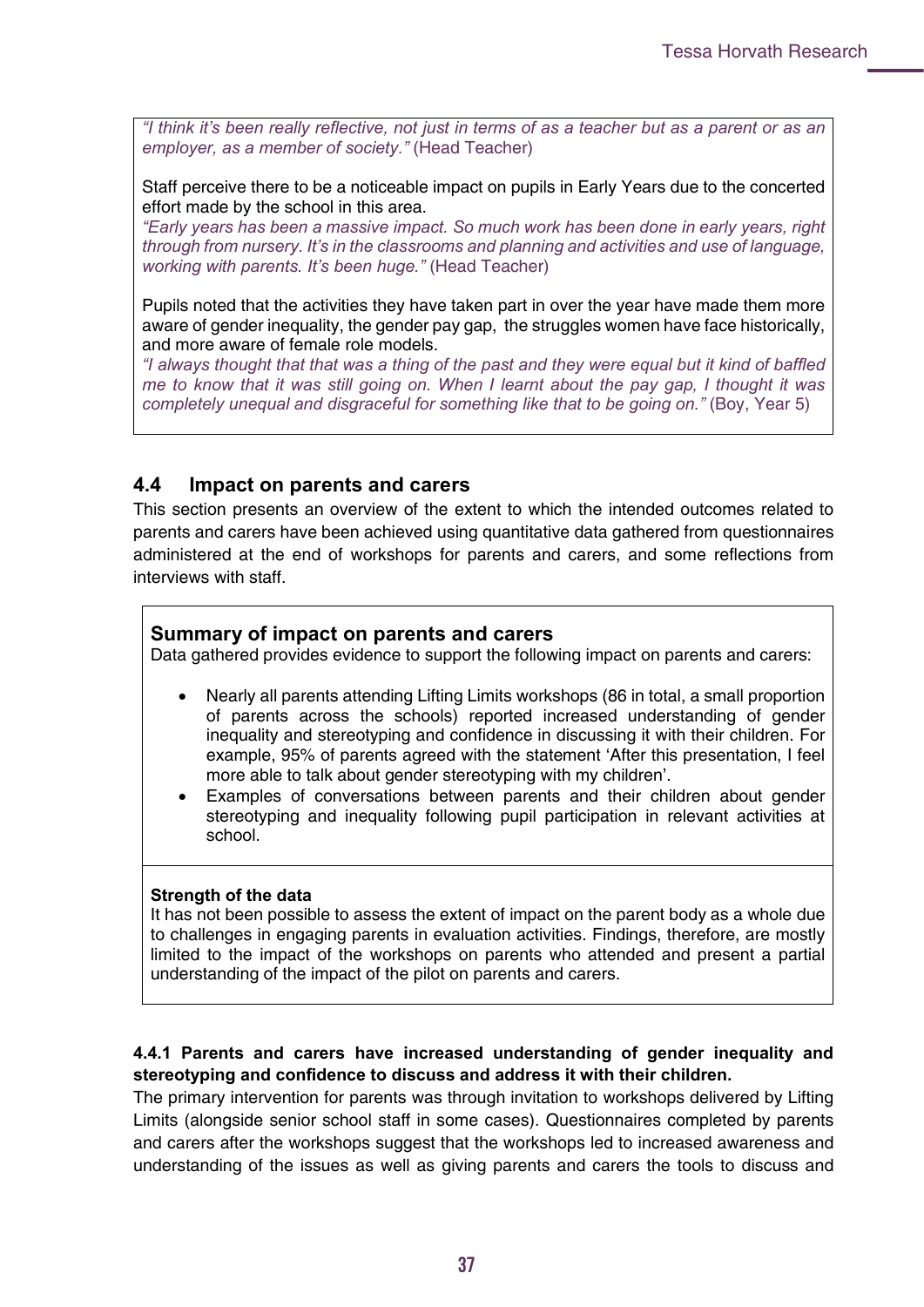address gender stereotyping with their children. This was reflected in the data and comments collated from parents after the workshops:

99% of parents agreed with the statement 'the presentation has encouraged me to think about challenging gender stereotyping with my children', as reflected in the comment below:

#### "Brilliant! Inspiring - I'm learning new ideas of how to empower both my son and daughter."

95% of parents agreed with the statement 'after this presentation, I feel more aware of the impacts that gender stereotyping can have on boys and girls:

"I am very pleased I attended this presentation because it makes me realise how much I've been influenced by society on gender stereotyping myself toward my male son."

95% of parents agreed with the statement 'after this presentation, I feel more able to talk about gender stereotyping with my children':

#### "Very helpful tools to discuss with my child."

In addition, schools reported that they had noticed parents and carers who came to the workshops asking questions during the session about how they can address issues with their children, and that the workshops had encouraged them to think more about the issues.

"There were some really interesting questions asked and two parents came to me this morning on the gates and said they really enjoyed it, it got them to think. That's what we want." (Head Teacher)

School staff noted, however, that it is likely to be parents who are already engaged in the issues that attend the workshops and that it is harder to reach those who are less engaged. One school ran coffee mornings to introduce the themes in a more implicit way as part of a wider discussion and found this to be an effective approach to encourage equal participation and opportunities for girls and boys.

"A lot of the parents won't respond to a presentation but actually a cup of coffee and a chat is the way in. We had an Eid party recently and I went and talked to them about the curriculum so I drip feed them constantly and my big thing is your daughters and sons should be treated exactly the same and coming to school and being educated opens doors and offers them life choices." (Head Teacher)

Interviews with pupils and questionnaires completed by parents also suggest that the activities pupils have taken part in related to Lifting Limits over the year have led to some discussions at home about gender.

"My children told us about the discussions held at school and that I found very valuable and it provided an opportunity to speak about as a family and at the dinner table." (Parent survey respondent)

Whilst only a very small sample, 63% of parents who completed the survey (15 of 24) agreed with the statement 'Due to learning from the Lifting Limits pilot, I am having more conversations with my child/children than I used to'.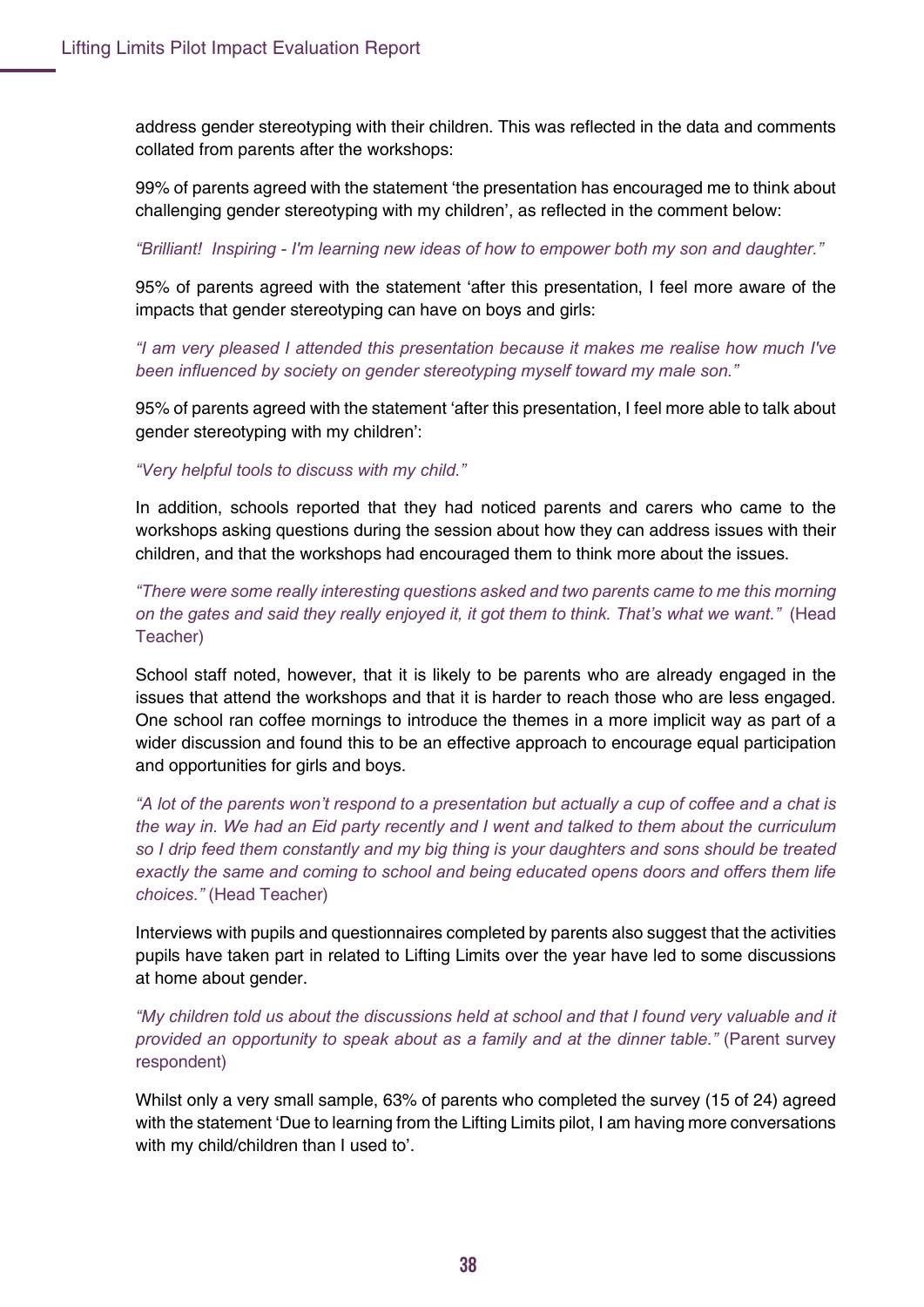# OUTCOME SUMMARY

In summary, these findings suggest that the workshops have raised awareness among parents who attended of the limitations of gender stereotyping and empowered those parents to discuss and challenge stereotyping with their children. There is also some evidence to show that the activities pupils have engaged in at school have generated some conversations in the home environments. Findings highlight challenges in engaging and influencing parents on a larger scale and in collating evidence in relation to the impact on parents due to their relatively removed position from the school environment, however useful learnings have been shared by schools as to what they find works to engage with their school communities.

# 5. Key Learning

The evidence demonstrating impact of the pilot highlighted above illustrates the success of the pilot. This section presents some of the key learning that has emerged from the pilot year about the Lifting Limits model itself. Learning to inform the development of the Lifting Limits programme was shared internally.

# 5.1 Strengths of the Lifting Limits model

There is strong evidence to suggest that the Lifting Limits model comprises the essential elements to implement a whole school approach to addressing gender stereotyping and gender inequality in primary schools. Qualitative findings suggest that the following elements of the pilot have been crucial in bringing about change:

- Whole school approach: Taking a whole school approach which explores gender messaging in relation to all aspects of the school and engages all staff members in the school
- INSET presentation: The whole school INSET presentation was consistently highlighted as essential for involving and getting the whole staff base engaged in the issues
- Assemblies: assemblies were highlighted as vital for engaging pupils in the issues and reinforcing key messages for pupils and staff
- Resources: The Lifting Limits resources were generally perceived by school staff to be of high quality, easy to use and a very valuable element of the pilot. The wide range of resources available enabled staff to select those which are relevant to the curriculum. The provision of discrete lesson plans as well as resources which encourage critical thinking and discussion more generally with pupils were both valued by different staff members, highlighting a need for both types of resource.

"They have produced brilliant resources. They're split into year group and they're split into subject areas...so they're all tailored to what is in the national curriculum so that work has already been done for us. We don't have to map it to year groups and map it to subjects." (Gender Champion)

 Gender Champion: The Gender Champion role has been a key component for successfully implementing the model and supporting colleagues in implementing change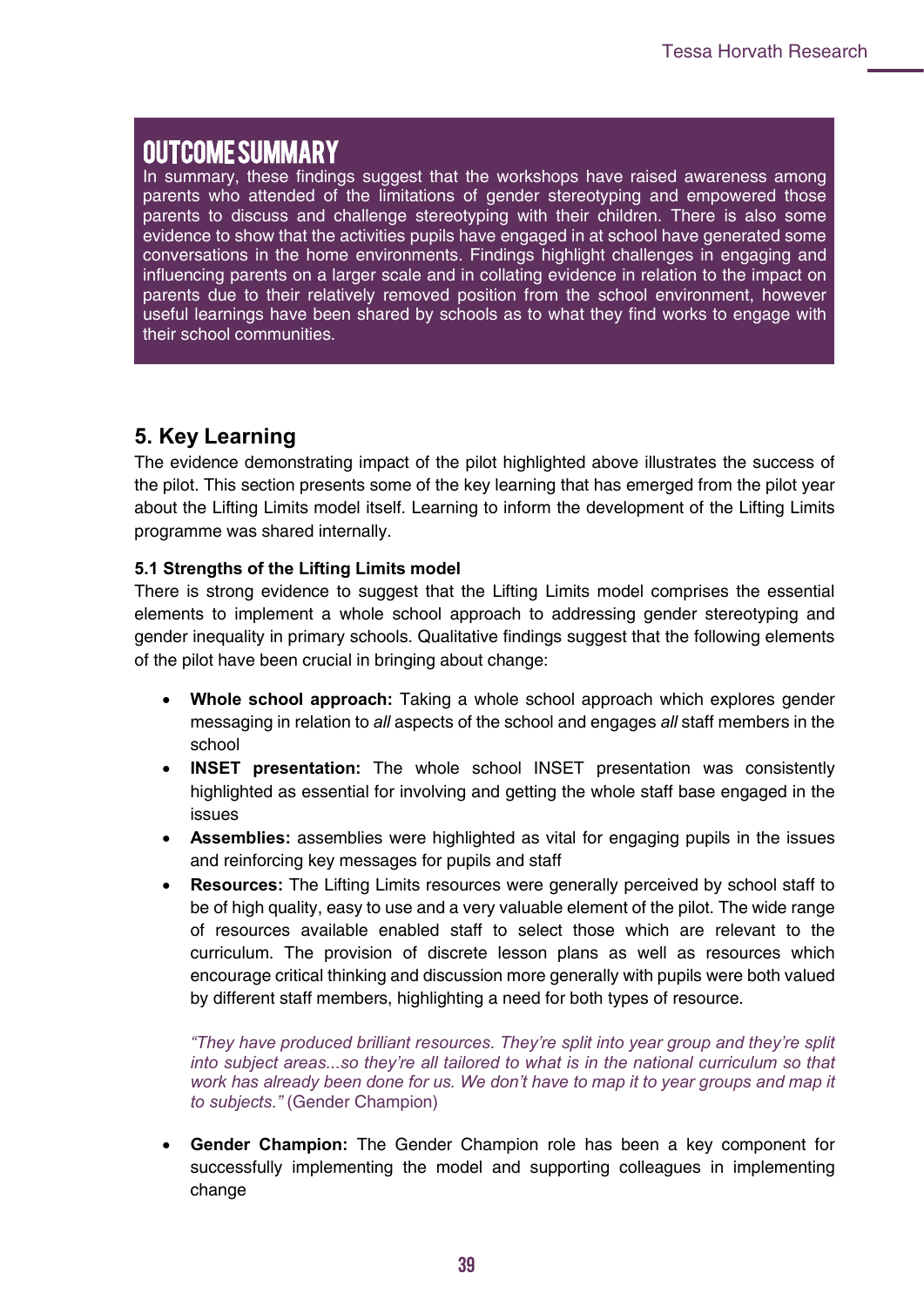Curriculum review: Undertaking a curriculum review, as encouraged by Lifting Limits, was understood as a key component for embedding an approach to challenging gender stereotyping in the school and is therefore another core aspect of the model.

# 5.2 Learning from schools

Whilst each school implemented the core elements of the Lifting Limits model, variation across schools in specific focus and use of the resources shows adaptability in the model, enabling schools to 'make it their own' and fit the approach with their specific needs. This diversity of implementation also provides opportunities to share good practice across schools from different approaches tested and the pilot schools have offered invaluable learnings as to what has worked well, or not so well, and particular areas of challenge, in implementing the programme.

Learnings from the pilot schools and specific feedback from staff on individual resources has been invaluable in enabling Lifting Limits to continue developing its programme.

# 6. Conclusion

There is strong evidence to suggest that the Lifting Limits pilot has achieved its intended outcomes in relation to impact on school staff, pupils and the school as a whole, showing that the limiting gendered norms children learn young can be disrupted through the school environment. The core components of the Lifting Limits model were successfully implemented in schools. The whole school approach – which addresses gender stereotyping in a variety of ways and throughout school structures, ethos and day to day practice – has been critical for driving the desired change.

# Impact on staff

Evidence shows that the pilot has had a significant impact on school staff levels of awareness and attitudes in relation to gender stereotyping and inequality, as well as increased confidence and ability to address gender stereotyping and inequality with pupils, colleagues and parents. Key aspects which have driven change include: the INSET presentation; the permission granted to staff to drive change through senior leadership support; the whole school approach; and the resources produced by Lifting Limits. These have all contributed to staff gaining the knowledge, tools and confidence to be conscious of the messages they give children in relation to gender, to implement a range of discrete learning activities for pupils and to embed a gender informed approach in their practice, illustrated through examples of lateral thinking and use of initiative to challenge gender stereotyping and inequality. Even where some staff are resistant to the approach, findings suggest that as long as senior leadership is on board and gender champions are encouraged within the staff base, a critical mass can drive change within the school, leading to challenging gender stereotyping and inequality becoming the normative culture.

# Impact on pupils

Evidence shows that the pilot has had a significant impact on pupils' level of awareness of gender stereotyping and led to a reduction of gender stereotyping among pupils in relation to occupations, objects, activities and traits, including pupils' own perceptions of what job roles are available to them. Evidence suggests that children have gained valuable critical thinking skills and confidence in challenging gender stereotyping and inequalities, together with the language to enable them to do so. In addition to the desired outcomes, evidence suggests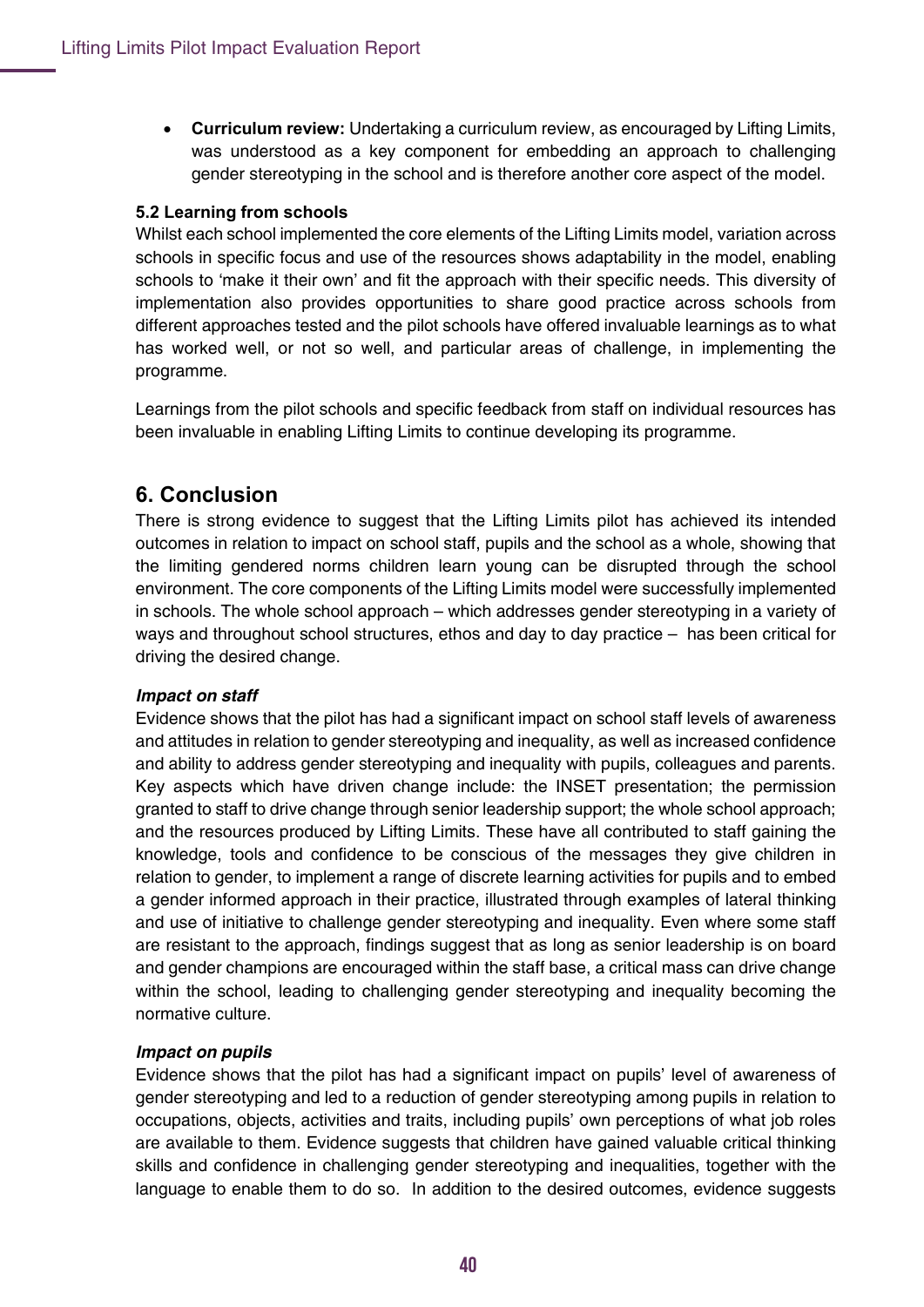that challenging gender stereotyping among pupils and encouraging a view of shared humanity has reduced polarisation between boys and girls and improved relationships.

The data collected for the evaluation shows the largest changes in children's gender stereotypical attitudes for Early Years pupils. Furthermore qualitative evidence suggests that targeted interventions for Early Years pupils can have a marked impact on reducing gender segregated play and increased acceptance of a wider range of roles and behaviours for boys and girls. These findings suggest that interventions for this age group can bring about large changes in pupils' level of endorsement of gender stereotyping during a time when their attitudes are forming and may be particularly effective in preventing gender norms and attitudes becoming entrenched.

Overall, these findings corroborate evidence<sup>44</sup> that gender norms are learnt during childhood and introducing alternative messages early and consistently can alter children's understanding and behaviour in relation to gender.

## Impact on schools

A key area that is considered important to embedding a gender aware approach in a school is developing a curriculum which brings a 'gender lens' and increased gender balance across pupils' learning. The commitment to reviewing the curriculum in each school as well as long term commitment to the issue by senior leaders suggests that the pilot has laid the foundations for ongoing and embedded approach in schools to tackling gender stereotyping and inequality. The perception in schools of a critical mass of staff who are on board with the approach and a heightened collective awareness of the issues also suggest that challenging gender stereotyping and inequality has permeated schools as a whole.

# 7. Recommendations

In light of the policy context set out in section two and evaluation findings demonstrating the impact that a whole school approach can have in challenging gender stereotyping, the following recommendations are made to Government, Ofsted, middle tier organisations, training providers and schools.

# Government

- o Conduct a larger-scale evaluated trial testing a whole school approach to challenging gender stereotyping in primary schools nationally, across a broad range of school types and demographics, to inform policy.
- $\circ$  Use the introduction of Relationships Education in primary schools to promote teaching about gender stereotypes as part of a whole school approach.
- $\circ$  Allocate funding for specialist organisations to support schools and middle tier organisations in building their capacity to challenge gender stereotyping and promote gender equality.

 <sup>44</sup> See Section Two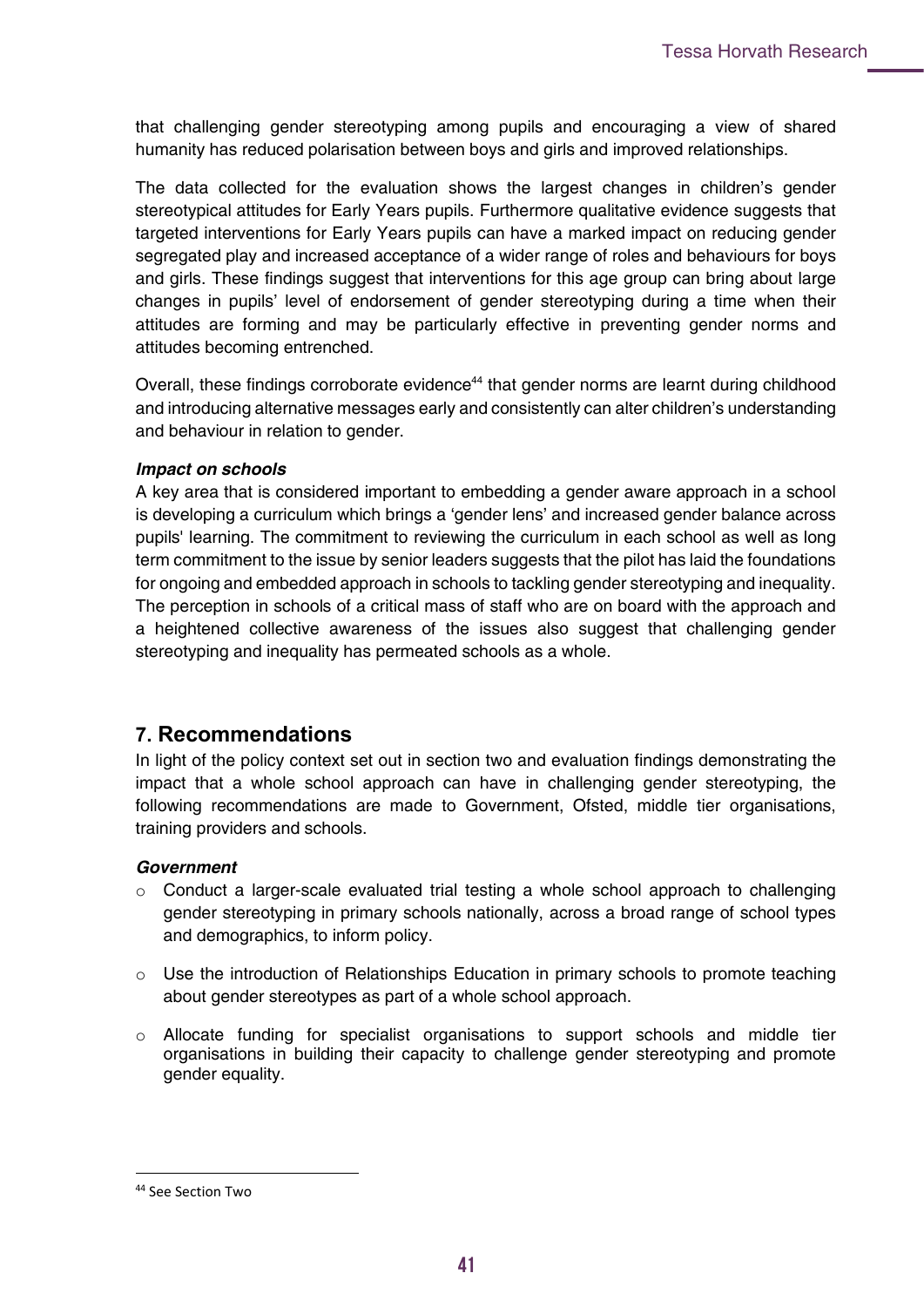#### **Ofsted**

- In recognition of the harmful effects of gender stereotyping on children, introduce specialist training for Ofsted inspectors to equip them to bring a 'gender lens' to inspections so as to ensure all schools are meeting their obligations under the personal development criteria and under the Equality Act.
- In assessing Initial Teacher Education, in particular the quality of training, assess whether specialist training on unconscious bias and gender stereotyping is a core and substantive part of the training so that trainee teachers are equipped to recognise the impact of gender stereotyping on children and to challenge it their practice and in the school environment.

#### Middle tier organisations (such as local authorities and multi-academy trusts)

- Build expertise and capacity within the organisation to actively promote a whole school approach to gender equality throughout their school networks, and facilitate school staff in gaining the skills and knowledge to actively challenge gender stereotyping.
- Review training, policies, resources and schemes of work made available to schools through a 'gender lens' and ensure that policy, practices and materials when supporting schools do not reinforce gender stereotypes.

#### Initial teacher training providers

- Ensure that lecturers and others responsible for training teachers for qualified teacher status are themselves not reinforcing stereotypes through their practice, including by providing specialist CPD addressing gender stereotyping and unconscious bias.
- Incorporate specialist training on unconscious bias and gender stereotyping as a core and substantive part of initial teacher training (whatever the training route to attain qualified teacher status) and ensure that associated resources have been reviewed through a 'gender lens'.

## **Schools**

- Implement a whole school approach, covering school ethos, organisation, teaching practices and curriculum, to challenge gender stereotyping and promote gender equality, with explicit and visible support from school leadership.
- Recognise the Early Years stage as an opportunity for early intervention and, within the whole school approach, ensure that Early Years staff receive the training and resources they need to take this opportunity.
- Appoint a Gender Champion with a brief to drive change in school and encourage staff ownership of the gender equality agenda across subject areas and key stages.
- Ensure that data is gathered from which to identify specific gender issues (for example gendered participation or outcomes relating to sporting activities, literacy or behaviour) and consider using the school's specific equality objectives<sup>45</sup> to prioritise addressing these issues.
- When reviewing the school's curriculum in light of Ofsted's new Education Inspection Framework<sup>46</sup>, apply a gender lens and take the opportunity to improve gender balance across areas of the curriculum.

<sup>&</sup>lt;sup>45</sup> required to be published under the Equality Act 2010

<sup>46</sup>https://assets.publishing.service.gov.uk/government/uploads/system/uploads/attachment\_data/file/801429 /Education\_inspection\_framework.pdf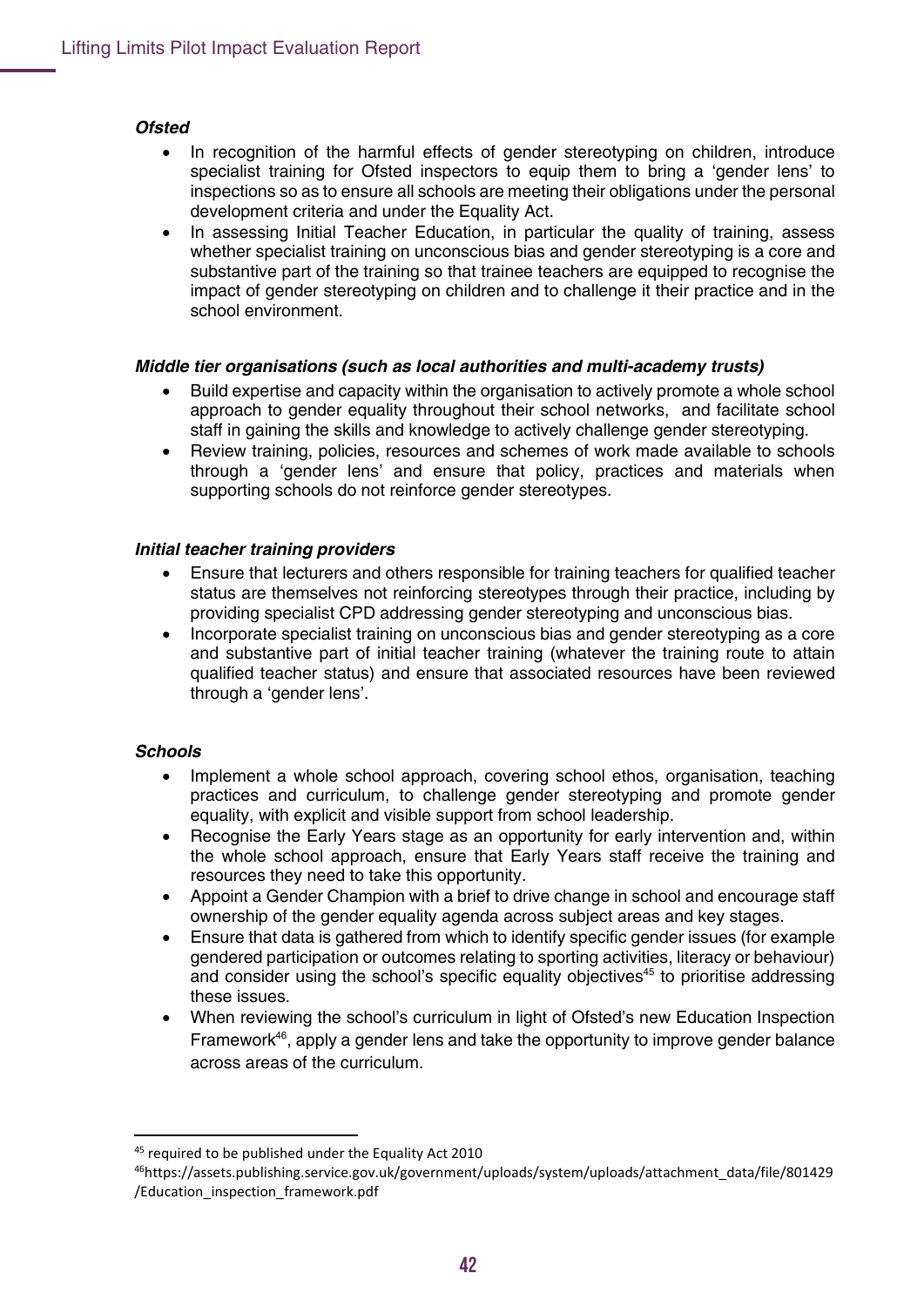# 8. Bibliography

Bian, L. Leslie, S.J. Cimpian, A. (2017) Gender stereotypes about intellectual ability emerge early and influence children's interests, Science, 355: 6323, 389-391

Campbell, T. (2015) Stereotyped at Seven? Biases in Teacher Judgement of Pupils' Ability and Attainment, Journal of Social Policy, 44:3, 517 - 547

Care Inspectorate & Zero Tolerance (2018) Gender Equal Play in early learning and childcare

Chambers, N. Rehill, J. Kashefpakdel, E. T. Percy, C. (2018) Drawing the Future: Exploring the career aspirations of primary school children from around the world

Connell, R.W. (1989). Cool Guys, Swots and Wimps: The Interplay of Masculinity and Education. Oxford Review of Education, 15:3, 291-303.

Connell, R.W., (2003), Gender. 2nd ed, Cambridge: Polity Press

Culhane, L. & Bazeley, A. (2019) Gender Stereotypes in Early childhood: a literature review, The Fawcett Society

Department for Schools, Children and Families (2009) Gender issues in school – What works to improve achievement for boys and girls

DeWitt, J. Archer, L. and Osborne, J. (2014). Science-related Aspirations Across the Primary-Secondary Divide: Evidence from two surveys in England. International Journal of Science Education, 36:10, 1609-1629.

Francis, B. Skelton, C. Archer, L. (2002). A systematic review of classroom strategies for reducing stereotypical gender constructions among girls and boys in mixed-sex UK primary schools. In: Research Evidence in Education Library, London: EPPI-Centre, Social Science Research Unit, Institute of Education

Institute of Physics (2017) Improving Gender Balance

Kings College London, Department of Education and Professional Studies (2013) ASPIRES: young people's science and careers aspirations aged 10 - 14

Lee, V. Marks, M. and Byrd, T. (1994). Sexism in Single-Sex and Coeducational Independent Secondary School Classrooms. Sociology of Education, 67:2, 92-120

Lind, A. (2007) Masculinities/Femininities, The Blackwell Encyclopedia of Sociology, 1

Martinez, L. (1998). Gender equity policies and early childhood education. Chapter 7 in N. Yelland (Ed.) Gender in Early Childhood. London and New York: Routledge.

Miller, C.F. Lurye, L. Zosulus, K.M. Ruble, D.N. (2014) Accessibility of Gender Stereotype Domains: Developmental and Gender Differences in Children, Sex Roles, 60(11 – 12): 870 - 881

NASWUT (2014) Education and Gender Equality: Learning Lessons, Moving Forward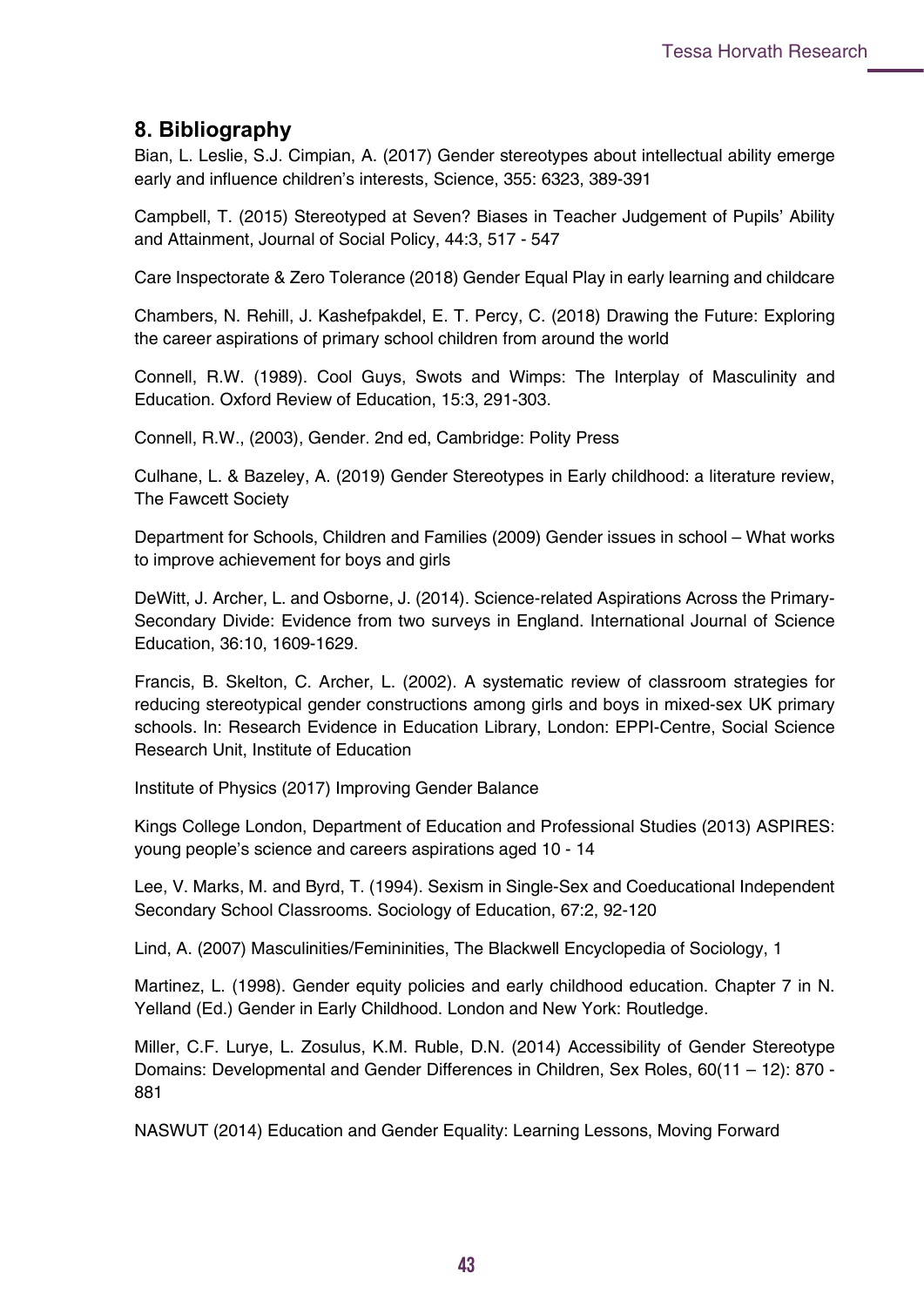NEU and UK Feminista (2017) "It's Just Everywhere": A study on sexism in schools - and how we tackle it

NUT (2013) Stereotypes stop you doing stuff: Challenging gender stereotypes through primary education

Ofsted (2011) Girls' Career Aspirations. (Report reference no: 090239). Ofsted.

Reyes, H.L. Forshee, V.A. Niolon, P.H. Reidy, D.E. Hall, J.E. (2016), 'Gender role attitudes and male adolescent dating violence perpetration: Normative beliefs as moderators', Journal of Youth and Adolescence, 45(2): 350 - 60

Rippon, G. (2019), The Gendered Brain, Bodley Head: London

Scottish Executive (2007) Gender Equality: a toolkit for education staff

Shutts, K. Kenward, B. Falk, H. Ivergran, A. Fawcett, C. (2017) Early preschool environments and gender: Effects of gender pedagogy in Sweden, Journal of experimental psychology, 162:  $1 - 17$ 

The Children's Society (2018)¸The Good Childhood Report 2018, Children's Society: London

Women and Equalities Committee (2016) Sexual Harassment and Sexual Violence in Schools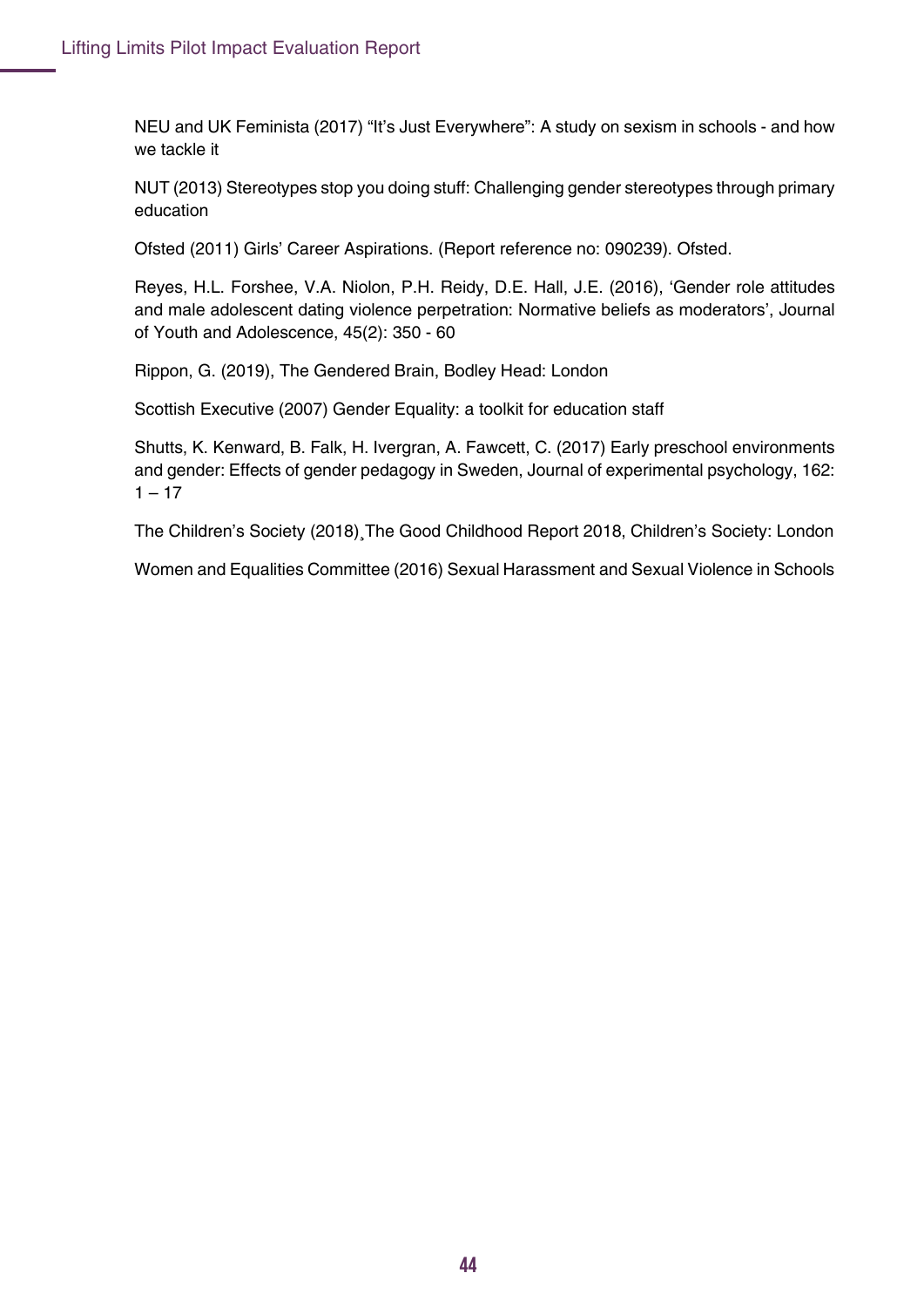# 9. Appendices

# 9.1 Appendix 1: School profiles

A summary of the profiles of the five participating schools is provided below:

# Brookfield Primary School

A 2 form entry school with 423 pupils on the roll, 49% girls and 51% boys. It has higher than national number of Black Minority Ethnic (BME) pupils (46%) and its disadvantaged, Special Educational Needs (SEN) and English as an Additional Language (EAL) pupil numbers are close to national. Its largest pupil populations by ethnicity are White British (54%), Mixed (14%), White Other (10%), Bangladeshi (6%) and Black African (5%).

# Carlton Primary School

A 2 form entry school with 331 pupils on the roll, 46% girls and 54% boys. It has significantly higher than national numbers of BME pupils (83%), disadvantaged (61%), EAL (75%) and SEN (31%). Its largest pupil populations by ethnicity are Bangladeshi (26%), Black African (25%), White British (17%), Asian Other (10%) and White Other (8%).

# Gospel Oak Primary School

A 2 form entry school with 470 pupils on the roll, 50% girls and 50% boys. It has higher than national numbers of BME pupils (63%), disadvantaged pupils (42%) and pupils with EAL (49%) and close to national numbers of pupils with SEN (15%). Its largest pupil populations by ethnicity are White British (37%), Bangladeshi (16%), White Other (15%), Mixed (14%) and Black African (8%).

# Kentish Town Church of England Primary School

A 1 form entry school with two additional Resource Bases, one for children with autism and another for children with physical disabilities. The children in the bases are fully included in school life and are taught alongside their mainstream peers. The school has 236 pupils on the roll, 44% girls and 56% boys. It has higher than national numbers of BME pupils (54%), disadvantaged (35%), EAL (43%) and pupils with SEN (21%). Its largest pupil populations by ethnicity are White British (46%), Mixed (14%), Bangladeshi (13%), White Other (12%) and Black African (8%).

# Torriano Primary School

A 2 form entry school with 443 pupils on the roll, 44% girls and 56% boys. It has higher than national numbers of and BME pupils (70%), disadvantaged pupils (46%) and EAL (50%). Pupils with SEN are just below national (13%). Its largest pupil populations by ethnicity are White British (30%), Black African (21%), Mixed (15%), White Other (13%) and Bangladeshi  $(11\%)$ .

# 9.2 Appendix 2: Methodology

The evaluation used a mixed methods approach to assess the extent to which the Lifting Limits pilot met its intended outcomes and to generate learning on the strengths and challenges over the pilot year to feed into internal development. Methods included an initial evaluation framework development phase including a literature review to define the desirable outcomes and design research tools; surveys with staff and pupils to measure indicators related to the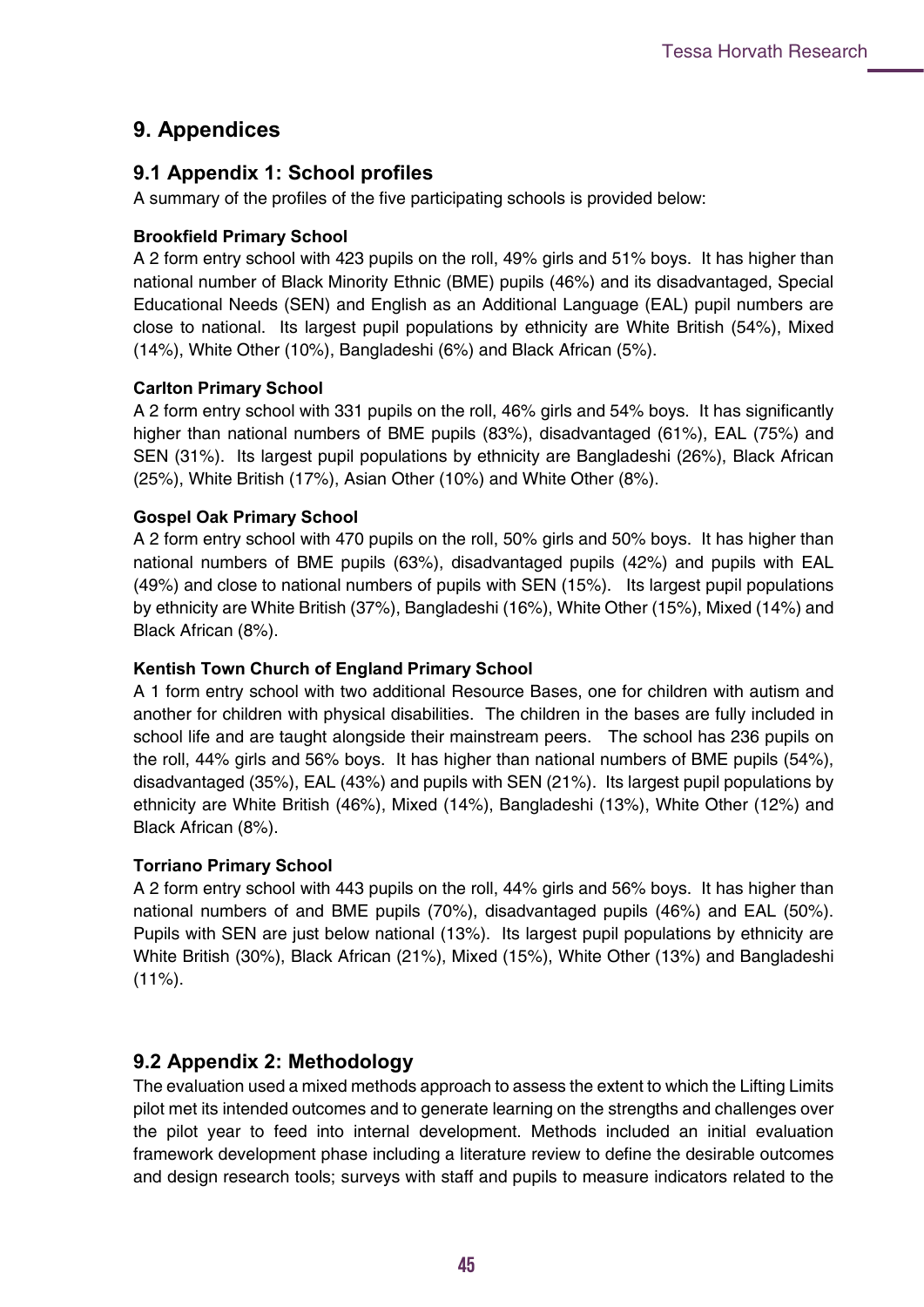intended pilot outcomes; questionnaires to explore the impact of particular Lifting Limits interventions; a gender audit to track representation of gender in the schools; and qualitative interviews with five staff mid-way through the pilot and 23 staff and 20 pupils at the end of the pilot.

A detailed description of the methods is provided below:

# Evaluation framework development

- Interviews with project staff to understand the key components of the Lifting Limits model, its aims, intended outcomes - resulting in the development of a logic model to test over the course of the pilot
- A literature review to understand definitions of gender stereotyping, key components of gender stereotyping, the way gender stereotyping and inequality is learnt by children and what works in challenging it
- Survey tools were devised based on age appropriate methods, informed by previous survey methods to test gender stereotyping endorsement (Bian et al 2017, Shutts et al 2017)

# Surveys with staff and pupils

Surveys were administered to staff and pupils before the start of the pilot and again at the end of pilot to track distance travelled across a number of indicators.

The staff survey explored attitudes in relation to gender and level of gender stereotyping endorsement, perceptions about the extent of gender stereotyping, confidence to identify and address sexism and gender stereotyping; and practice in relation to gender (such as the extent to which staff reflect on language use in relation to gender and extent to which they consider diverse and atypical gender representations in the examples they use in their practice).

The staff survey was made available to all staff members at all five participating schools to achieve as large a sample size as possible. The response rate for the baseline survey is approximately 63% ( $n = 170$ ) and the response rate for the post pilot survey is approximately  $40\%$  (n = 107). The sample is self-selected.

Three separate pupils' surveys were developed in order to be appropriate to different age groups. The Early Years survey (for ages 3 - 5) included two activities for pupils: the first to draw a picture of what they want to be when they grow up to test aspirations. The second activity involved pupils organising images of different occupations and objects into three categories to show if they think they are 'for boys', 'for girls' or 'for everyone'.

The years  $1 - 2$  surveys (ages  $5 - 7$ ) were completed on paper. Pupils were asked a number of questions and asked to circle or colour in their response. Questions focused primarily on whether they see certain occupations and objects as being for girls, boys or everyone. The years 3 – 6 surveys (ages 7 - 11) were completed by pupils online using Google Forms. The survey included a number of questions including extent of agreement with a number of gender stereotypical statements, questions to test unconscious links pupils may make between occupations and gender by asking them to select a name from a list to assign to people doing different occupations, perceptions of the job roles that pupils perceive they could do when they grow up, and some open qualitative questions exploring what pupils think is good or hard about being a boy/man and a girl/woman.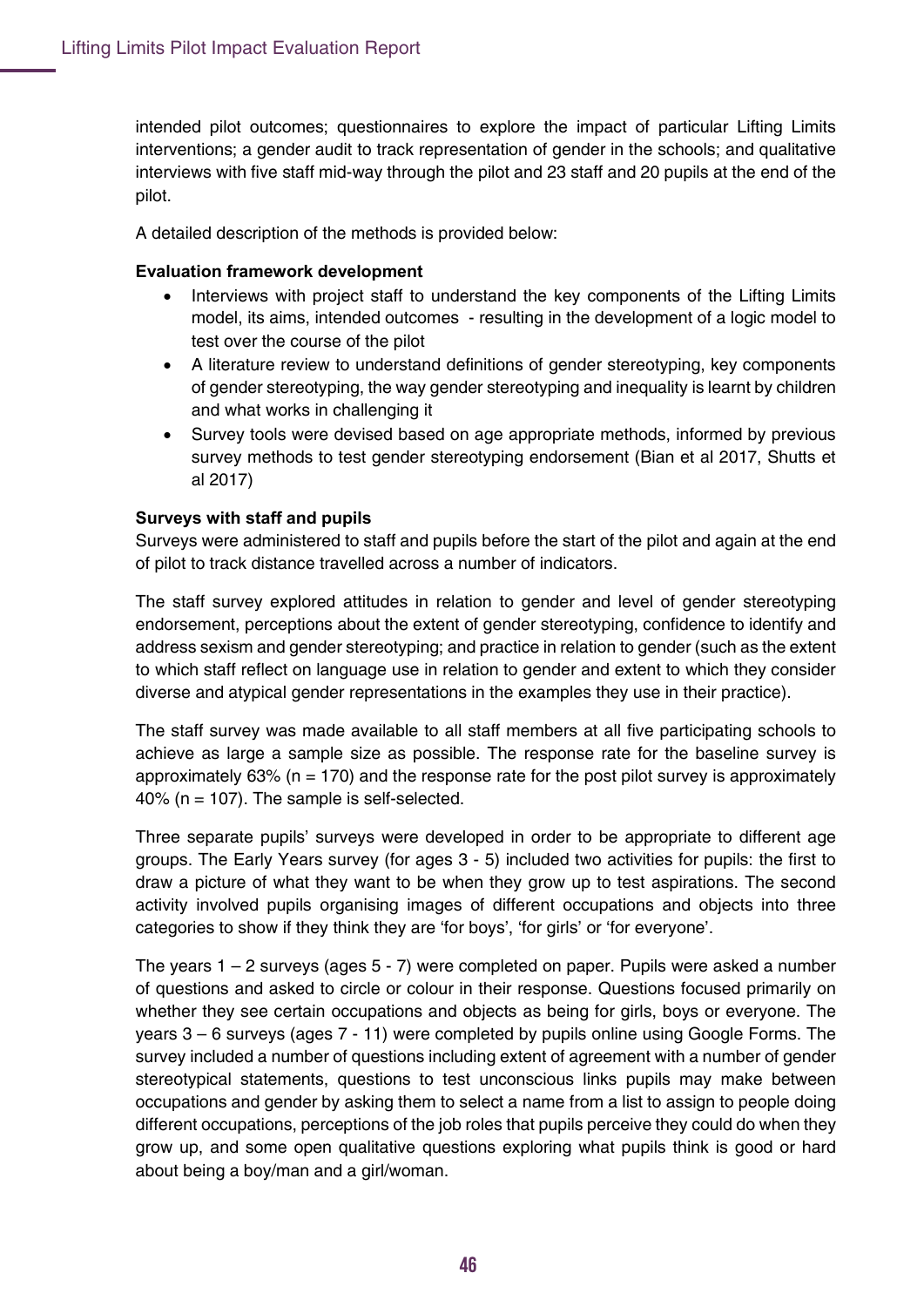Data were collected from four of the five participating pilot schools. In total there are 1243 pupil responses for the baseline surveys and 1150 responses for the post pilot surveys. The response rate for the baseline survey is 74% ( $n = 1243$ ) and 68% ( $n = 1150$ ) for the post surveys based on an approximate total of 1680 pupils across four schools. Pupil response rate is dependent upon staff ability to administer the surveys.

Analysis was conducted of both surveys using descriptive statistics. Statistics were rounded to the nearest whole percent. T-tests were run on questions that were based on a 4 point scale to test for statistical significance.

## Questionnaires

Questionnaires were also designed to test the impact of specific interventions, specifically the INSET presentations and workshops with parents and carers. All participants completed the questionnaires at the end of the activities. The questionnaires asked participants to rate the extent to which they agreed with a number of statements related to awareness and learning points from the activity. Analysis was conducted of both questionnaires using descriptive statistics. A questionnaire was also circulated to parents at the end of the year to understand their engagement and perceptions of the pilot, however the response rate was low (24 responses) and so quantitative findings from this survey were not included in the evaluation.

# Gender audit

A gender audit was conducted in each school at the start and end of the pilot. This was designed to gather additional information on gender awareness and representation in the schools. The audit looked at language use, visual displays, whether pupils are organised by gender, materials, curriculum maps and school policies and included interviews with staff and Year 6 pupils. The audits were conducted by Lifting Limits staff members and a summary of the audit provided to the evaluator.

# Qualitative interviews

To gather qualitative data and add a layer of meaning and interpretation to the available quantitative data, semi-structured interviews and focus groups were also conducted with school staff, pupils and Lifting Limits staff:

- Interviews were conducted mid-way through the pilot with the five Gender Champions across the schools. These were designed to generate learning about how the pilot had been implemented in each school, the strengths and challenges in each school and perceptions of the impact of the pilot so far. These findings informed an interim evaluation report.
- Interviews were conducted at the end of the pilot year with 23 staff members across all five schools. These included interviews with the Head Teachers and Gender Champions at each school alongside interviews with a range of teachers and support staff. These interviews explored perceptions of the overall impact of the pilot in the schools and upon staff practice and perceptions of the strengths, challenges and impact of different elements of the pilot. Staff were selected by the Gender Champions to participate and were chosen to represent a range of year groups and roles.
- Interviews were conducted with 20 pupils (four pupils at each of the pilot schools). Pupils took part in paired interviews to encourage discussion among them. Interviews explore pupils' understanding of gender stereotyping, the activities they have done in school related to gender stereotyping and inequality and what they have learnt from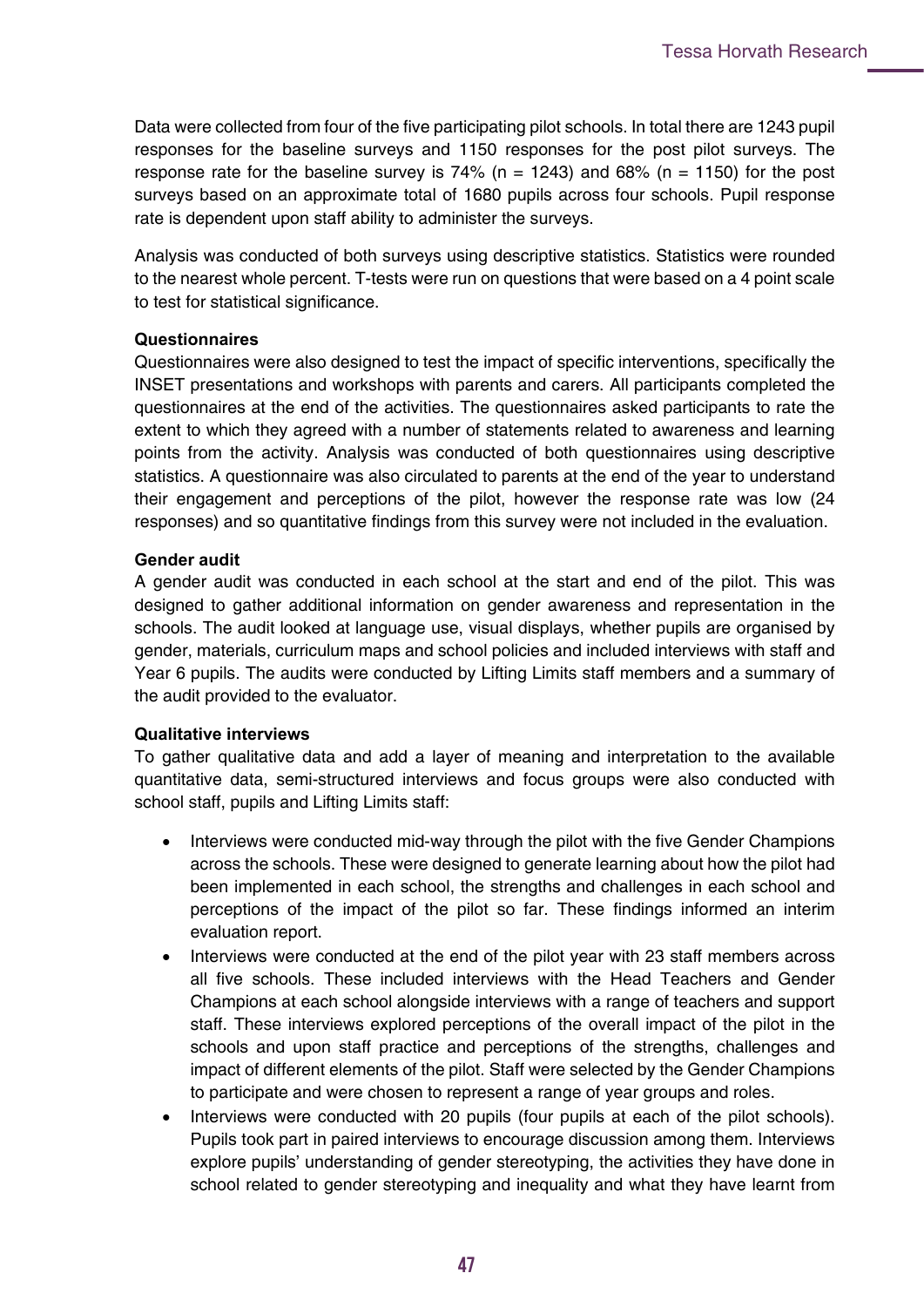them. Pupils were invited to take part by the Gender Champion. Most pupils (except for 2) were in year groups  $4 - 6$  (ages  $8 - 11$ ).

 Interviews were also conducted with project staff at the beginning, middle and end of the pilot to generate understanding of the pilot progression, to inform the research tools for the interviews with staff and pupils and to understand perceptions of strengths and challenges of the pilot over the year.

Thematic analysis of the qualitative data was conducted to draw out themes relating to the impact of the pilot as well as the strengths and challenges of the pilot to inform internal project development.

# Data quality and limitations

- Staff survey: The total number of staff across the schools is approximately 270. The response rate for the baseline survey is approximately  $63\%$  (n = 170) and the response rate for the post pilot survey is approximately  $40\%$  (n = 107). Participation was selfselecting to some extent depending on individual staff members' motivation, however the sample size is consistent with recommendations for the population size. Findings from the staff survey can be generalised to the whole staff base but caution is necessary when exploring breakdowns in the data by school or by staff role.
- Pupil survey: The response rate for the baseline survey is 74% (n = 1243) and 68% (n = 1150) for the post surveys based on an approximate total of 1680 pupils across four schools. These are high response rates and consistent with recommendations on sample sizes for the size of the population. Participation may include an element of selection bias as participation is dependent upon school staff having the motivation, capacity and support to be able to administer the surveys. Despite this, the high response rates suggest that these findings are generalisable up to the whole population of the four schools that participated in the survey.
- Statistical tests were run for some of the indicators to understand if differences in mean scores before and after the pilot are statistically significant. Results that were found to be statistically significant suggest that the changes in score were not likely to be a result of random chance. This data coupled with qualitative findings provides strong evidence to suggest likelihood that Lifting Limits interventions contributed to these changes.
- However, as with most social research, there exists a challenge around attribution, due to other existing variables that can also influence outcomes which means it is not possible to solely attribute the activity of the project to the changes for participants. Therefore, whilst there is strong evidence to show influence of Lifting Limits, it must be noted that it was not possible to test results in light of any additional variables which may have been present (such as the influence of messages from home) and claims made about impact must bear this in mind.
- Qualitative participants were invited by the Gender Champion to take part in interviews as this process was most practical. The sample therefore is influenced by the selection of the Gender Champion as well as self-selection by staff according to motivation and availability to participate. Findings from the qualitative data, therefore, are not representative of the whole staff and pupil base.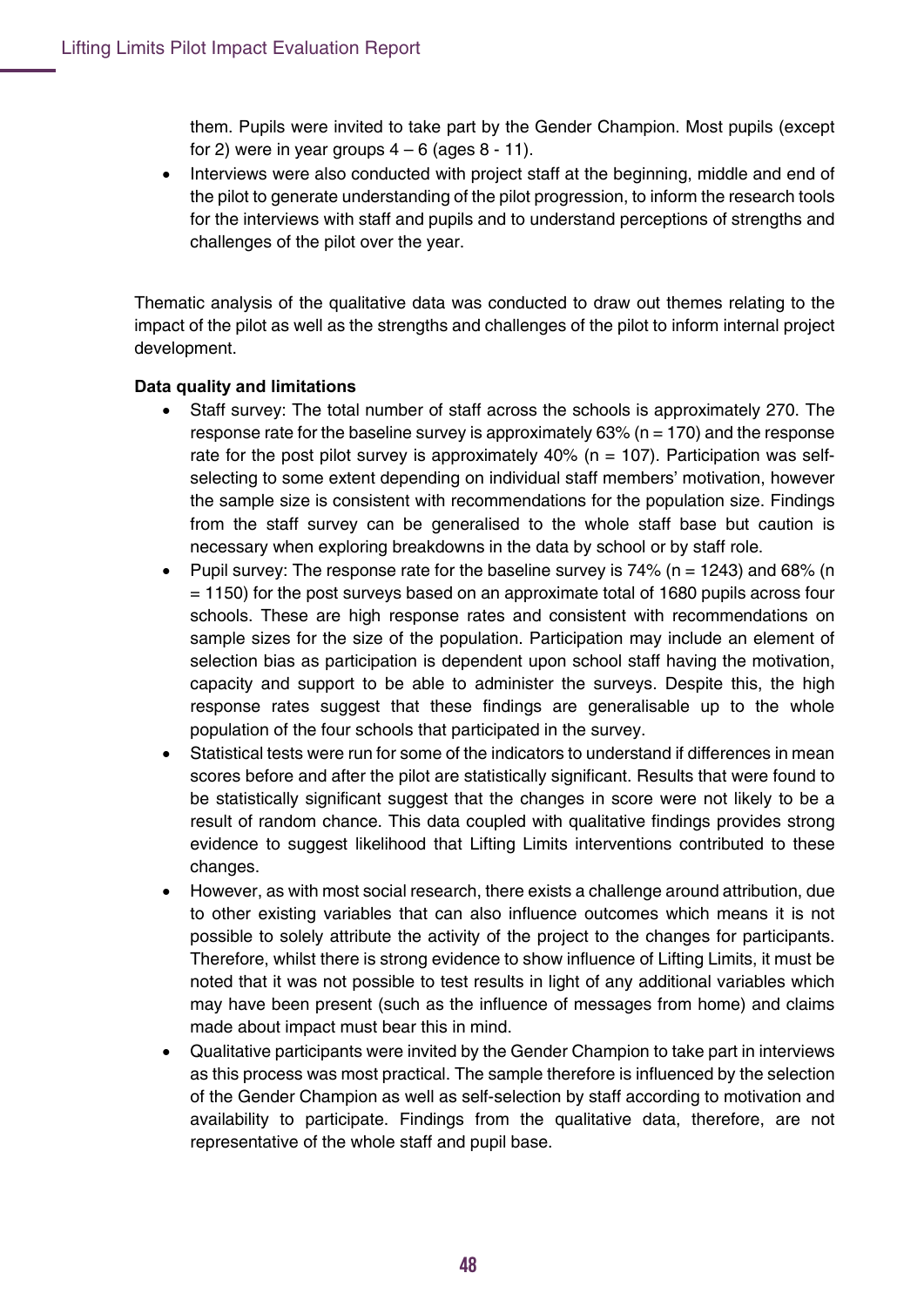# 9.3 Appendix 3: Statistical tests tables

The tables below show the results of T-tests used to calculate the statistical significance of data where the answers are based on a 4 point scale.

|                                    | Pre mean | Post mean | p-value<br>(significant<br>at<br>p < 0.05 | Significant? |
|------------------------------------|----------|-----------|-------------------------------------------|--------------|
| Nursing is a job for<br>women      | 1.49     | 1.28      | 0.000016                                  | Yes          |
| Being the boss is a<br>job for men | 1.4      | 1.21      | 0.00008                                   | Yes          |
| Pink is for girls                  | 1.5      | 1.22      | 0.00001                                   | Yes          |
| Lego is for boys                   | 1.38     | 1.19      | 0.000024.                                 | Yes          |

 $1 = 1$  don't agree at all,  $2 = 1$  don't really agree,  $3 = 1$  agree a bit,  $4 = 1$  agree a lot

 $1 = 1$  don't agree at all,  $2 = 1$  don't really agree,  $3 = 1$  agree a bit,  $4 = 1$  agree a lot

|                                                                            | Pre-mean | Post<br>mean | p-value<br>(significant<br>at<br>p < 0.05 | Significant? |
|----------------------------------------------------------------------------|----------|--------------|-------------------------------------------|--------------|
| Boys<br>and girls<br>are<br>naturally<br>better<br>at<br>different things  | 2.19     | 1.93         | 0.026231.                                 | Yes          |
| It is more normal and<br>natural for girls to play<br>with dolls than boys | 1.97     | 1.7          | 0.006758.                                 | Yes          |
| Boys will be boys                                                          | 1.94     | 1.63         | 0.00562.                                  | Yes          |

## $1 = Not$  at all confident,  $2 = somewhat$  confident,  $3 = confident$ ,  $4 = very$  confident

|                                                                                                      | Pre-mean | Post mean | p-value<br>(significan<br>at<br>p<0.05 | Significant<br>? |
|------------------------------------------------------------------------------------------------------|----------|-----------|----------------------------------------|------------------|
| Identifying language which might<br>be sexist                                                        | 2.79     | 3.16      | 0.000284                               | Yes              |
| Addressing sexist language with<br>pupil                                                             | 2.79     | 3.19      | 0.000229                               | Yes              |
| Addressing sexual harassment<br>and bullying among pupils                                            | 2.79     | 3.01      | 0.049663.                              | Yes              |
| Explaining the difference between<br>sex and gender to colleagues                                    | 2.45     | 2.86      | 0.000935                               | Yes              |
| Addressing any sexist language<br>you may hear from colleagues                                       | 2.49     | 2.69      | 0.070938                               | No.              |
| Explaining the impacts of gender<br>children's<br>stereotyping<br>on<br>lives/education to colleague | 2.42     | 3.04      | 0.00001                                | Yes              |
| Discussing issues relating<br>to<br>gender stereotyping and sexism                                   | 2.46     | 2.94      | 0.000056                               | Yes              |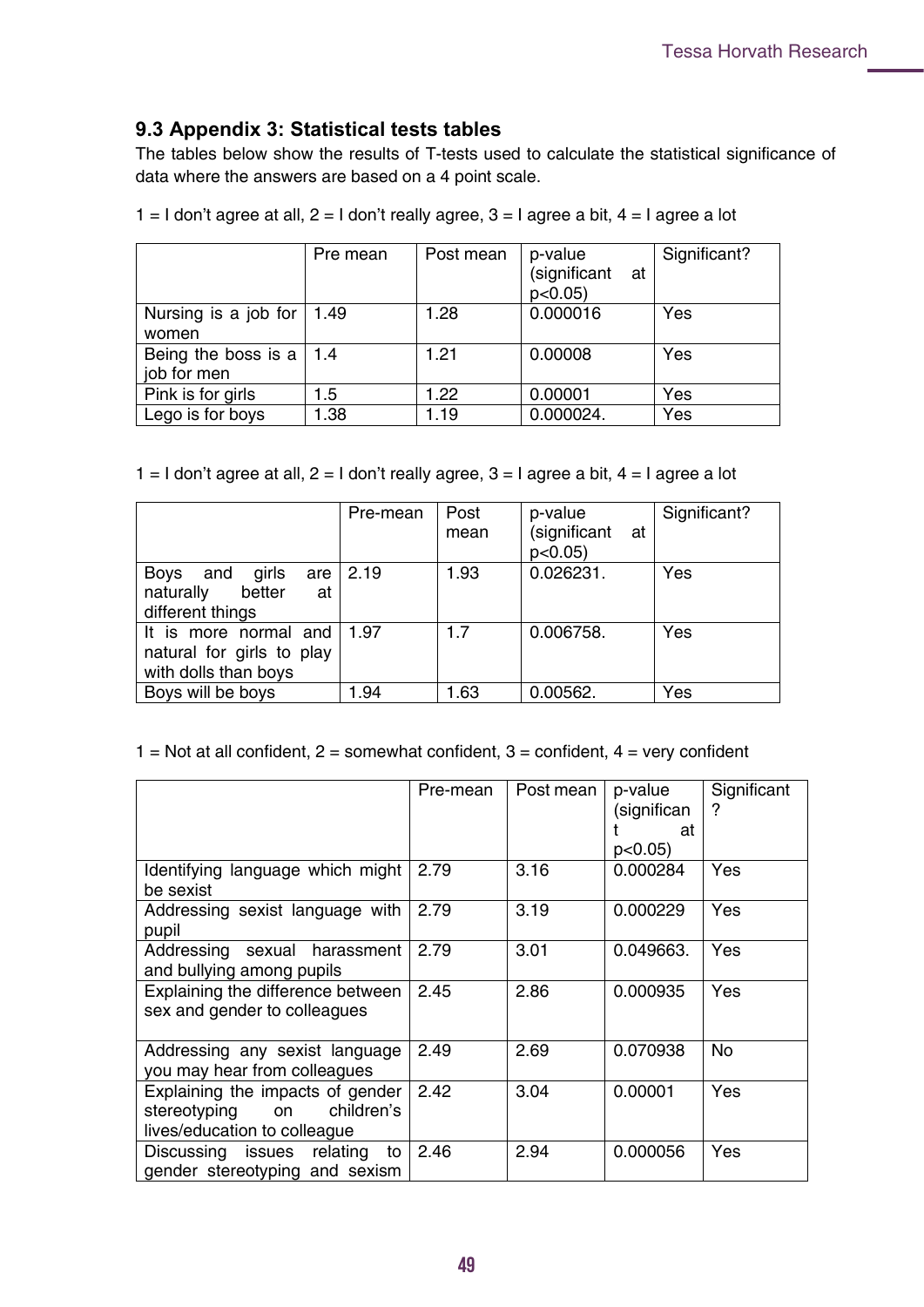Lifting Limits Pilot Impact Evaluation Report

| with<br>parents of a similar<br>background to you                                                                                             |      |          |     |
|-----------------------------------------------------------------------------------------------------------------------------------------------|------|----------|-----|
| Discussing issues related to 2.08<br>gender stereotyping and sexism<br>with parents of different religious<br>and cultural backgrounds to you | 2.49 | 0.001242 | Yes |

|                                                                                                         | Pre-mean | Post mean | p-value<br>(significan<br>at<br>p < 0.05 | Significant<br>? |
|---------------------------------------------------------------------------------------------------------|----------|-----------|------------------------------------------|------------------|
| I have the tools, resources and 2.85<br>support I need to be able to<br>address any sexism among pupils |          | 3.1       | 0.001949                                 | Yes              |
| 1 actively look out for sexist 2.75<br>language and behaviour among<br>pupils                           |          | 2.9       | 0.08825                                  | No               |